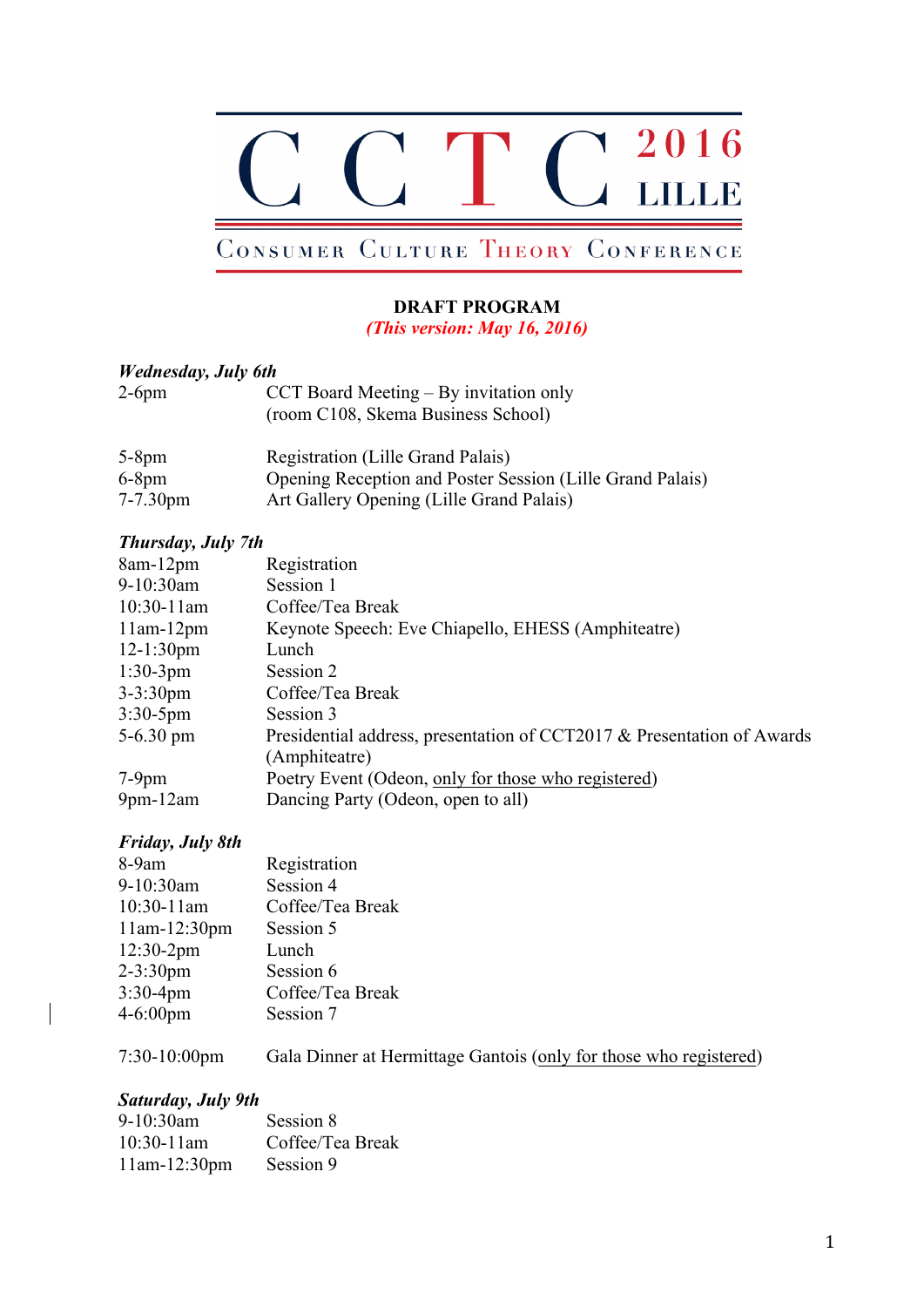# **2016 Consumer Culture Theory Conference**

# **Sessions at a glance (draft, May 7th)**

|                                                            | Room 1                                                           | Room 2                                                                                   | Room 3                                                                               | Room 4                                                                                                    | Room 5                                                  |  |  |
|------------------------------------------------------------|------------------------------------------------------------------|------------------------------------------------------------------------------------------|--------------------------------------------------------------------------------------|-----------------------------------------------------------------------------------------------------------|---------------------------------------------------------|--|--|
| Thursday July 7th<br>Session 1<br>9-10:30am                | 1A. Comp. Papers<br><b>Brands</b>                                | 1B. Comp. Papers<br>Mothers,<br><b>Grandmothers &amp; Girls</b>                          | 1C. Special Session<br><b>Liquid Consumption</b>                                     | 1D. Special Session<br>Religion                                                                           | 1E. Alternative<br><b>Modes (Films)</b>                 |  |  |
| Thursday July 7th<br><b>Plenary Session</b><br>$11am-12pm$ | Keynote Speaker: Eve Chiapello, Amphitheatre                     |                                                                                          |                                                                                      |                                                                                                           |                                                         |  |  |
| Thursday July 7th<br>Session 2<br>$1:30-3pm$               | 2A. Comp. Papers<br><b>Social Innovation</b><br>and Dynamics     | 2B. Comp. Papers<br><b>Bourdieu is Still Alive</b>                                       | 2C. Special Session<br><b>Value and Value</b><br><b>Creation</b>                     | 2D. Special Session<br><b>Non Heterosexualities</b>                                                       |                                                         |  |  |
| Thursday July 7th<br>Session 3<br>3:30-5pm                 | 3A. Comp. Papers<br><b>Communities</b>                           | 3B. Comp. Papers<br><b>The Body</b>                                                      | 3C. Special Session<br><b>Brazil</b>                                                 | <b>3D. Special Session</b><br><b>Big Data</b>                                                             | <b>CMC</b> Editorial<br><b>Board</b><br>(by invitation) |  |  |
| Thursday July 7th<br>5pm-6.30pm                            |                                                                  | Presidential address, presentation of CCT2017 & Presentation of Awards                   |                                                                                      |                                                                                                           |                                                         |  |  |
| Friday July 8th<br>Session 4<br>9-10:30am                  | 4A. Comp. Papers<br><b>Consumer Feelings</b><br>and Narratives   | <b>4B. Comp. Papers</b><br>Place/Space 1                                                 | <b>4C. Special Session</b><br><b>Value Creation</b><br><b>Processes and Outcomes</b> | <b>4D. Roundtable</b><br><b>Otherness</b>                                                                 |                                                         |  |  |
| Friday July 8th<br>Session 5<br>11am-12:30pm               | 5A. Comp. Papers<br><b>Consumer Celebrity</b>                    | 5B. Comp. Papers<br>Place/Space 2                                                        | 5C. Special Session<br><b>Families</b>                                               | 5D. Roundtable<br><b>Navigating the Institutional</b><br><b>Field of CCT</b>                              |                                                         |  |  |
| Friday July 8th<br>Session 6<br>$2 - 3:30$ pm              | 6A. Comp. Papers<br><b>Digital Interactions</b><br>& Collections | 6B. Comp. Papers<br><b>Imagination</b> , Social<br><b>Critique and Object</b><br>Agency  | 6C. Special Session<br><b>Narrative Theory</b>                                       | 6D. Interactive Workshop:<br><b>Knitting</b>                                                              |                                                         |  |  |
| Friday July 8th<br>Session 7<br>$4-6$ pm                   | 7A. Comp. Papers<br>Sustainability                               | 7B. Comp. Papers<br><b>International</b><br><b>Branding, Immigration,</b><br>and Rituals | 7C. Special Session<br><b>Taste</b>                                                  | 7D. Roundtable<br>Postmoderning                                                                           | 7E. Alternative<br><b>Modes (Films)</b>                 |  |  |
| Saturday July 9th<br>Session 8<br>9-10:30am                | 8A. Comp. Papers<br>Epistemology/<br>Methodology                 | 8B. Comp. Papers<br>Globalization &<br>postcolonial issues                               | <b>8C. Special Session</b><br><b>Service Interactions</b>                            | 8D. Roundtable<br><b>Vive la Sexual Revolution!</b>                                                       |                                                         |  |  |
| Saturday July 9th<br>Session 9<br>11am-12:30pm             | 9A. Comp. Papers<br><b>Consumer Identity</b>                     | 9B. Comp. Papers<br><b>Market Change</b>                                                 | 9C. Special Session<br><b>Materialities</b>                                          | 9D. Interactive Workshop:<br>Social Media and the<br>Appropriation/Commodification<br>of Consumer Culture |                                                         |  |  |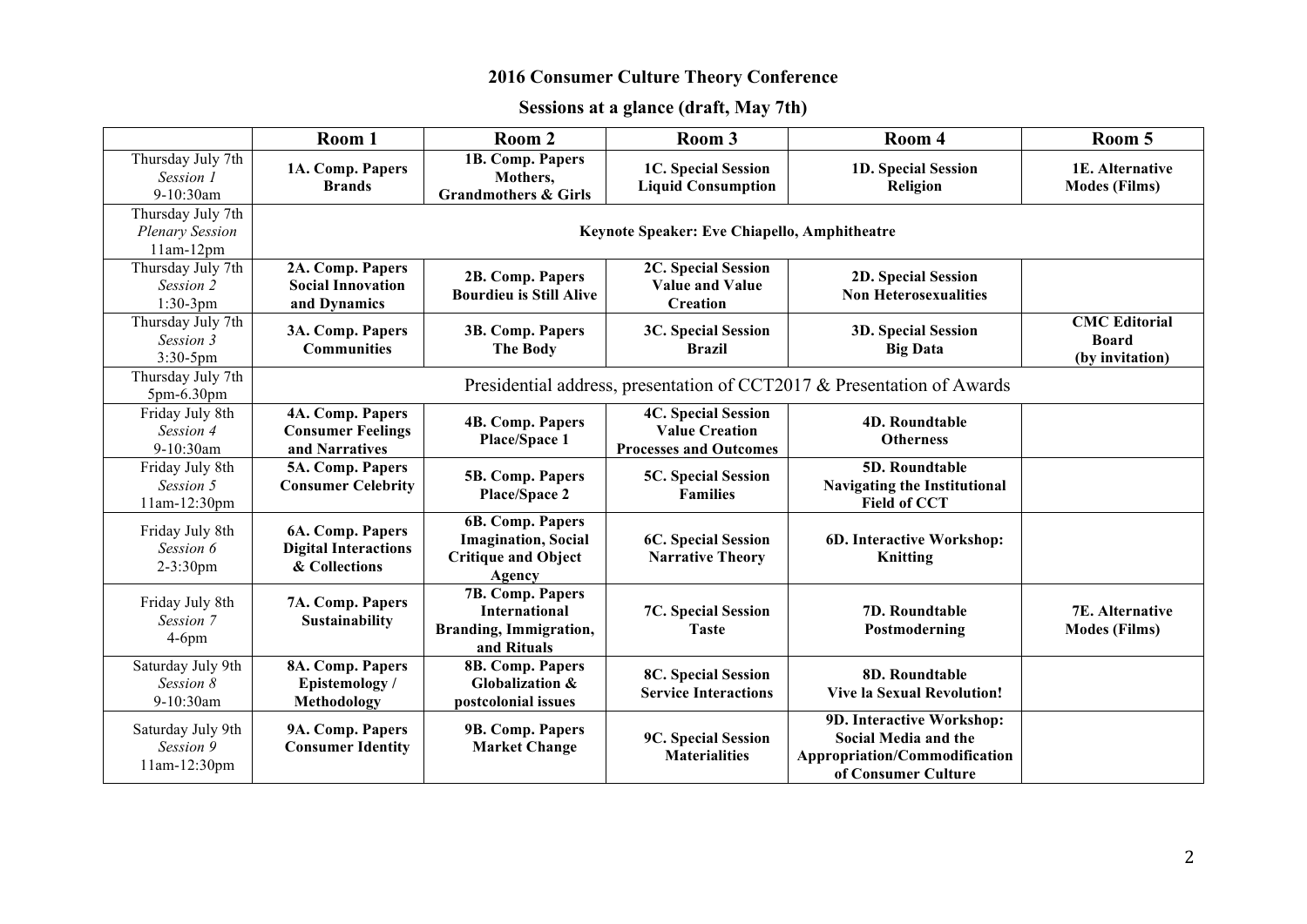# **PROGRAM FOR THURSDAY, JULY 7TH**

*Session 1 – 9-10:30*

#### **Session 1A (room TBD) Competitive Track: Brands**

Session Chair: TBD

### **The Influence of Product Category on Brand Identity**

Toni Eagar, Australian National University Jenine Beekhuyzen, Griffith University John Campbell, University of Canberra Andrew Lindridge, Open University

Determining the product category of a brand is central to the core essence of a brand's identity. However, in the current literature there is little consideration of how dynamic, multiple and discursively constituted product category classifications affect the co-created brand essence. This paper uses genre theory to build a better understanding of contested product category associations and their impact on brand essence constructions. We conduct a netnography of a consumption community confrontation as product and brand meanings are contested and discursively articulated by multiple stakeholders. In doing this we develop the taken-for-granted concept of product category in brand identity research. For marketers we provide a method for determining how product categories are constituted by multiple stakeholders and how a brand's essence is influenced by these classifications.

#### **From brand love to brand divorce: Matter matters**

Bernard Cova, Kedge Business School Pascale Ezan-Hauchar, NIMEC Université Le Havre

The metaphor of brand love and its counterpart, brand divorce, now shapes research into brand relationships. The only problem with metaphors is that they are selective: they focus on one perspective and neglect others. Our research endeavors to highlight the limits of the love affair metaphor in the realm of consumption. Through an autoethnographic study of a family going through the process we might call brand divorce, it demonstrates how the separation is a complex procedure, involving the brand, branded objects, activities pursued using those items and the relationships with other consumers within and outside the family.

### **Public Brand Auditing: A Convention Theory Perspective on Brand Evaluation**

Sabrina Gabl, University of Innsbruck Verena E. Stoeckl, University of Innsbruck Andrea Hemetsberger, University of Innsbruck

In times of ubiquitous access to social media, the evaluation of brands has become a public endeavor. To better understand the processes and consequences of public evaluation, this study introduces the notion of public brand auditing. Convention theory serves as a theoretical lens to conceptualize public brand auditing as moments of test drawing on a multiplicity of evaluative principles. Empirically, the study fleshes out moments of evaluation in extensive online discourse about the brand Google over an eleven-year time frame and finds that public brand auditing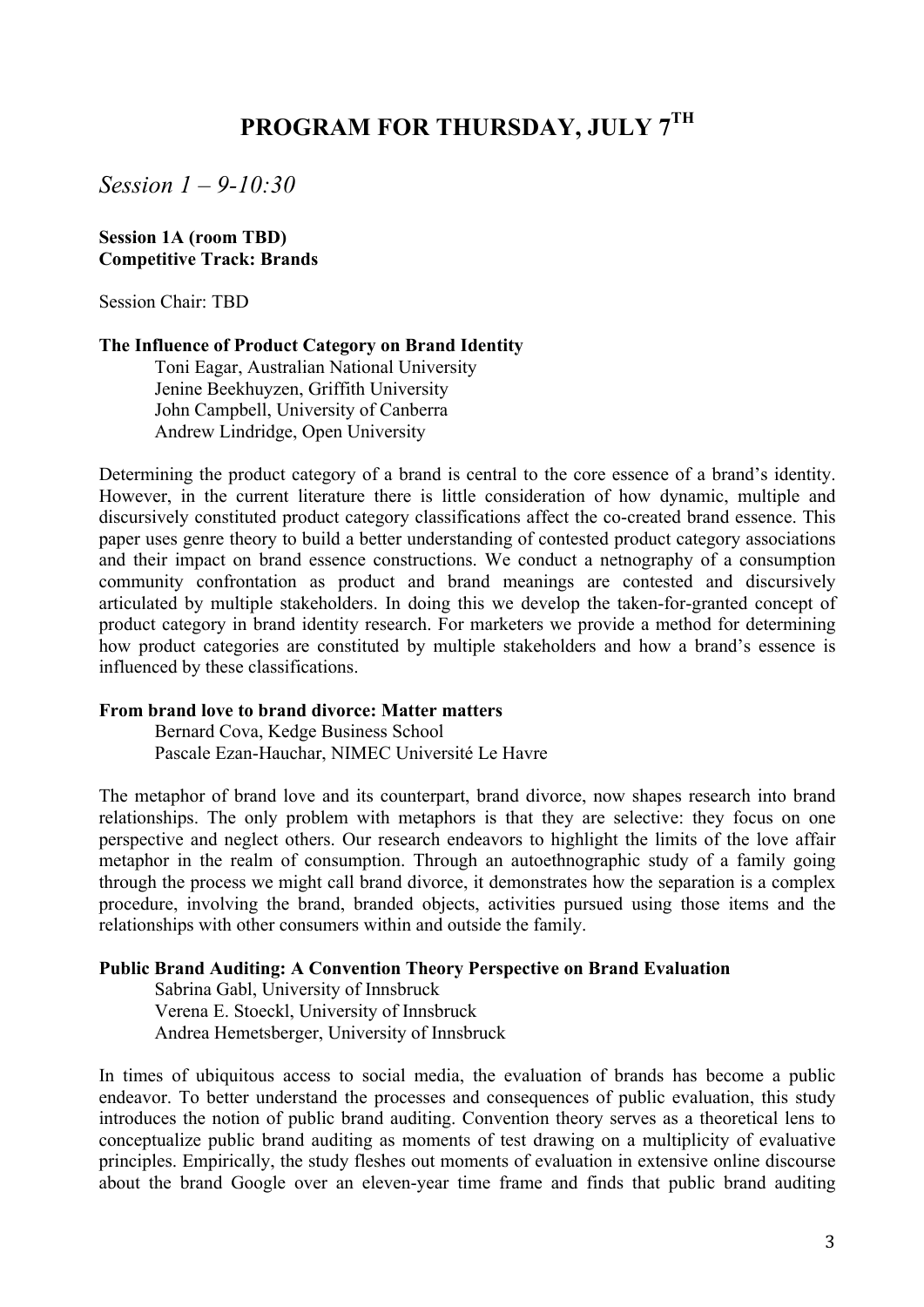involves the setting of a leeway of acceptable brand activities and the allocation of accountabilities. Finally, the paper discusses how public brand auditing informs the brand, balances the acceptability of its conduct, and eventually influences future brand auditing and social arrangements on a macro level.

### **Session 1B (room TBD) Competitive Track: Mothers, Grandmothers and Girls**

Session Chair: TBD

# **Gamer Girls: Navigating a Subculture of Gender Inequality**

Robert Harrison, Western Michigan University Jenna Drenten, Loyola University Chicago Nicholas Pendarvis, University of South Carolina

Controversy surrounding gender biases and marginalization in the video gaming subculture has attracted critical media attention in recent years (e.g., #Gamergate). Video gaming, which remains culturally embedded in masculine ideals, is increasingly becoming a leisure activity for female consumers. Guided by social dominance theory, this paper examines how female gamers navigate the masculine-oriented gaming consumption context. Findings are based on interviews with eight avid female gamers. Findings reveal an undercurrent of gender-based consumer vulnerability, driven by stereotypical perceptions of "gamer girls" in the masculine-oriented gaming subculture. Further, the gaming subculture is delineated by a strong prevalence of gender-based consumer harassment, systematic disempowerment in the marketplace, and a defeatist attitude toward future cultural change. Theoretical implications point toward a multifaceted view of consumer vulnerability in a gendered subculture of consumption.

# **Mothers or beauty-queens: girls in the Magiki world and gender stereotypes.**

Stefania Borghini, Bocconi University Maria Carolina Zanette, EAESP – Fundação Getúlio Vargas Stefano Prestini, Catholic University of Sacred Heart Milan

Objects and images are sources of meaning to consumers. These meanings have pragmatic implications as consumers interpret them, influencing cultural discourses, consumer behavior and gender ideologies. In this paper, we semiotically analyzed 48 collectible action figures called Magiki, which are humanized animals or mythological figures that live in a magic land. These very affordable toys are targeted at girls 4-8 years old and are sold in newsstands. We also analyzed drawings made by 64 primary school children and conducted interviews with them, both collective and individually. Our analysis focused on stressing how such toys reproduce traditional and post-modern female roles, as well as their differences compared to male roles and the plasticity of the Magiki world and on how children understand, reproduce and modify such roles. A discussion of the possible pervasiveness of such roles is made and the relationships between these roles are illustrated in a roles matrix.

# **Session 1C (room TBD) Special Session: Advancing the Conversation on Liquid Consumption**

Session Chairs: Giana M. Eckhardt, Royal Holloway, University of London Fleura Bardhi, Cass Business School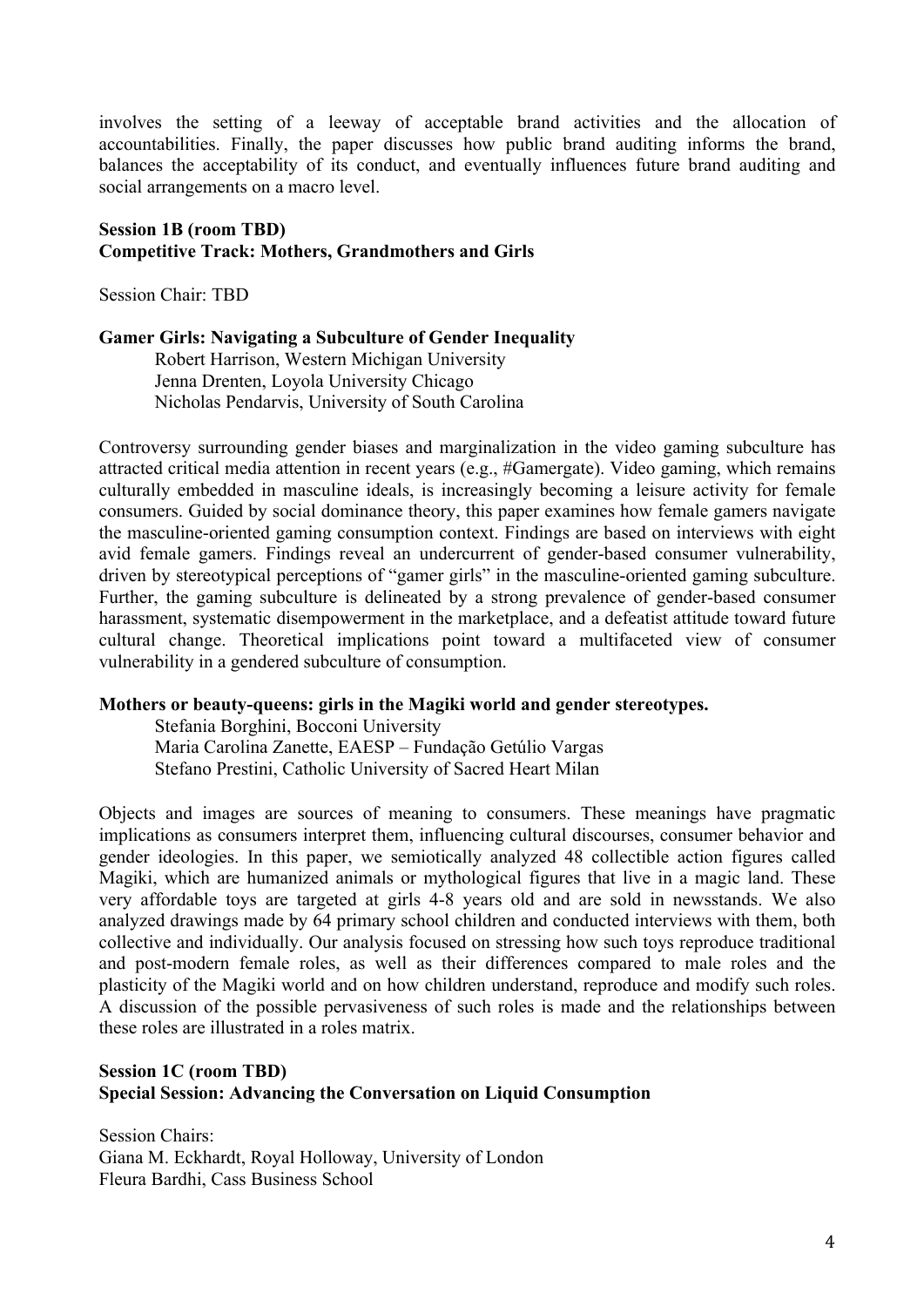Session Discussant: Russ Belk, York University

### **Liquid Social Distinction and Luxury**

Fleura Bardhi, Cass Business School Giana M. Eckhardt, Royal Holloway, University of London

# **The Hipster Ethic and the Spirit of Ordinary Social Media Use: Liquid Relations to Brands on Instagram**

Adam Arvidsson, University of Milan Alessandro Caliandro, University of Milan Guido Anselmi, University of Milan-Bicocca Johan Hagberg, University of Gothenburg,

### **Assembling Repair Practices in Liquid Modernity**

David Godfrey, University of Arizona Robert Lusch, University of Arizona Linda Price, University of Arizona

This session advances the conversation about the nature of consumption in liquid modernity at a conceptual as well as empirical level, specifically in the areas of branding in the digital space, consumption practices, and luxury. The session builds off of the concept of liquid consumption, a way of consuming which emphasizes the ephemeral, access, dematerialization and lightness (Bardhi and Eckhardt 2015). Liquid consumption has emerged in the social condition of liquid modernity (Bauman 2000; 2007), and can be contrasted to solid consumption, which emphasized ownership and possession practices, object attachment, and enduring consumer involvement with brands and other consumers. In liquid consumption value resides in flexibility, mobility and speed. Thus, liquid consumption challenges many of the cornerstones of consumer behavior, such as the importance of possessions and ownership, the nature of relationships to brands and communities, and suggests that consumer value no longer resides in ownership or extension of the self.

To explore what the consequences of liquid consumption might be for some key constructs in consumer culture theory, this session looks at social distinction, brands and the self, and the social death of repair practices. The first paper, which is conceptual, looks at how the nature of social distinction is changing in liquid modernity. Social distinction is now to be gained when a consumer can embrace mobility, flexibility and new identity positions. That is, the new elite will no longer be tied to markers of solidity, but rather will stem from the ability to detach (Bardhi et. al. 2012). This has consequences for our understanding of luxury. For example, luxury is now experienced and expressed inconspicuously rather than conspicuously (Eckhardt et. al. 2015). The next paper explores ordinary brand relations on Instagram. Drawing on a large data set generated by surveying the smartphone activities on the part of two focus groups of students, some 3 million Instagram pictures gathered around six influential brands, as well as interviews and focus groups, we analyse the role of brands in ordinary practices of Instagram use. We find that consumers show weak attachments to brands. Brands are used as communicational tokens that aid the continuous presentation of a self, which in-turn, seeks to stay liquid and undefined as possible, and to avoid any strong identifications, either with brands or with other myths or symbols. Finally, the third paper focuses on the decline of consumers "fixing things" characteristic of liquid modernity. This paper draws on archival data, depth interviews, participant observation and netnography to examine how shoe repair practices once commonplace are now threatened with extinction. The relational system of actors affecting repair capacities is uncovered, and repair practices are linked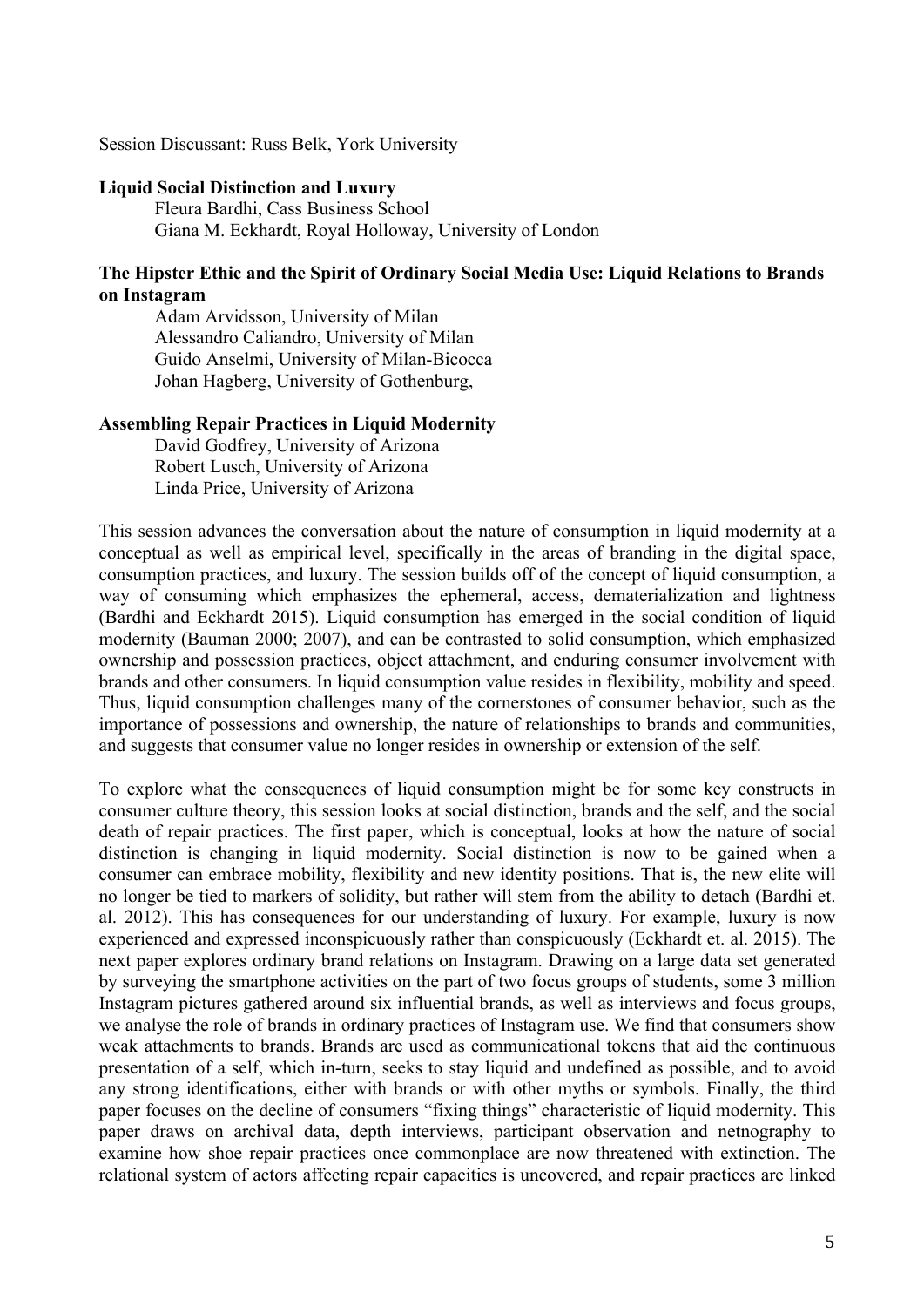to household ecologies of consumption and waste. The paper is concluded by examining ways in which repair is being "liquidized."

Overall, this session contributes to the advancement of consumer culture theory by demonstrating how a concept that has recently been introduced to the literature, liquid consumption, can be applied in a variety of key domains to provide new insights. Indeed, the breadth of topics covered demonstrates how wide ranging applications of liquid consumption can be. Through the lens of liquidity, the session raises fundamental questions about distinction, brand relationships, and practices. Thus, we expect this session to be of interest to a wide audience of CCT scholars working in areas of social distinction, luxury, consumption practices, digital consumption, branding, post-modernity, and liquid modernity.

# **Session 1D (room TBD) Special Session: Religion, Markets and Consumption: Critical Inquiries at the Intersections**

Session Chairs: Özlem Sandıkcı, Istanbul Sehir University, and Aliakbar Jafari, University of Strathclyde

Session Discussant: Pauline MacLaran, Royal Holloway, University of London

# **Styling and Selling the Religious Body: Performing Authenticity in Modest Fashion Branding**

Reina Lewis, London College of Fashion

# **Consumption Objects of Circumcision Ceremonies in Turkey: The Context of Context**

Nazli Alimen, London College of Fashion Søren Askegaard, University of Southern Denmark

# **Markets and Ethno-Religious Tensions: "I Love My Non-Halal World"**

Özlem Sandıkcı, Istanbul Sehir University Aliakbar Jafari, University of Strathclyde

Despite the prediction that modernization would lead to privatization of religion and secularization of the public sphere, religion has made a dramatic resurgence and gained a new visibility and importance in the contemporary global political economy (e.g., Gauthier, Martikainen, and Woodhead 2013a, 2013b; Wilson and Steger 2013). The change in the religious landscape is linked to the growing influence of neoliberalism, and in particular the globalizing mediasphere and the growth of consumerism (Ignatow, Johnson, and Madanipour 2014; Martikainen and Gauthier 2013). The work conducted under the rubrics of "desecularization" and "postsecularization" have demonstrated that both traditional and new forms of religion are alive and thriving, and that the political potential and public role of religion have intensified (Karner and Alridge 2004). A growing body of work in sociology and anthropology shows "the emergence of forms of religio-ethno-economic practice which are completely integral to consumer capitalism" (Gauthier, Martikainen, and Woodhead 2013b, p. 269; also Comaroff and Comaroff 2001).

In line with the increasing attention to the interactions between religion, economy, and politics within the social sciences, a critical approach to religion has begun to emerge within the marketing scholarship (e.g., Izberk-Bilgin 2012; Sandıkcı and Ger 2010; Jafari and Suerdem 2012;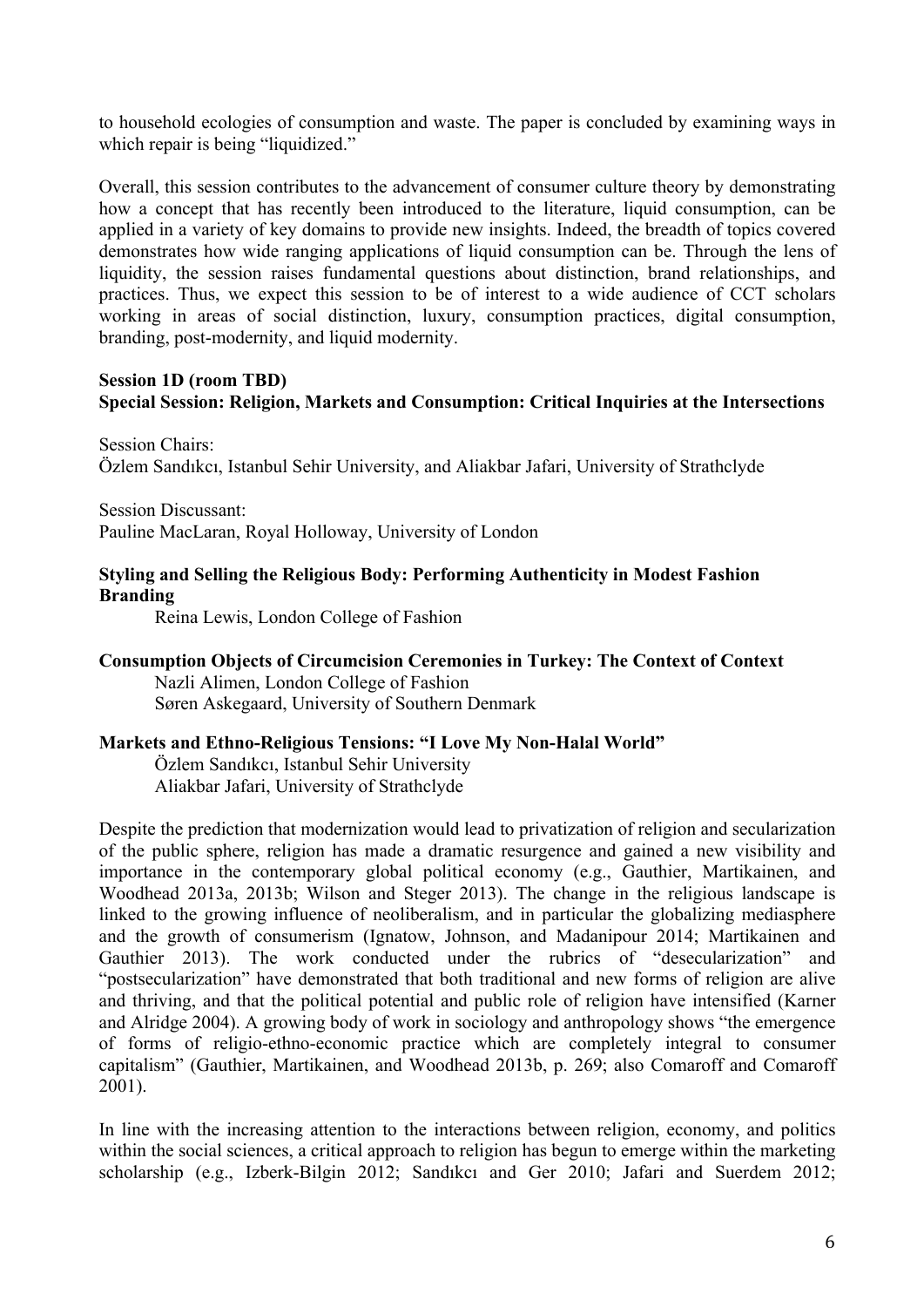Mcalexander et al 2014). These studies focus on understanding how religion interacts with market dynamics and shapes and is shaped by consumption practices. Much of this work focuses on Islam and Muslim consumers/marketers. This interest echoes the increasing visibility of Islam in media, politics and everyday life following the events of 9/11 and the imperative to "better" understand Muslims. The goal of this special session is to contribute to this growing research on Islamconsumption-market intersections by adopting an interdisciplinary and critical theoretical lens that is sensitive to the dynamics of the contemporary political economy.

The papers focus on three different contexts: modest fashion marketing and branding practices, consumption objects related to an Islamic ritual, and the nature and dynamics of the anti-halal movement. While they differ in their contexts and methodological approaches, the studies revolve around three common themes: 1) how religion informs market and how market informs religion; 2) identity enabling and disabling aspects of religion-market intersections; 3) ethno-religious subjectivities and marketplace tensions. Common to each paper is the recognition that religion is a key variable in today's marketplace. It shapes branding practices and fashion marketing practices; interacts with historical and socio-cultural discourses to transform consumption practices, such as the market around the circumcision ritual; and informs demand for new products (halal) as well as opposition to these products (anti-halal). The papers also show that consumption and marketing practices do not only enable consumers to construct and communicate their religious identities but also create tensions by bringing religious dynamics to (perceived) secular domains. Finally, they illustrate how the marketplace has become a key site where tensions and conflicts over religious (Islamic) subjectivities are experienced, negotiated, resolved and/or aggravated.

Overall, the session responds to observation that "the global religious revival" (Asad, 2006) necessitates more critical research into the complexities of religion–consumption- market relationship and aims to foster a rich and productive debate among the marketing scholars.

# **Session 1E (room TBD) Alternative Modes of Investigation and Representation**

Session Chair: Baptiste Cleret, IAE Rouen

Discussant: Joonas Rokka, EMLYON Business School

**Need for Narrative** (25') Tom van Laer, Cass Business School Luca M. Visconti, ESCP Paris Stephanie Feiereisen, Cass Business School

Through semi-structured interviews with 55 Eurostar passengers from 14 countries, this film documents how consumers define stories, distinguish between different reasons to need narrative, and experience the effects of need for narrative. We show that from an emic perspective, story consumers, though hesitant to define "story", are creative and comprehensive in their categorisation (e.g., they include paintings, music, and other preferred media). To them, a story always has considerable instrumental importance. Yet, in order to serve its instrumental purpose, a story has to be entertaining. We show that story consumption can result from reliance on need for narrative or from careful evaluation of the level of emotional risk-taking that certain stories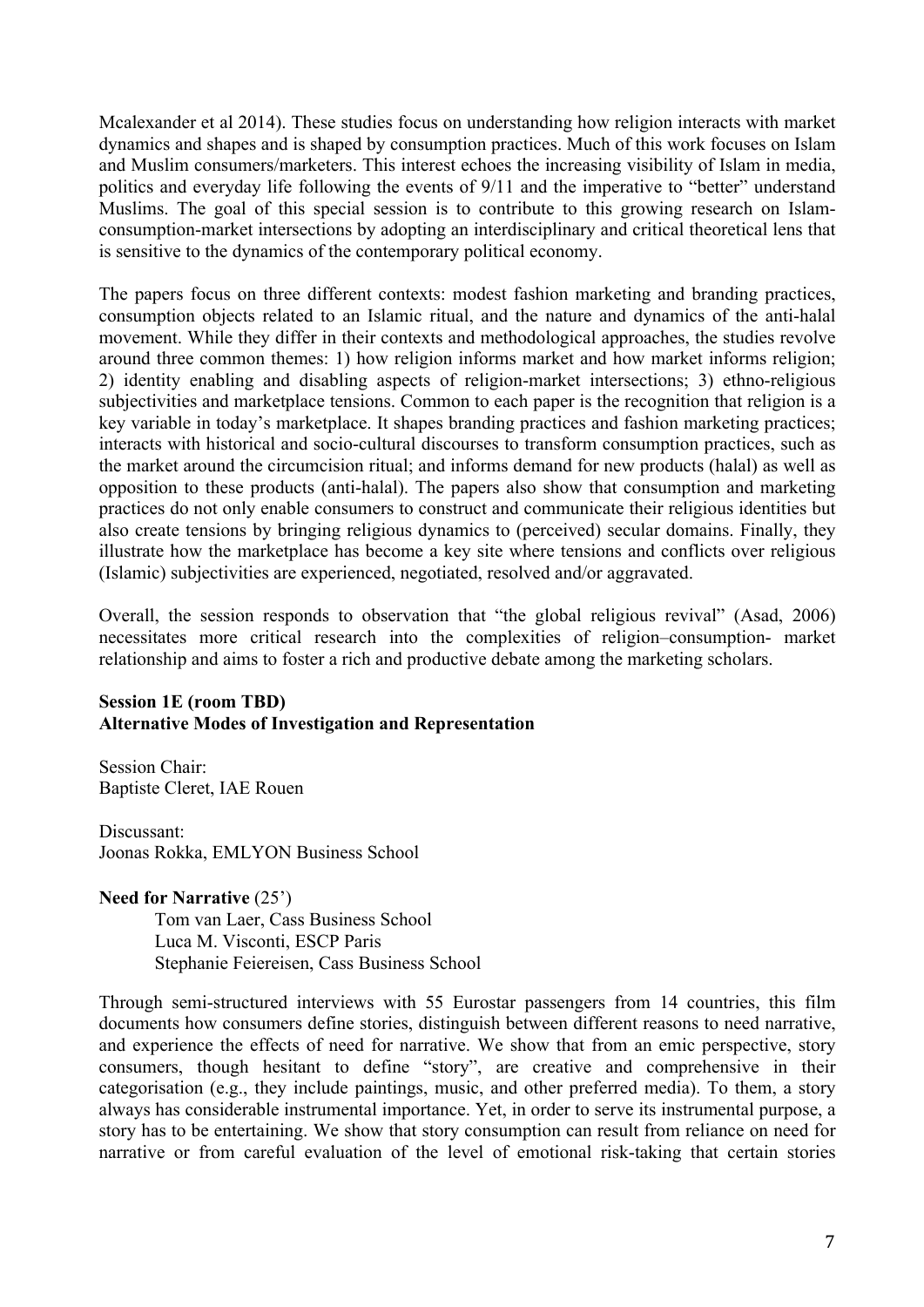require. In conclusion, not only do story consumers know which narrative they like, but they also know which narrative they need in order to escape from reality as well as transform it.

### **Dialectical Dildo: Why Women's Erotic Consumption is not a Threat to Men** (20')

Luciana Walther, Federal University of Sao Joao Del Rei

The ethnographic study portrayed in this film investigates women's erotic consumption in Brazil, focusing on gender relations with a dialectical approach. Thirty-five in-depth interviews were conducted with female consumers, sex shop sales staff and store owners. Observation sessions took place in sex shops and trade events. Data were interpreted under the CCT lens, with a neomaterialist theoretical framework. Resistance and contradictions appeared during fieldwork as inductive categories. The film discusses reasons for masculine and feminine resistance to women's erotic consumption. It also taps into marketing practices that try to counteract resistance. From the comparison between the extremes of the particular and the universal, a counterintuitive finding emerges. Aspects of this particular phenomenon suggest the refutation of a prevalent assumption, primary source of resistance to women's erotic consumption in Brazil reflecting the country's patriarchal roots: that erotic products might replace men and threaten their role in conjugal dynamics.

### **Sunday morning at a car boot sale: A perilous and awkward exploration of the world of second-hand item consumption** (20')

Aurelie Dehling, SKEMA Business School Baptiste, Cléret, IAE Rouen

The research objective was to explore the second-hand realm through the eyes of used item consumers. Six consumers have revealed to us their motivations, practices, and know-how. One element above all nevertheless attracted our attention: the presence of an underlying tension between discourse and practice that is more divergent than convergent.

*Session 2 – 13:30-15*

# **Session 2A (room TBD) Competitive Track: Social Innovation and Dynamics**

Session Chair: TBD

### **Cultural challenges of social-economic innovation: The case of 'Housing for help'**

Domen Bajde, University of Southern Denmark Lydia Ottlewski, University of Southern Denmark

This paper draws attention to aspirations for more mindful economies by introducing and outlining the concept of social-economic innovation (SEI). We synthesize some of the nascent literature on SEI to point out the manifold cultural challenges involved in instituting SEI. In the second part of the paper, we delve into the alternative exchange system of 'Housing for help' to share some preliminary insights into the challenging negotiation of roles, responsibilities and relations by participants and organizers alike. We conclude with recommendations for further research on SEI in CCT.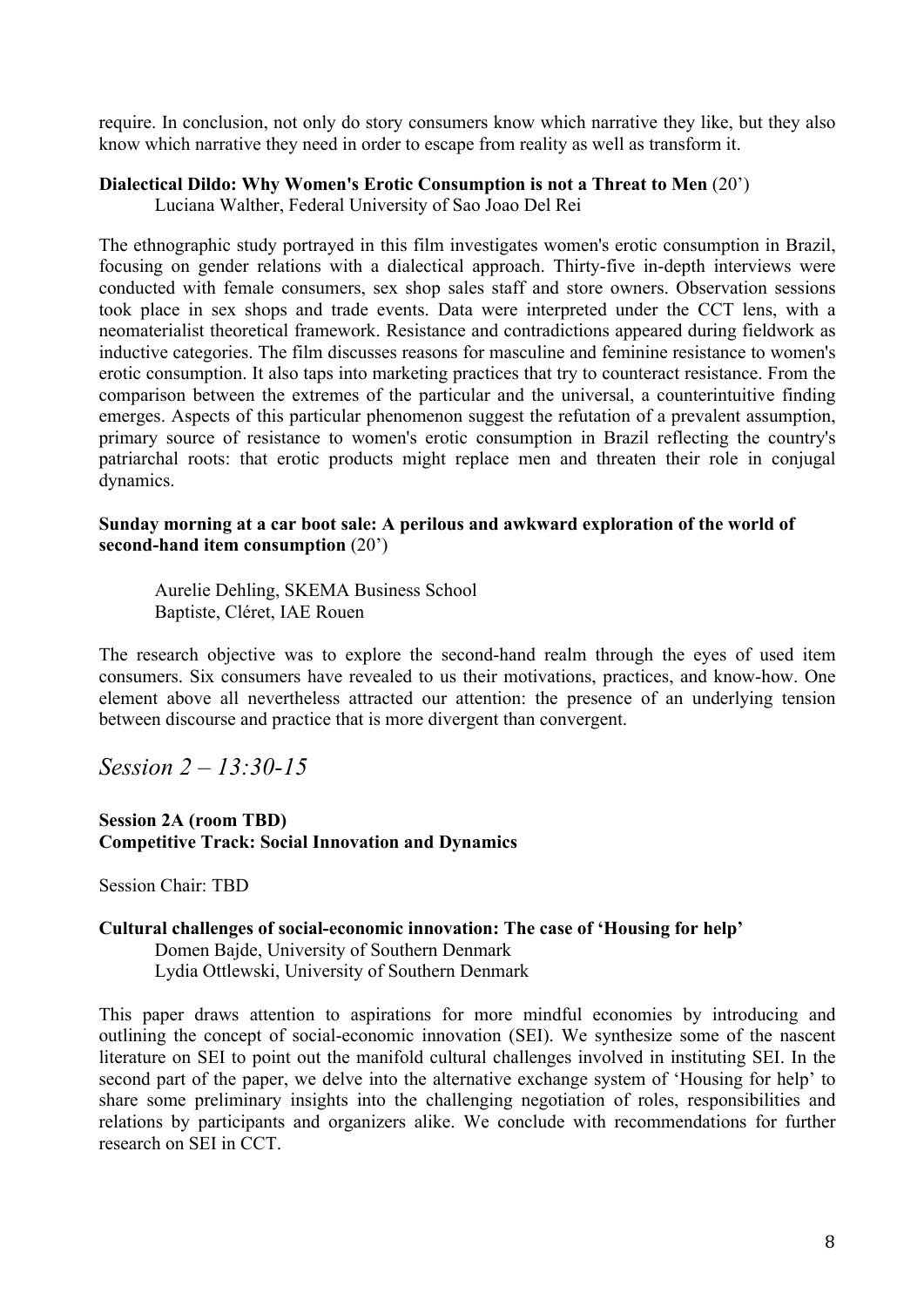#### **Money as a tool for Social Innovation**

Mario Campana, Goldsmiths, University of London Caroline Wiertz, Cass Business School Stephanie Feiereisen, Cass Business School Fleura Bardhi, Cass Business School

This paper aims at exploring the phenomenon of money as a catalyst of social innovation. Money is usually regarded as a tool of the capitalist society, and as the ultimate objectifier of social relationships. However, extant research shows that money can be imbued with sacred and profane meanings, and people earmark money to achieve specific consumption goals. This research adds to this scholarship by unpacking the mechanisms that lead to the creation of money as a social innovation, and how members within community respond to this. This paper presents an ethnographic story of a complementary currency: The Brixton Pound. This research finds that complementary currencies try to shift the ideology associated with mainstream money by imbuing money with new meanings and ideologies, and stimulating entrepreneurial behaviour among the users. However, they fail to create ideological alignment with the members of the community, and eventually reproduce neoliberal market discourses.

### **Beyond the market: The societal dynamics of consumer culture**

Gregorio Fuschillo, Kedge Business School

Marketing and consumer research focus on social and cultural dynamics at play on market resources (i.e. consumption activities, products, and brands) to understand the role they play in consumers' lifeworld and, more recently, how they contribute to the market evolution. Drawing on fandom studies and institutional theory, this article strives to show how sociocultural dynamics on market resources take place not only in the marketplace, but in the society as a whole. Specifically, we propose a perspective shift from the market context to the societal level to better understand the societal life of products and brands, their influence on other institutional contexts than the market, and the sociocultural dynamics at play on them in such contexts.

# **Session 2B (room TBD) Competitive Track: Bourdieu is Still Alive**

Session Chair: Olga Kravets

# **Working your way down: Re-balancing Bourdieu's Capitals in Times of Need**

Benedetta Cappellini, Royal Holloway, University of London Alessandra Marilli, University of Florence Elizabeth Parsons, University of Liverpool

This paper explores how Italian middle class women acquire food during the current recession. Inspired by Bourdieu's (1986) idea of conversions of capitals, it illustrates how a reduced amount of financial resources to be spent in food acquisition, corresponds with an intensification of other practices derived from the other forms of capitals (cultural and social). The analysis highlights how the intensification of such practices is aimed at maintaining a pre-recession middle class lifestyle. Theoretically this study shows the relationships between the three forms of capitals, showing the compensatory nature of the cultural and social capitals.

# **Shifting the focus from consumers to cultural intermediaries: An example from the emerging Chinese fine wine market**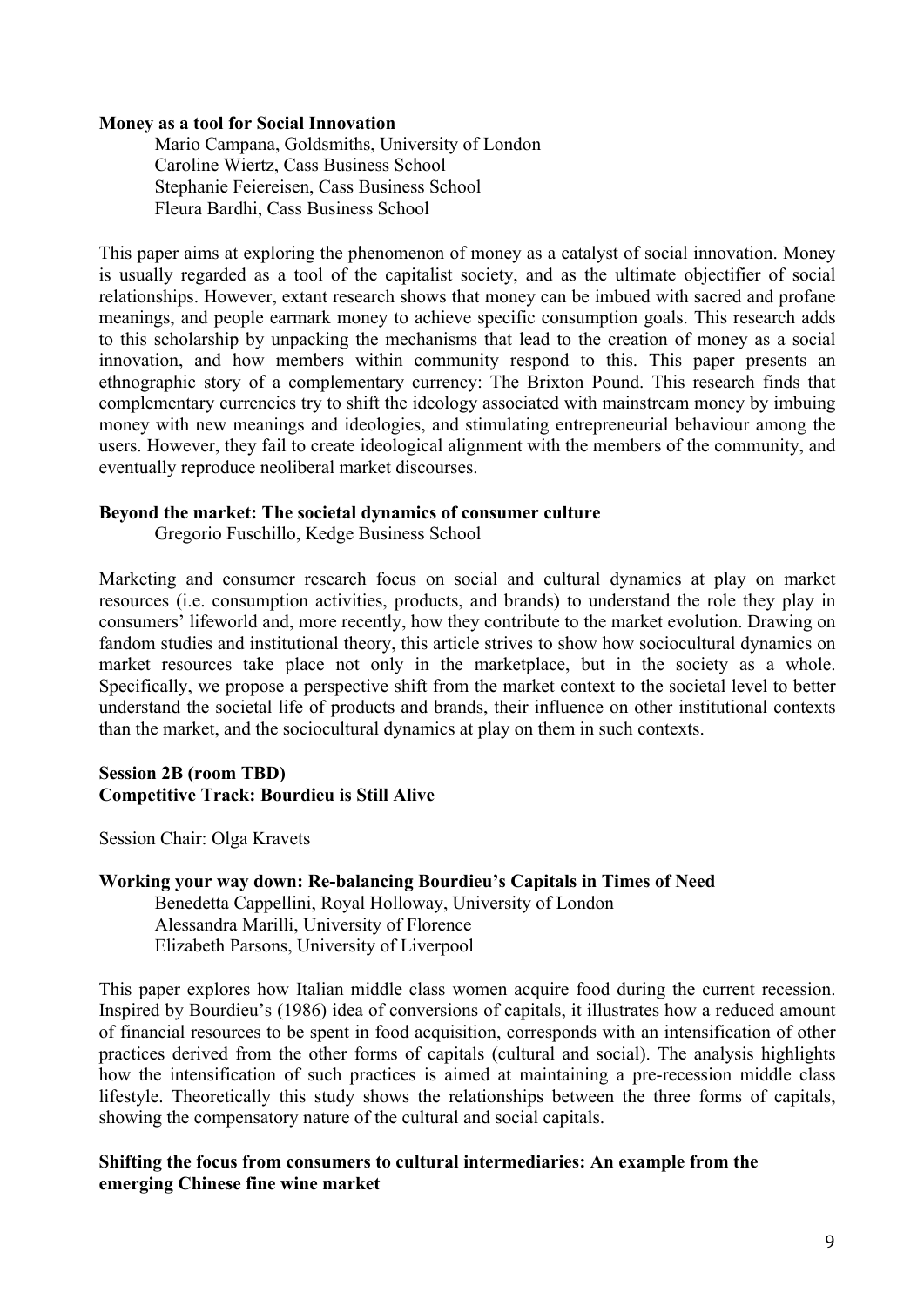### Jennifer Smith Maguire, University of Leicester

The paper makes the case for examining 'cultural intermediaries' (Bourdieu, 1984) for understanding consumer behaviour. I provide a brief introduction to the conceptualization of cultural intermediaries, including their role as taste makers, their work in constructing cultural legitimacy, the significance of their stocks of cultural capital, and their capacity to serve as proxies for their intended or ideal market. These themes then inform an analysis of data from interpretive research that explored how a small sample of fine wine intermediaries in Shanghai (13 wine writers/educators, sommeliers/retailers, and brand representatives) construct legitimacy for themselves and for a particular style of wine consumption. I conclude by suggesting insights that might be gained by turning attention to cultural intermediaries, including the light they cast on consumer knowledge, desires and practices in the case of emerging consumer markets.

### **Musical taste and the creation of place-dependent capital: Reflections from the indie music field**

Alexandros Skandalis, Toulouse Business School Emma Banister, Manchester Business School John Byrom, Manchester Business School

Prior research has fruitfully employed Bourdieu's theory of taste to build interpretations of the socio-cultural patterning of consumption. The aim of this paper is to introduce the concept of place-dependent capital in order to explore how individuals accumulate different forms of capital in the indie music field via their experiences in various musical places. Data are drawn from unstructured interviews with members of the indie music field in Manchester, UK. Our findings highlight the diversity of ways in which our informants create place-dependent capital in the indie music field. Our study contributes to existing theories of taste by synthesizing various dimensions of Bourdieu's work along with its subsequent advancements in consumer culture research. We further argue for the usefulness of the concept of place-dependent capital as an alternative theoretical tool that takes into account structural and experiential dimensions of musical taste.

### **Session 2C (room TBD) Special Session: Value and Value Creation in Conflicting Logics**

Session Chair: Melea Press, Hanken School of Economics

Session Discussant: Eminegül Karababa, Middle East Technical University

# **Selling Beauty in the Amazon: Translation of Value across Market Regimes**  Jessica Chelekis, University of Southern Denmark

**"A market, but with a heart": Making Sense of Hybrid Value in Shifting Economies**  Daiane Scaraboto, Pontificia Universidad Catolica de Chile Eileen Fischer, York University

# **Tracking Value Imbued in Crafts across a Global Supply Chain**

Pia Polsa, Hanken School of Economics Melea Press, Hanken School of Economics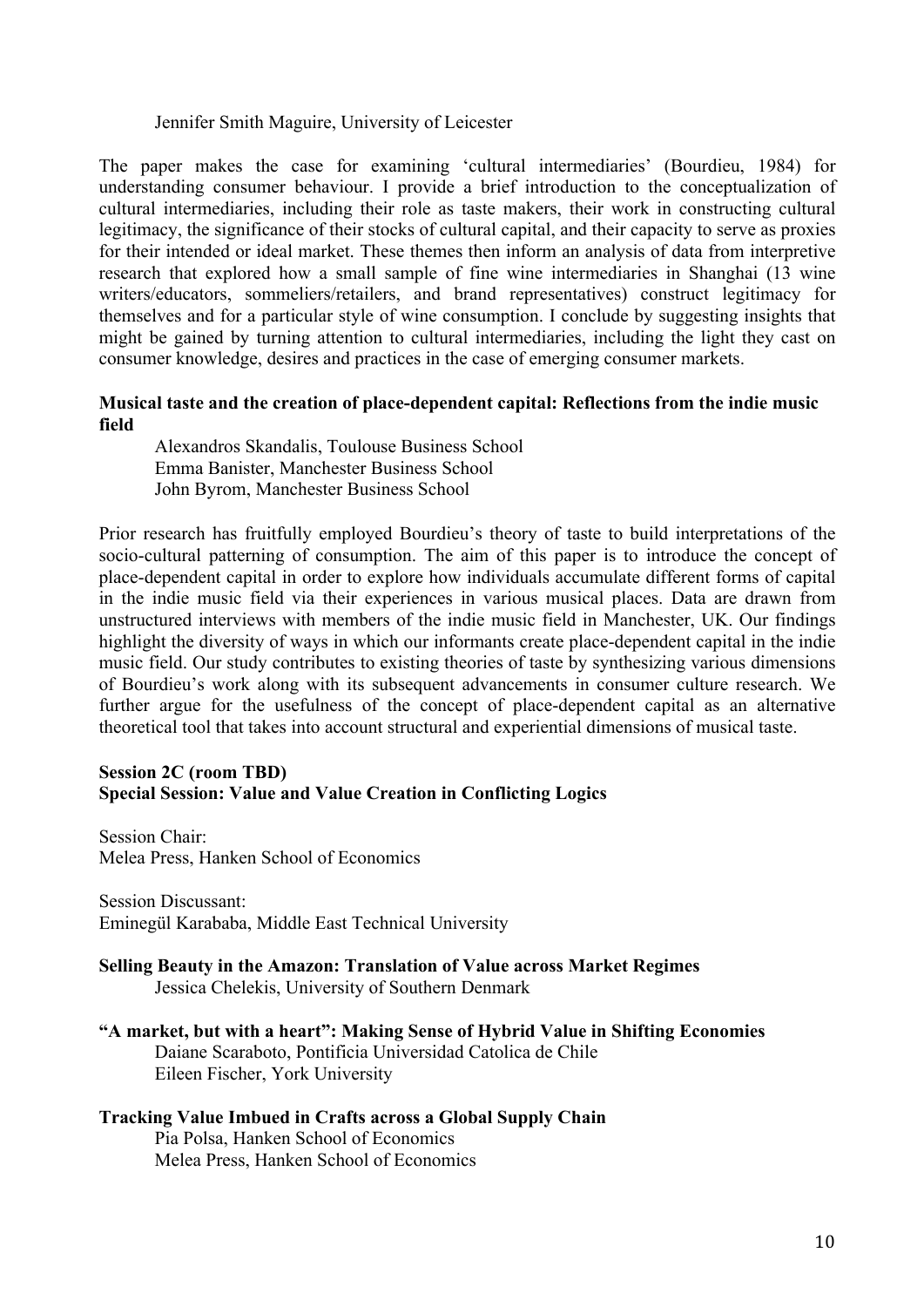This session contributes to growing consumer culture theoretics research on value and value creation, which expands the view of value creation as an economic, utilitarian, or semiotic expression. We apply the perspective that value is created in the interaction between moments of production and consumption (Graeber, 2001; Arnould 2013), and, in addition, that value is dependent on the prevailing habitus of the context of design, production, exchange, and consumption (Bourdieu 1984).

The three papers in this session address calls for research that explores the intersection between regimes of value production (Arnould 2013). They follow the multidimensional approach to value that Karababa and Kjeldgaard (2013) suggest, which includes cultural, social, and economic dimensions of value. The three papers here look at value creation in different regimes of resource circulation, such as sharing, gifting, and selling, and according to different pragmatic logics, such as designing, making, and manufacturing. These papers explore how value is negotiated and how tensions are managed in conflicting market logics. Each in their own way addresses questions of legitimacy with regard to how value is transacted in contexts where different regimes of resource circulation are in contact across space and time. They also address the lived experience of parties in different moments of exchange (Hartmann, Wiertz and Arnould 2015), and present implications for value creation and assessment across a variety of market platforms.

The first paper examines direct sales representatives in a rural municipality of the Brazilian Amazon and how they negotiate their impersonal exchange relationships with direct sales companies, and personal relationships with their customers. This paper looks at the destruction of economic value in favor of creation of other types of value and addresses the issue of social power in shaping exchange relationships. The direct sales representatives are situated at the intersection of distinct value regimes, actively involved in the articulation and translation of economic and social value, and pursuing ends that are at odds with the financial commissions offered by the direct sales companies.

The second paper examines Etsy as a platform for a hybrid economy where producers and consumers collaborate to generate both social and economic value though interactions between commercial and social interests (Scaraboto 2015). Etsy's recent shift from a platform that focused on indie craft production to one that also supports outsourced production highlights the disruptions in this hybrid economy and makes this context an ideal one in which to explore questions regarding the destabilization of a regime of value creation. The authors explore how those participants who engage in the creation of hybrid forms of value experience and make sense of such disruptions to economic logics.

The third paper looks at value creation, destruction and transformation in a global supply chain that connects designers in Europe with makers in a rural Indian village. It addresses the fluidity of value in the product journey as ideas and products crisscross the globe from their locale of design, to the locale of creation, and back to the locale of product design. The authors address the relationship between situated habitus and value and use theories of transformation, legitimacy, and magic to guide the analysis.

The three papers in this session contribute to the understanding of value and value creation by exploring tensions in exchanges within and across different value regimes. In addition, the papers offer insights to sense making and legitimacy of value and value creation at the individual, institutional, and supply chain levels.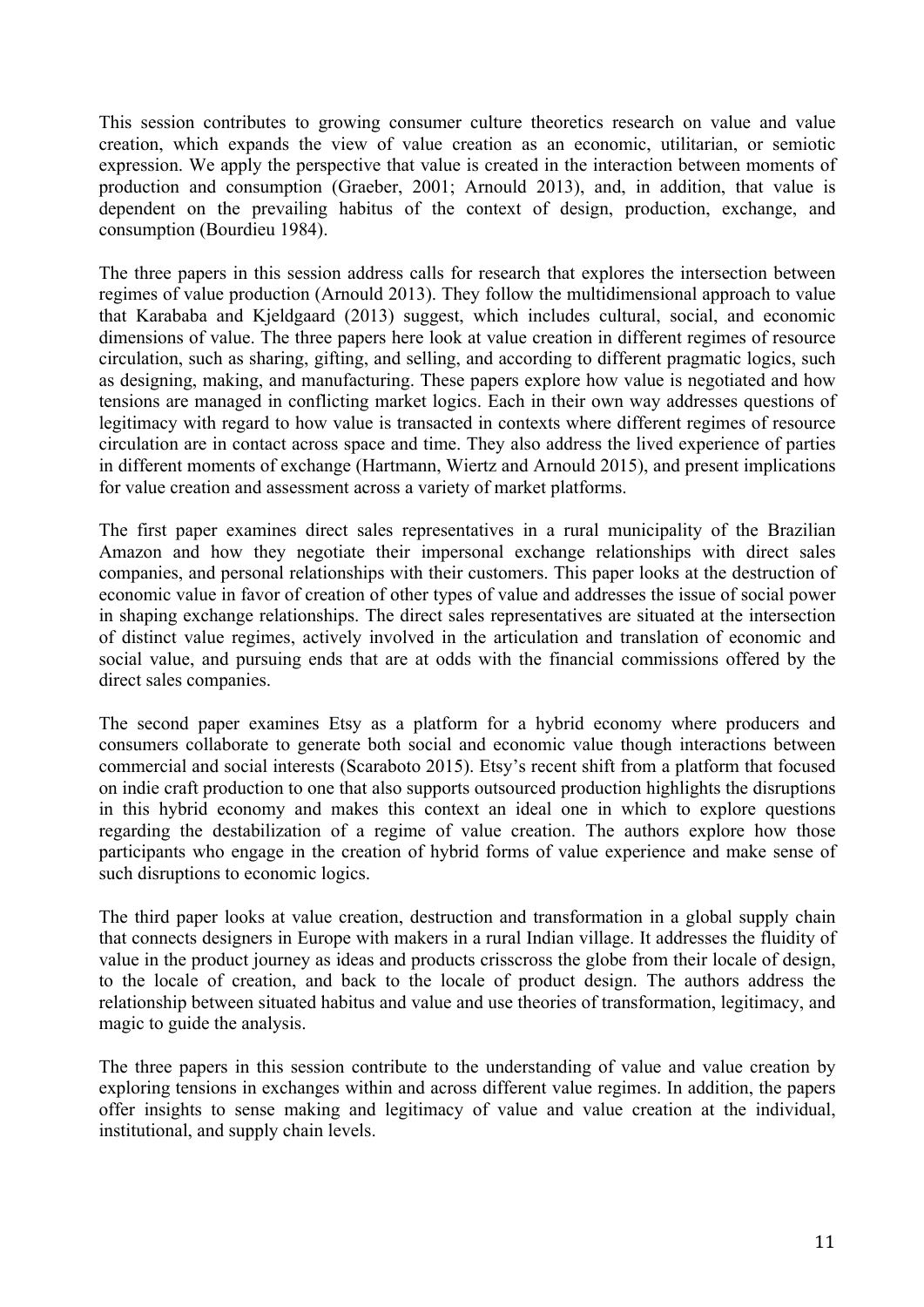# **Session 2D (room TBD) Special Session: Theorizing la post-gay révolution in consumer cultures of nonheterosexuality: radical market de-homogenization, fragmentation, dissolution and resistance**

Session Chair and Discussant: Shona Bettany, University of Westminster

**Tracing market evolution through the materiality of Manchester's Gay Village**  Jack Coffin, Manchester Business School Christian A. Eichert, Cass Business School

**Post-humanist readings of market/movement/mainstream cultures of resistance: an international multi-site ethnography of LGBT pride**  Shona Bettany, University of Westminster David Rowe, Open University

# **Determinants of consumer engagement in the LGBT Community towards marketing 'Pinkwashing' in the context of New Zealand: de-homogenising; historicising and understanding fear**

Ekant Veer, University of Canterbury

In consumer research, theorists have offered analyses of non-heterosexual markets predominantly through the cipher of gay subcultures of consumption (Rudd, 1996; Haslop et al, 1998; Kates, 2004; Visconti, 2008); have documented LGBT communities where the market and movement act together positively to progress gay rights (Penaloza, 1996); and provided compelling accounts of consumer culture fueled celebrations of queer resistance to stigma, marginalization and exclusion (Kates & Belk, 2001; Ammaturo, 2015; Kates, 2003). In the broader marketing discipline, theorists have also drawn upon configurations of the so-called dream market of the pink pound (Penaloza, 1996; Oakenful 2007) to explain: how to attract non-heterosexual consumers through advertising (Um 2012, Dotson et al, 2009; Puntoni et al, 2011, Oakenful, 2007, 2015); to market holiday destinations (Melian-Gonzales et al, 2011; Coon, 2012; Hughes, 2002); and understand gay shopping behaviour (Reilly & Rudd, 2006; Reilly et al, 2008; Cotner & Burkley, 2013) and fashion (Kates, 2004; Sha, et al 2007; Clarke & Smith, 2015).

However, in what has been called the post-gay era (Ng, 2013), this focus on a narrow characterisation of non-heterosexualities, underpinned by a binary model of sexuality based on a rather outdated gay/straight and associated gender inversion logic (Clarke et al, 2012) and a deep rooted identity essentialism (Visconti, 2008) seems inadequate for understanding the complexities of non-heterosexualities and consumption. Within the gay/straight binary, bisexuality and trans\*, for example, are rendered largely invisible contributing to new consumer vulnerabilities and discrimination (Oakenful, 2012; Bettany & Rowe, 2015; Hayfield, 2012). Consumer culture research (and the broader social sciences) tends to focus on young gay males (Brewis & Jack, 2010), but shattering the image of even "gay male" as a stable characterisation, is the question of intersectionality, of how race, age, class and ability intersect with sexuality to confound even the homogenisation of the central and dominant category of what has been called the gay habitus (Whitney, 2006; Sender, 2001). Beyond these concerns, the emergence of fragmentation of sexuality including fluid sexualities, and those underpinned by radical (and highly vocal) challenges to the gender inversion and sexual binary logics further complicate the picture with the concomitant emergence of anti-identity sexuality, hierarchies of sexual identity (O'Dougherty,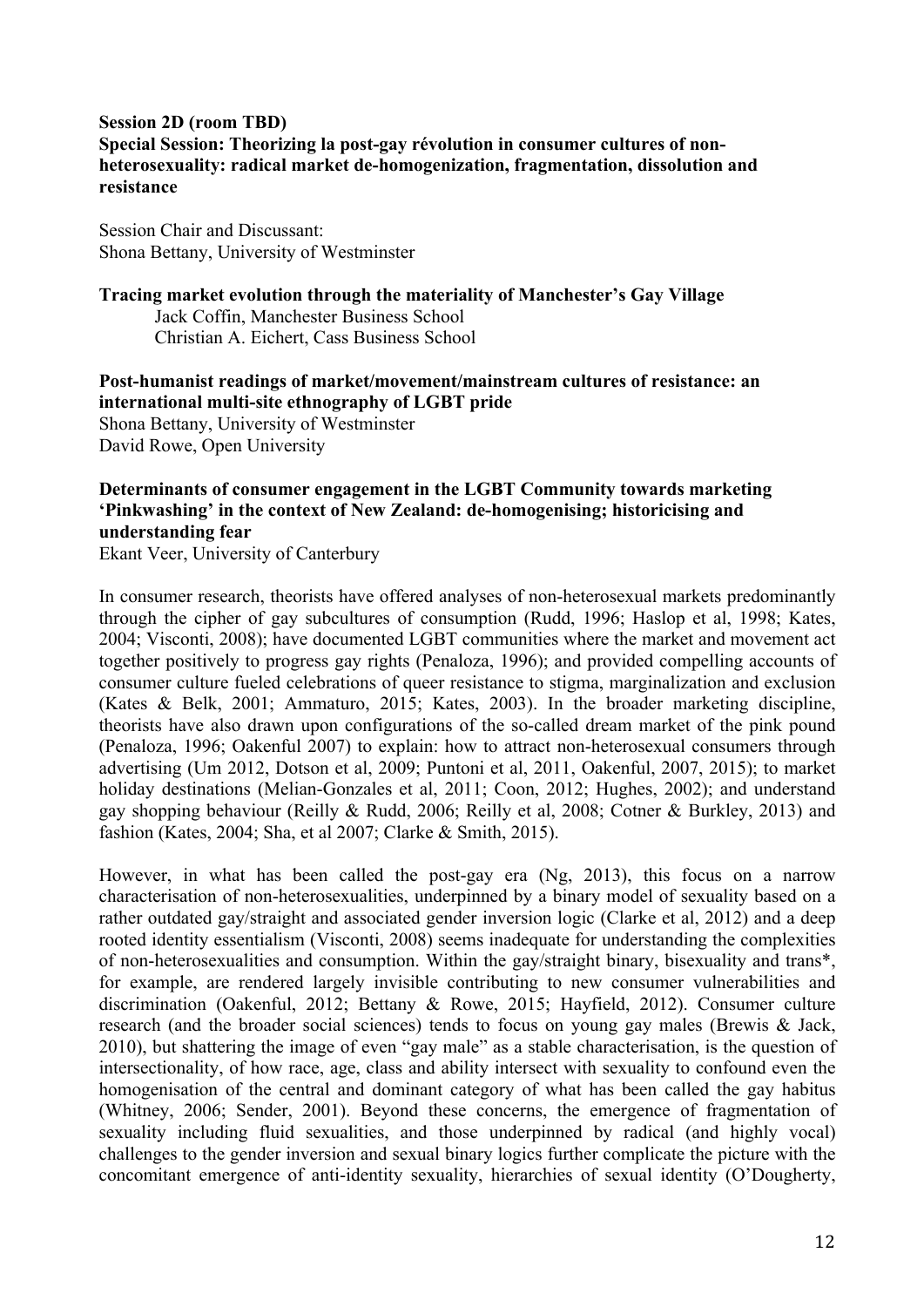2003) and oppression (Moore, 2015) moving us towards, we argue, a highly complex post-gay vista of possibilities (and problems) for consumer culture research.

In this special session, in keeping with the conference theme of révolution, we present three papers aligned around the ideas of how to market to, characterize and entertain cultural logics of connection within post-gay consumer cultures, in the face of the radical de- homogenization, fragmentation and dissolution of the gay market. In the first paper the authors draw on theories of materiality of markets, through an historical and material examination of London's LGBT scene, to explore how the LGBT market is undergoing a radical de-homogenization process in certain Western societies. In the second paper, the authors research a series of international LGBT pride events, utilizing a post-humanist approach to explain how bisexual consumers face a triple threat of discrimination, through their emergence within the conditions of possibility of materialsemiotic market, movement and mainstream assemblages while engaging in the supposedly liberatory spaces implied in these ostensible community resistance- based events. In the final paper, the authors research on LGBT consumers in New Zealand, recount responses to "pinkwashing", the practice of overtly appealing to non-heterosexual consumers, and examines the inherent tensions in consumer engagements with commercial organizations presenting themselves as supporting of LGBT rights, highlighting the importance of historicizing LGBT support, understanding fear perceptions and appreciation of the panoply of sexualities implied in nonheterosexual identities.

*Session 3 – 3:30-5*

# **Session 3A (room TBD) Competitive Track: Communities**

Session Chair: TBD

# **Dissolving Consumer Communities**

Wolfgang Kotowski, University of Zurich Manuela Schäfer, University of Zurich

Commercialization and heterogeneity are common threats to the continuity of consumer communities. Although consumer research has examined how consumers cope with these threats, studies have not sufficiently investigated intergenerational ambivalences and their consequences. These consequences develop to conflicts that can threaten the existence of a community. The relevance of these ambivalences rises, as consumer communities become multigenerational communities. Following consumer culture theory (CCT), we analyze individual processes of members that refer to intergenerational ambivalence and impel the process of dissolution of their consumer community. We describe how these processes jointly reinforce rather than preventing the processes of dissolution of the consumer community. While conducting this mixed-methods analysis, we introduce a framework of sharing as a practice to illustrate intergenerational ambivalences of consumption practices that lead to conflicts in the in-group.

# **A Foucaultian Assemblage Perspective: The Role of Language and Rules in Community Membership**

Joonas Rokka, EMLYON Business School Niklas Woermann, University of Southern Denmark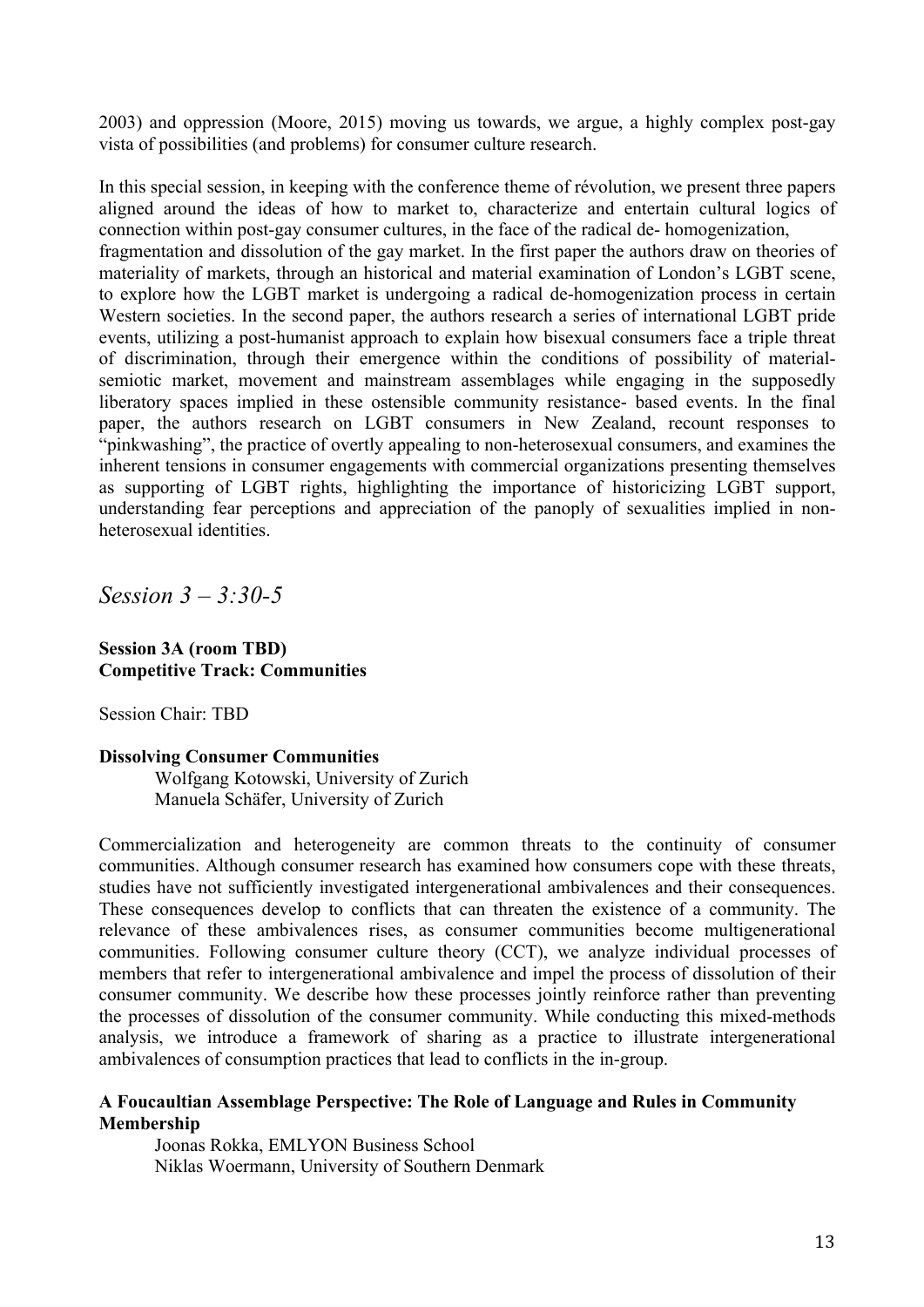While assemblage theory perspectives have gained traction in the CCT community, the way in which language works in and through assemblages is not clearly understood or theorized. Rather than an obscure "semiotic" bit of assemblages, language is crucial in shaping relations, power, and intersubjectivities within an assemblage. To address these issues, and also the conference theme, we call attention to Michel Foucault's discussion of language, regularities, and rules. As our illustrative case we examine how membership discourse and categories function in communities of consumption. We argue that language through discursive practices and their inherent rules have a regulating/stabilizing role in ordering consumption assemblages. We theorize the heterogeneity and regularity of membership, membership category-bound activities, and the ways in which both are entangled with bodily and material-physical consumption assemblages and discuss the benefits of a Foucaultian assemblage view. We also highlight theoretical and methodological implications for research on assemblages and communities in CCT.

# **Exploring consociations as place-specific relationships in a LGBT running club**

Jack Coffin, University of Manchester Emma Banister, University of Manchester Anna Goatman, University of Manchester

This paper applies the concept of consociations to understand place-specific relationships in an LGBT running club. The researcher conducted a multi-sited ethnography with an LGBT running club. Many members of the running club had consocial relationships that were limited to particular places. Some members developed these into communitarian relationships, but others were content with their consocial affiliations. Members formed different kinds of consocial relationships, either subcultural or tribal. This paper highlights members with place-specific affiliations and relationships for consideration by researchers, organisers of social clubs, and commercial venues. This paper enriches existing understandings of consumption communities by identifying and exploring members whose relationships are place-specific. It also develops the concept of consociation by providing evidence of subcultural and tribal consociations co-existing within the same running club.

# **Session 3B (room TBD) Competitive Track: The Body**

Session Chair: TBD

Extant work on resistance projects has largely been grounded to 'disembodied' perspectives predicated on the identity-driven and ideological constitution of reflexive defiance to marketerimposed subjectivities. We submit that personal concerns for the body are critical to legitimising and converting consumer resistance into a more tenable and mainstream discourse. Drawing upon Leder's (1990) 'bodily dys-appearance' and borrowing from the 1950s science-fiction film, Invasion of the Body Snatchers, we consider how the Channel 4 documentary Sugar Rush (2015) galvanised mass-appeal for its calls to reform the food marketplace. Consumers' subjectification to the market is problematized through a triadic counter-governmental mythology of 'the threat, 'the victim' and 'the hero' that centres heavily on embodied experiences. In contrast to evangelical sentiments and desired marginality of fringe consumer movements, mainstream resistance is

**The Market as Body Snatcher: Exposing Embodied Subjectivities in New Health Activism** James Cronin, Lancaster University Management School Gillian Hopkinson, Lancaster University Management School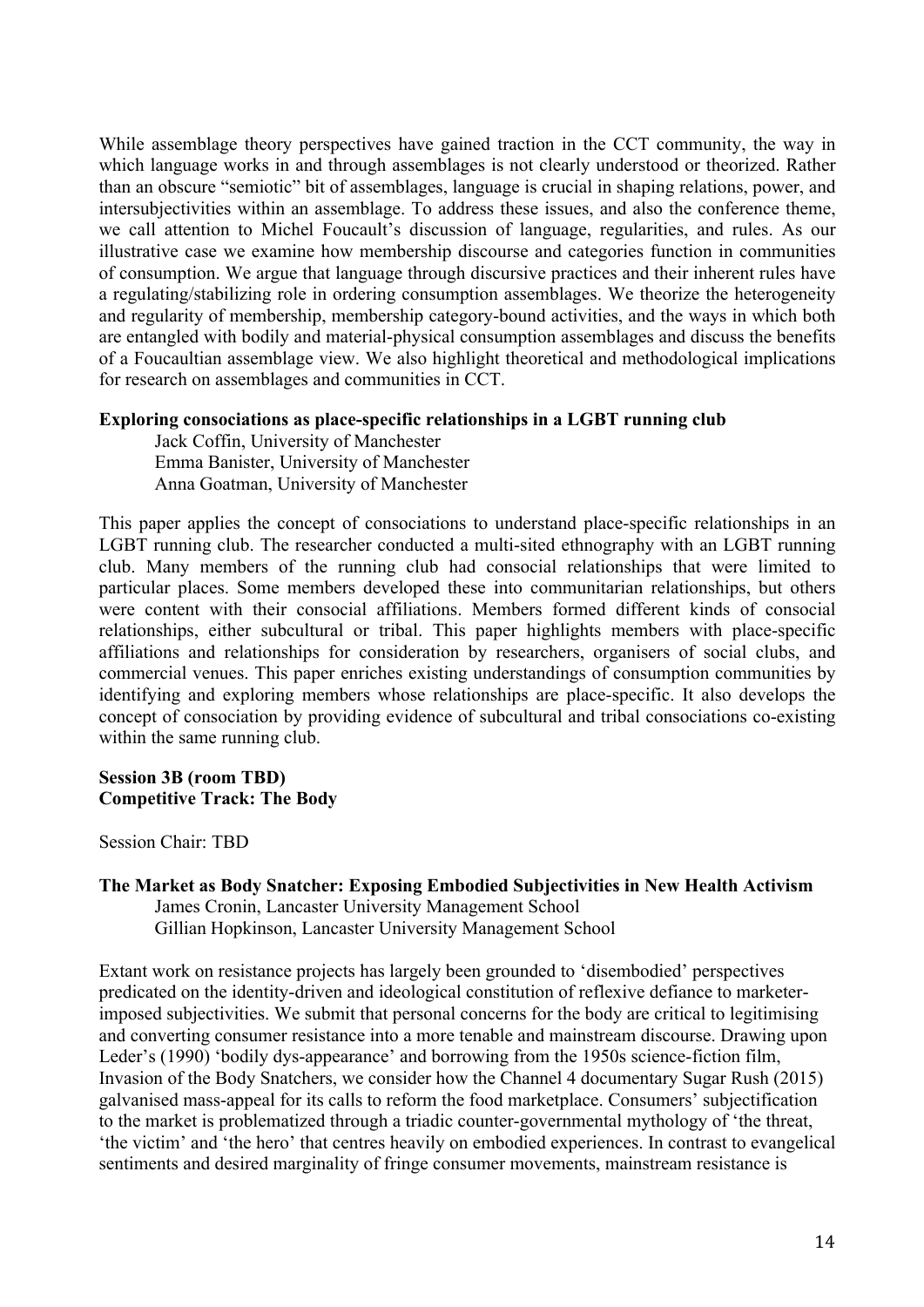achieved through 'new health activism' which discounts consumer sovereignty and foregrounds regulation of the market to insulate and safeguard bodies.

### **The body as a place: Enacting utopias through tattoo consumption**

Dominique Roux, Université de Reims Champagne-Ardennne Russell Belk, York University

Previous research has examined tattooing as a consumption practice that participates in identity construction. However, the way the body is negotiated and experienced as a place in which one is confined has been overlooked. This paper thus theorizes the body as a topia (a place) from which various utopias originate, thus making the body an "other space" (a heterotopia) that it is transformed, magnified and appropriated by tattooing. Using a multi-method qualitative study conducted with tattooees and tattooists, the findings show the tension that articulates "being here" / "being elsewhere" and demonstrate how tattooing is used as a means to escape, deny, transcend or embrace one's human spatialized condition.

### **Beauty and the Social Imaginary: A Social Historical Analysis of the Lebanese Techno-Cosmetized Beauty Market**

Hounaida El Jurdi, American University of Beirut Nacima Ourahmoune, Kedge Business School Søren Askegaard, University of Southern Denmark

In pursuit of beauty, consumers engage in a range of consumption behaviors. In Lebanon, cosmetic surgery has gained widespread acceptance as a means for enhancing physical appearance where it is estimated that 1.5 million cosmetic surgeries and 10 million skin lifts are performed annually leading CNN to dub Beirut as the "Mecca" for cosmetic surgery. This research traces the development of this market for techno-cosmetized beauty using Castoriadis' notion of the social imaginary. Through an analysis of social historical data and media content from the late 1960s till modern times, we find beyond the logic of institutional agents that promote a beauty myth. What is crucial to the development of this beauty-market is a collective metanarrative that imbues beautification practices and representations as signs of liberalism. We argue that the technocosmetized beauty market, supported by developments in arts, media and technology, serves as a re-enactment/reconstruction of the Lebanese social imaginary.

# **Session 3C (room TBD) Special Session: Brazil**

Session Chairs: Ana Raquel Rocha, COPPEAD/UFRJ Roberta D. Campos, COPPEAD/UFRJ Rodrigo B. Castilhos, Unisinos Business School

Session Discussant: Dominique Desjeux, Paris Descartes / Sorbonne

**Freedom for Frizzy Hair: Reverting the Unveiled Stigma**  Ana Raquel Rocha, COPPEAD / UFRJ

**Rehearsing beauty consumption: the construction of the taste regime**  Roberta D. Campos, COPPEAD / UFRJ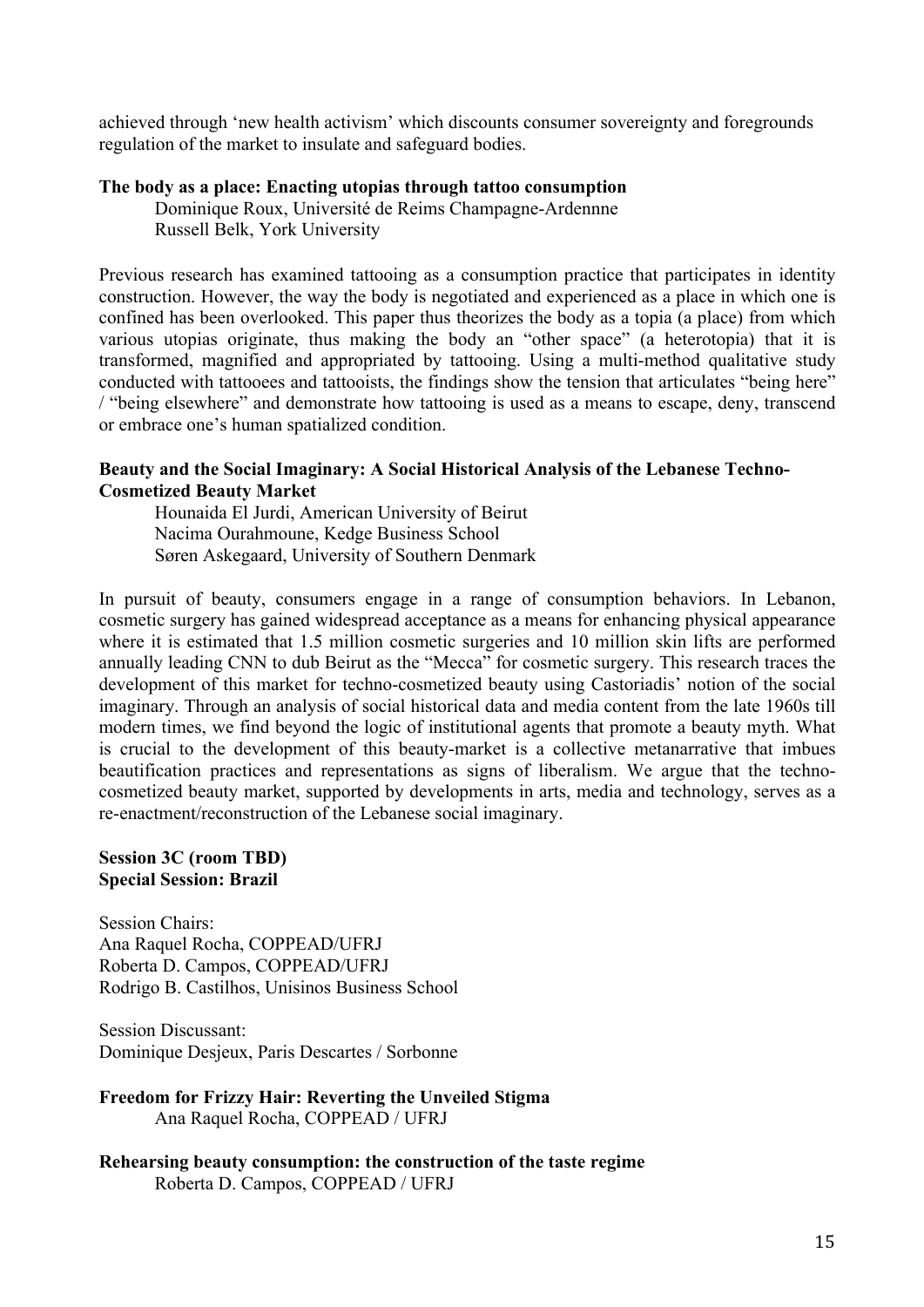### Leticia M. Casotti, COPPEAD/UFRJ

### **"It's like a tsunami coming toward us": the consequences of interclass status games for dominated consumer**

Rodrigo B. Castilhos, Unisinos Business School

Recent research demonstrates that structural socioeconomic changes can substantially modify the grounds of status negotiations and class dynamics in emerging countries: in Turkey, the consolidation of neoliberal globalization and the institutionalization of Western lifestyles provide the frame of status games in a variety of socioeconomic contexts (Üstüner and Holt 2007; Üstüner and Holt 2010); In India, marketization subverts traditionally established caste distinctions, offering new sources of symbolic power that will be leveraged by dominated groups (Vikas, Varman, and Belk 2015); In Brazil, economic rise changes consumption patterns and allows for capital conversions among working classes, challenging enduring social determinations (Kamakura and Mazzon 2013; Castilhos and Fonseca 2016). As rich in structural transformations, emerging countries are good to think about the interplay between class, ethnicity, and consumption.

This special session looks at the particular context of Brazil. Recent economic and social transformations contributed to reconfigure the grounds of social stratification in the country. The last 15 years witnessed the rise of more than 40 million people to what was conventionally known as the celebratory term of "new middle-class" (Neri 2011). These consumers experienced an objective rise of income and a consequent increasing in consumption patterns (Kamakura and Mazzon 2013). However, Brazilian deep structural inequalities remain ingrained in its diverse institutions (Souza 2010). Also, elites and traditional middle-classes seek to maintain its privileges. As a result, historically dominated consumption groups from the lower-classes and black ethnicity find themselves in a contradictory position. At the same time that these groups have an unprecedented access to markets' identity tokens, they are constantly remembered of their structural dominated position in the social space.

The main goal of this session is to discuss how such new dynamics inform ongoing theoretical conversations in consumer culture theory. Specifically, the authors demonstrate (1) how black consumers overcome stigma in order to outcry for representativeness and ethnic respect, (2) how taste is formed in the context of beauty consumption among Brazilian working class women, and (3) how lower-class consumers deal with systemic exclusion from spaces in the city.

In detail, the first paper draws on the notion of stigma to discuss the dynamics that pervade the concept and its social impact. The recent empowerment of the curly hair in Brazil indicates how black people use consumption to reverse a stigma, to claim for representativeness and ethnic respect, and to re-signify ethnical issues. The second work develops a process model of taste formation to contribute to the taste regime literature. The authors propose a set of integrative practices associated to taste formation, during consumers' childhood and youth, when beauty consumption is more rehearsed than actually performed. The last project analyses interclass interactions that follow the constitution of an upscale neighbourhood in a Brazilian capital. Drawing on Bourdian social praxeology, the author shows that the realization of the value proposition of the development requires a systematic exclusion of lower class dwellers from the surrounding areas, who are transformed in the process of coping with exclusion. To close our session, Dominique Desjeux, Professor Emeritus at Paris Descartes University, will serve as discussant, helping to build bridges between the French enabler theorists of our papers and our emerging local though.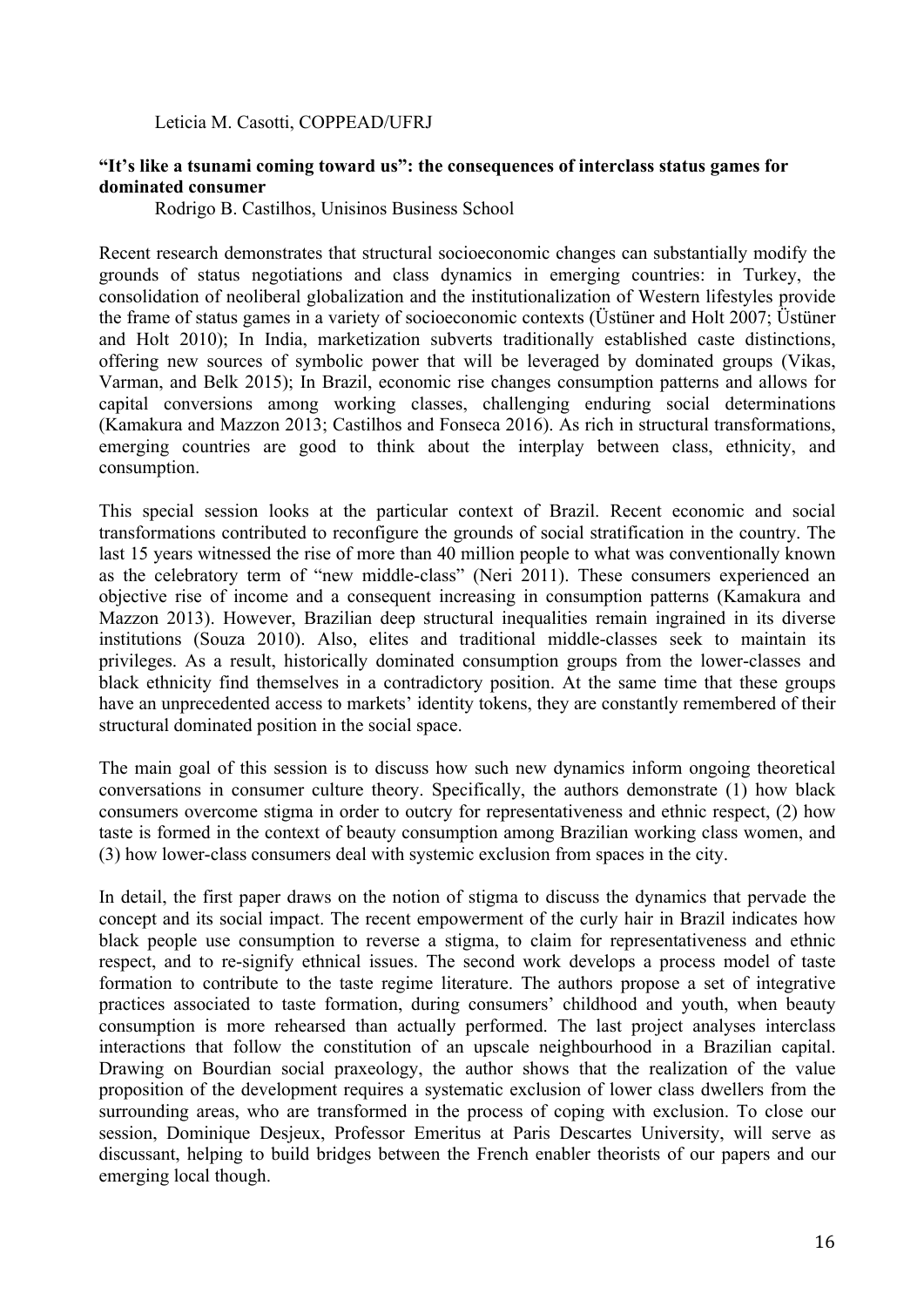We believe this session is timely as it answers the call for more self-generated theorizations about the south (Thompson, Arnould, and Giesler 2013). Beyond the particular theoretical contributions of each paper, we seek to demonstrate how Brazil provides a privileged context for the understanding of the complex relations between deep-rooted social differences, markets, and consumption.

# **Session 3D (room TBD) Special Session: Consumer Culture Theorists' Role in the Big Data Movement**

Session Chairs: Ela Veresiu, York University Henri Weijo, Bentley University

Session Discussant: John A. Deighton, Harvard Business School

# **Testing Cultural Theories With Big Data: A Generalized Framework**

Russel Nelson, Northwestern University

# **Epic-stemic Data: Conceptualizing Big Data as an Epistemic Object and Opportunity for Cultural Research**

Joachim Scholz, Orfalea College of Business, California Polytechnic State University Henri Weijo, Bentley University,

# **Doppelgänger Brand Images and Big Data: The Strategic Value of Marketplace Interactomes**

Markus Giesler, York University Ela Veresiu, York University, Ashlee Humphreys, Northwestern University

Big data – commonly characterized as thick, multidimensional, long, and broad datasets (Schulitz 2014) – is not only a bombastic buzzword, but also a timely topic of debate in marketing theory and practice alike. For enthusiastic marketing scholars, it represents a cost effective method for monitoring the evolution of consumer tastes (Du, Hu, and Sina 2015), a way for brands to more precisely identify and target their audiences (Roberts 2015); in short, a promise to revolutionize the way humans live, work, and think (Mayer-Schönberger and Cukier 2013). For more skeptical scholars, however, big data stands for ethno-racial consumer profiling restricting consumer wellbeing (Lindridge, Henderson and Ekpo 2015), concerns over consumer privacy, and invasive marketing (Hand and Hillyard 2014), to name but a few.

Consumer culture theorists have traditionally cast a doubtful eye on the potential of large databases to provide meaningful insights into consumer behavior. For instance, Kozinets (1999) expressed worry that traditional database entries are so limited in their expressiveness that they would produce only superficial and streamlined expressions of consumer tastes. Gopaldas (2014) warned against the pitfalls of big data sentiment analysis that cannot detect multimodal data, sentiment valance, linguistic variance, and cultural references. In a more damning critique, Zwick and Dholakia (2004) wrote that putting up a database entails pre-coding understandings of the consumer into the system.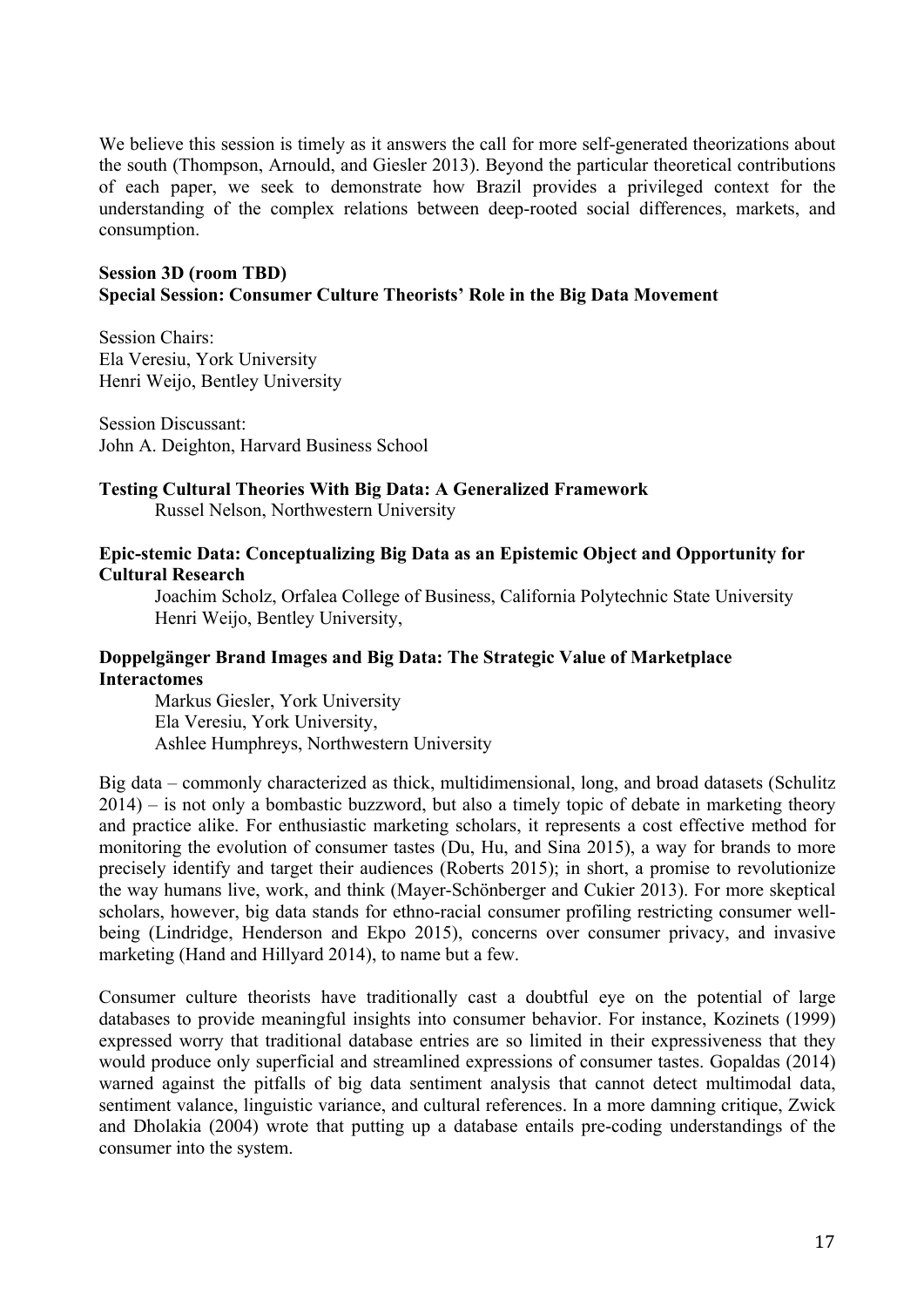Recent works, however, have begun to use large datasets beyond their pre-determined meaning through interpretive work, yielding highly impactful research on market creation (Humphreys 2010a), the legitimation of consumption practices (Humphreys 2010b), consumers meaning making (Knudsen and Kjeldgaard 2014), and brand-related communication through social media (Arvidsson and Caliandro 2015). This coincides with recent calls in mainstream marketing research to improve upon so-called big data research by incorporating interpretive approaches (Weinberg, Davis and Berger 2013), thus providing significant opportunities for culturally oriented consumer researchers.

The goal of this special session therefore, is to inform and advance our theoretical and methodological approaches with respect to big data. Together, the three papers build on comprehensive online datasets, are under review at major journals, and contribute to the overall impact of our field by offering recommendations to entrepreneurs, brand managers, and innovators. In detail, the first project builds on an investigation of the Californian gourmet foodtruck market to develop a new framework of cooperation that can explore the structures underlying social actions and allow cultural theories to scale for big data. The second presentation re-conceptualizes big data as an epistemic object that is actively influenced by consumers and the dynamics that underlie ephemeral social networks in the context of a strategically induced social media brand-related crisis. Lastly, through a global investigation of the Uber ride-sharing service, the third paper develops the concept of marketplace interactome, which the authors define as an evolving network of discursive interactions through which competing cultural and marketplace agendas are harmonized and a market is stabilized.

A pioneer in the area of digital marketing and big data, our discussant, John Deighton will reflect on our work and provide future directions for consumer researchers interested in complementing and influencing big data analytics.

# **Session 3E (room TBD)**

### **Consumption Markets and Culture (CMC BOARD MEETING)**

Hosted by Dannie Kjeldgaard, University of Southern Denmark. For members of the CMC Editorial Advisory Board only.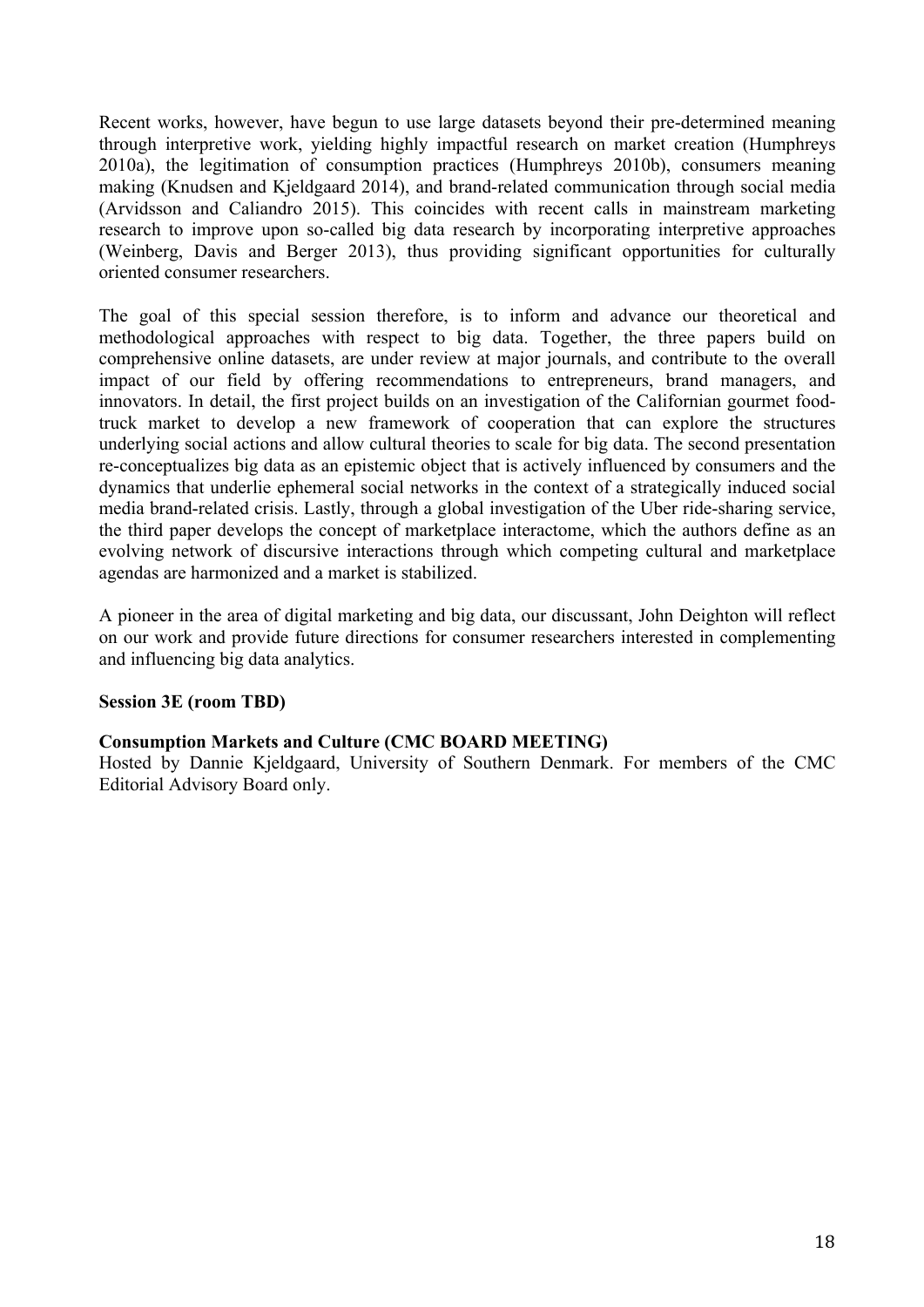# **PROGRAM FOR FRIDAY, JULY 8TH**

*Session 4 – 9-10:30*

# **Session 4A (room TBD) Competitive Track: Consumer feelings and narratives**

Session Chair: TBD

### **Meanings that Arise from Access-Based Bicycle Consumption in Brazil**

Maura Ferreira, Federal University of Rio Grande do Sul Fernanda Scherer, Federal University of Rio Grande do Sul Carlos Rossi, Federal University of Rio Grande do Sul Tito Grillo, Federal University of Rio Grande do Sul

Recent economic situations and market turmoil gave rise and width to alternative modes of consumption. Access-based consumption is thus ascending as a prominent form of consumption and challenging the ownership tradition in several contexts. As people find new approaches to transaction, acquisition and consumption – such as access-based solutions –, they develop new meaningful relationships with the objects they consume. This article presents the examination of meanings that arise in access-based consumption of bicycles in big Brazilian cities. Findings indicate that, in this country, consumers find in renting bikes nurturing relationships for their senses and expressions of self-esteem, individuality, and freedom. Additionally, the fact that developed countries had well-functioning bike rental services before large-scale bicycle rental was implemented in Brazil seems to contribute to a generally positive response to the service in Brazilian cities.

### **The Feeling of Strangeness in the Contemporary Art Consumer Experience: Using Video-Elicitation to Understand Values Registers**

Juan-David Pinzon, Aix Marseille University Richard Huaman-Ramirez, Aix Marseille University Aranzazu Gaztelumendi, Aix Marseille University

Little research has been done in the area of contemporary art consumer experience. The feeling of strangeness has recently been proposed as a key feature of this experience. In this study, we investigated the feeling of strangeness from an axiological approach taking Boltanski and Thévenot (1991)'s Order of worth and Heinich (2014)'s values registers on contemporary art as central reference points. We propose to notion of the feeling of strangeness as a perception of perturbation in consumer values registers. We analyze the cultural experience of eleven visitors to a contemporary art museum, by utilizing the "video-elicitation" technique combining video recording and in-depth interviews. We identified participants values registers, the terms they use to designate strangeness from artworks and the relation between the feeling of strangeness and satisfaction. By comparing our results with literature, we also propose a new typology of values registers in terms of consumer research.

# **Ambivalence in Excess and Consumers' Symbolic Coping Mechanisms**

Helene Cherrier, RMIT Lorraine Gurrieri, Swinburne Business School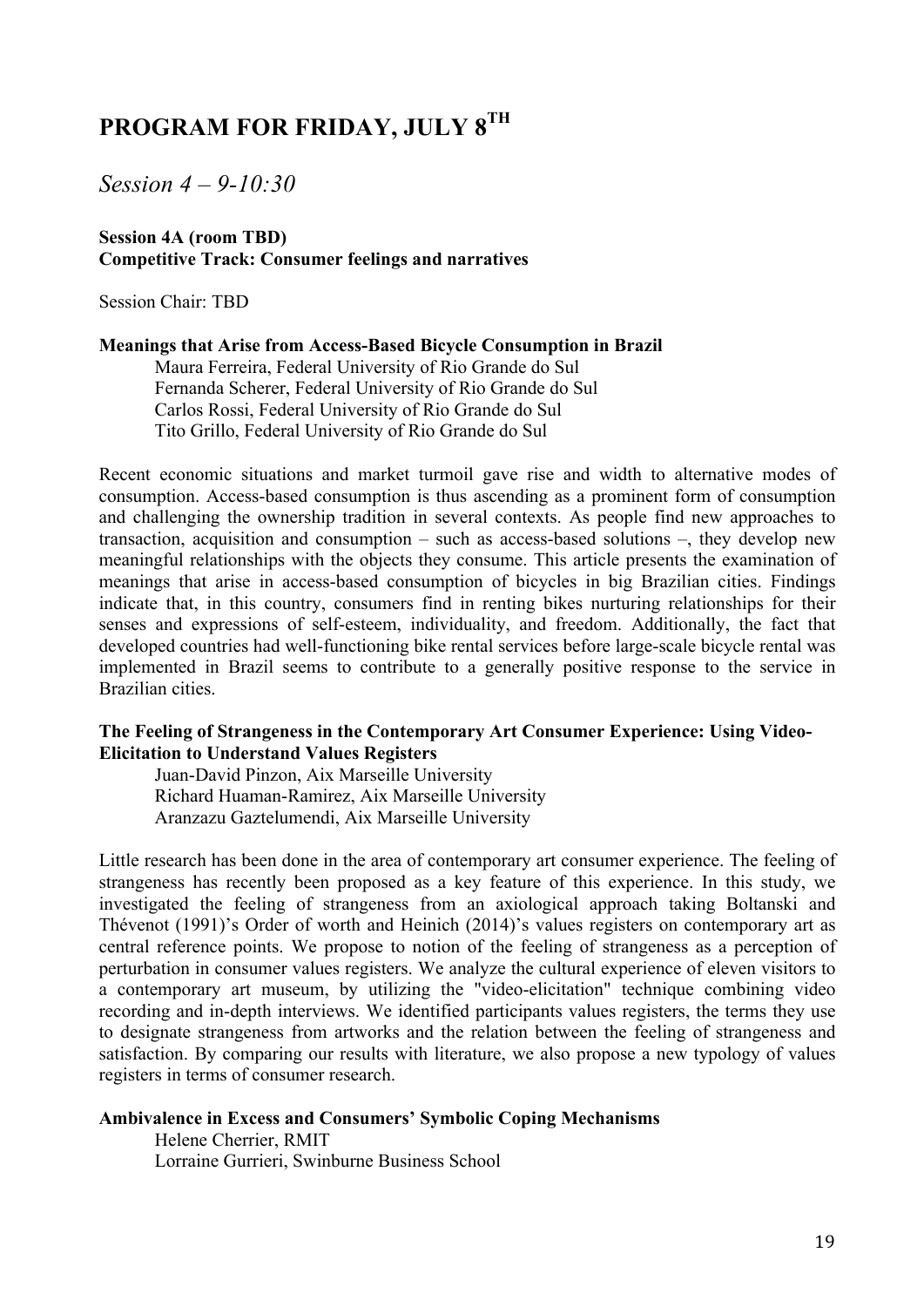This paper considers narratives of excess to 1) investigate the lived experience of excess, 2) understand the framing of excess as disenchanting, and 3) interrogate the struggles, difficulties, and barriers to distancing oneself from excess. Our study demonstrates that what impedes our consumers from distancing from excess is their ambivalent feelings toward material possessions as both encumbering and evocative overload, repetitive consumption practices as both pointless and pleasurable and the omnipresent marketplace as both frightening and fascinating. Our findings also reveal that ambivalence in experiences of excess is symbolically negotiated as a source for hope and rationalization.

# **Session 4B (room TBD) Competitive Track: Place/Space 1**

Session Chair: TBD

# **Enacting controlled utopias in a hostile space: Lessons from the spatial turn to nature** Joachim Scholz, Cal Poly Jay Handelman, Queen's University

Previous research on utopian and/or spatial dimensions of consumption has typically focused on the built environment of stores, infrastructures, city neighbourhoods, and entire villages. Yet, consumers often enact their utopian desires in natural spaces and places such as urban parks, nature parks, and in "wild" nature. We address this mis-match in the literature by examining consumers' enactments of utopian ideals in naturespace. We draw on the spatial turn in utopian studies and environmental philosophy to challenge the prevalent assumption that space cooperates with consumers' enactments of utopian ideals. Based on an ethnography of back-country hiking that focused on material dangers of nature, we show how consumers' enactments of utopia are highly ambivalent due to the agentic potential of naturespace, or nature agency. Our findings contribute to the study of consumption utopias, consumers' relationships with natural spaces, and the material-spatial turn in consumer research more generally.

# **Creating a Hyper-Place: How Refugee Helpers Create a Place for Their Values**

Johanna Franziska Gollnhofer, University of St. Gallen

Prior research has reported that consumers create places that are imbued with idiosyncratic meanings, conventions, rules and activities. However, research on why and how those places are created is scant. This ethnography in the context of voluntary refugee helpers shows why and how a meaningful place is produced. By drawing on spatial theory from human geography, we map out how activist consumers create a hyper-place: Embedded in the dynamics of demarcating and linking, our voluntary helpers set a place apart from the surrounding space and other places. This place allows for practices that combine materiality, activities and meanings in new ways in comparison to practices in traditional places. This place allows for the enactment and the conveyance of values that are not accommodated in traditional marketplaces. We contribute to literature on activist consumers and the role of place within consumer research.

# **Mapping consumption practices: a socio-spatial analysis of food acquisition strategies and tactics**

D. Matthew Godfrey, University of Arizona Melanie Wallendorf, University of Arizona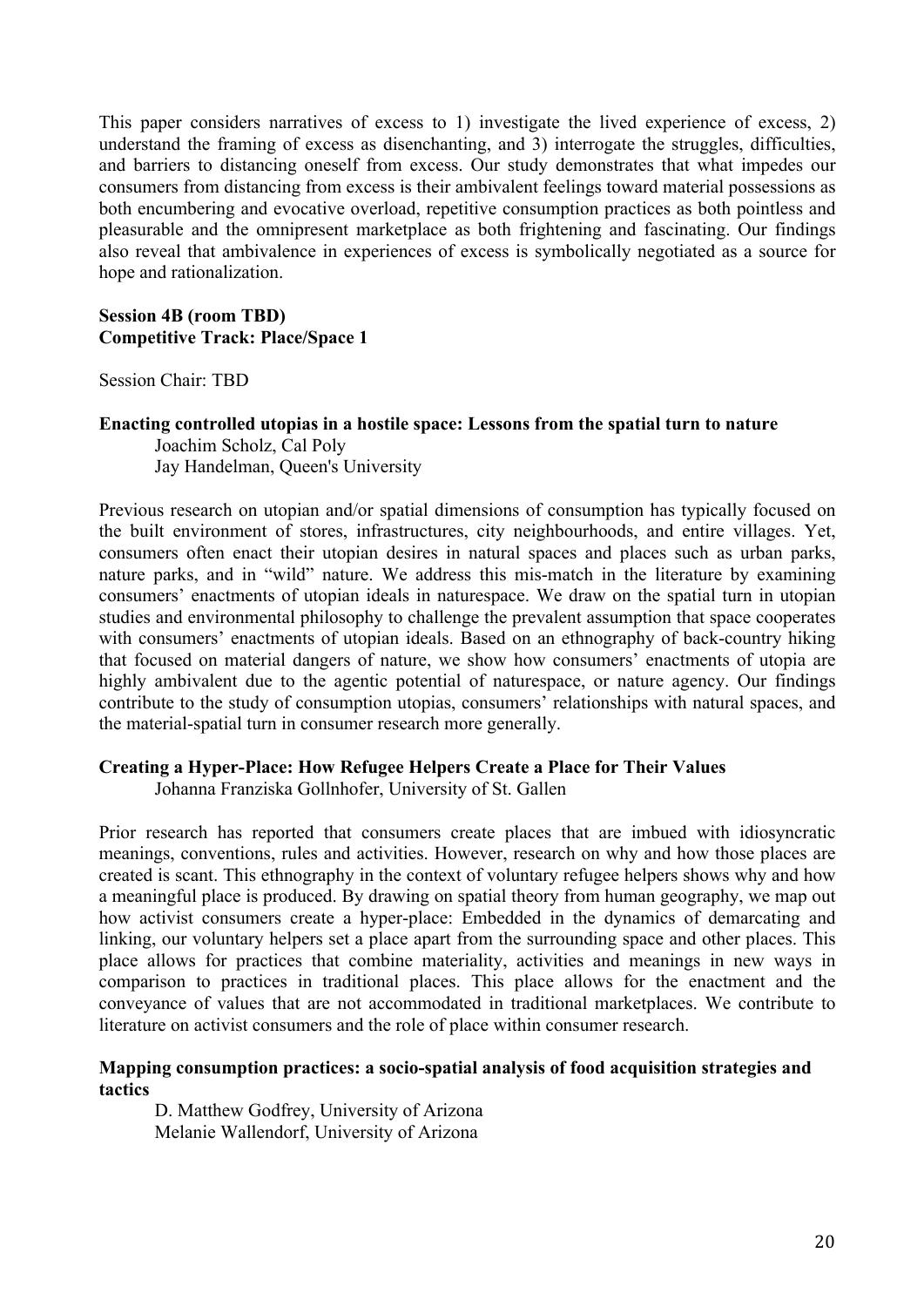Consumer research has typically treated physical space either tangentially or as a blank slate that is socially constructed through practices. Instead, we employ de Certeau's theoretical approach and incorporate a spatial analysis tool in ethnographic research to interpret the dynamic, two-way relationship between physical space and social practice. Four prototypical practices are identified in the context of an outdoor market. One prototype comprises strategies for consumers to control and maintain consumption spaces that enable their positions of advantage. The other practices include various tactics to temporarily seize consumption opportunities and make novel use of consumption spaces constructed by others. In doing so, all four prototypes shape and are shaped by physical space to varying degrees. Findings point to differences in field-specific tools and cultural capital as key to consumers' abilities to enact strategies versus tactics, and also to the important and unpredictable ways that tactics can shape consumption spaces.

# **Session 4C (room TBD)**

# **Special Session: Advancing the Sociocultural Perspective on Value in Consumer Culture Theory: Linking Value Creation Processes and Value Outcomes**

Session Chairs: Bernardo Figueiredo, RMIT University Daiane Scaraboto, Pontificia Universidad Católica de Chile

Session Discussants: Dannie Kjeldgaard, University of Southern Denmark Zeynep Arsel, Concordia University

### **Networked Couchsurfers: Value Creation and Outcomes in an Incessantly Sociable Network**

Daiane Scaraboto, Pontificia Universidad Católica de Chile Bernardo Figueiredo, RMIT University Javier R. Lermanda, Pontificia Universidad Católica de Chile

# **"What the Hell Do You Need a Life Coach for?" An Assemblage-Theoretic Perspective on the Value of Commercial Support**

Ahir Gopaldas, Fordham University

# **From Market to Social Exchange through Recirculation Markets: The Case of a Barter Community (Zerorelativo)**

Daniele Dalli, University of Pisa Fulvio Fortezza, University of Ferrara

From a sociocultural perspective, value is "subjective, context-dependent, complex, and interrelated" (Karababa and Kjeldgaard 2013, p. 123), an ever-changing outcome of a rhizomatic system of heterogeneous actors, including consumers, providers, objects, technologies, platforms, media, and civil organizations (Arsel 2015). In this manner, a sociocultural perspective on value offers a less reductionist approach to value than the traditional cultural notion of value as meanings (McCracken 1986) or the Marxist dichotomy between exchange and use value (Marx 1967). A key goal of the emerging sociocultural perspective on value is to understand how the actions, interactions, and relationships among various actors in social, commercial, and hybrid systems affect value creation processes and value outcomes (Arnould 2014; Arsel 2015; Karababa and Kjeldgaard 2013).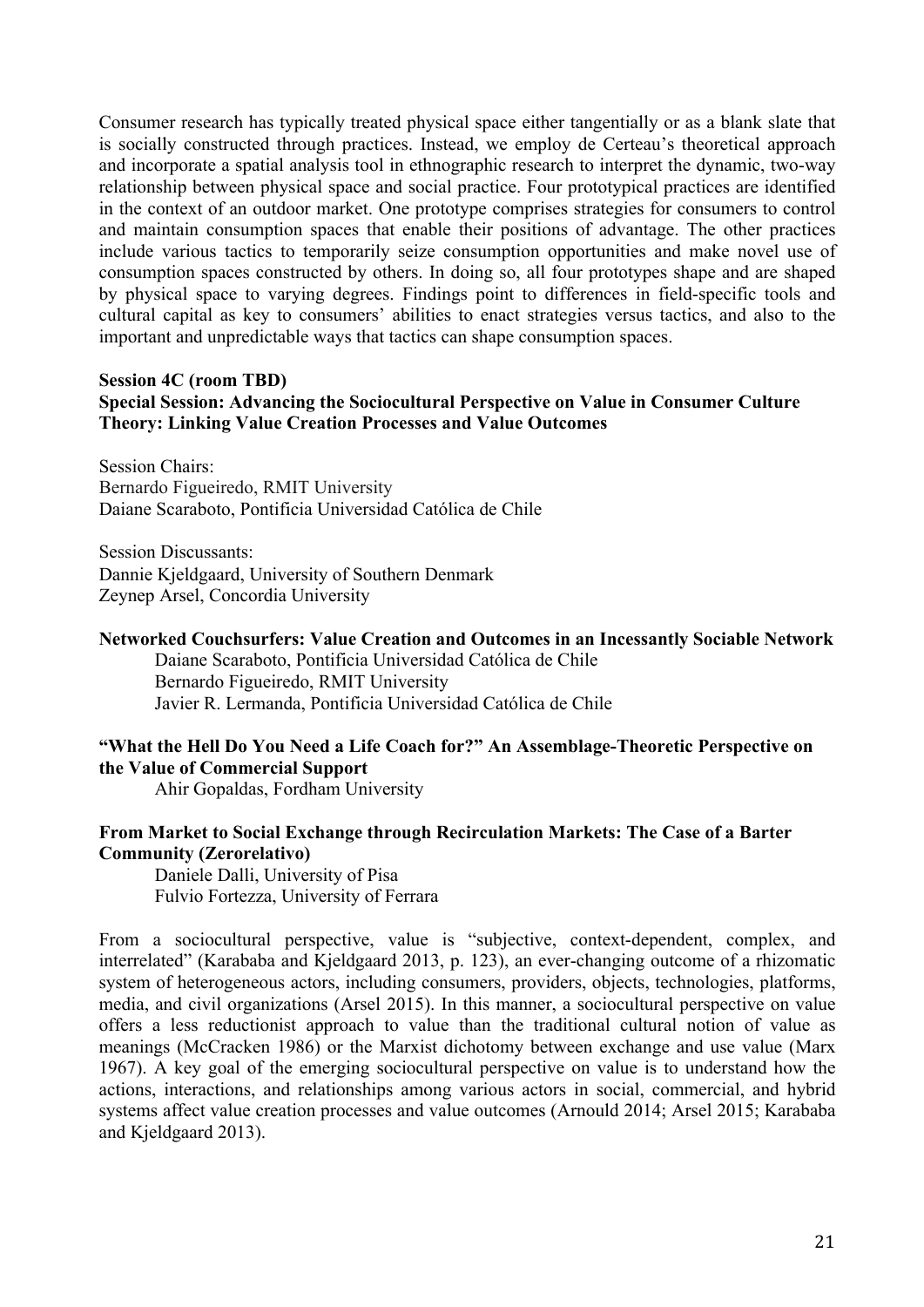As a sociocultural perspective on value emphasizes the value-creating goals of multiple actors, this perspective can be used to bridge research on value outcome determination and value creation processes. Gummerus (2013, 20) observes that these two streams of research have developed in parallel, disconnected from each other, with few attempts to explain how the two could be integrated. On the one hand, value researchers have developed numerous categories and classifications of value outcomes (for a review, see Karababa and Kjeldgaard 2013). On the other hand, researchers interested in value-creation literature focus on explaining the changes that are caused by differences in the processes of value creation, not by differences in the perception of value (value outcome determination). Although many scholars have called for a more systemic understanding of value creation (e.g., Arnould 2014; Graeber 2001; Karababa and Kjeldgaard 2013; Munn 1986; Schau et al. 2009), too few studies have attempted to explain how the coordination, performance, and assessment of value-creating actions lead to diverse value outcomes (cf. Arsel 2015). This oversight is surprising because the management of value, from moments of creation to moments of assessment, is a core marketing activity. In short, there is a critical need for more systemic studies of value creation that theorize the web of links among value creation processes and value outcomes.

The purpose of this session is to further develop the sociocultural perspective on value by focusing on how the value-creating actions and interactions among multiple actors yield diverse value outcomes in a variety of sociocultural contexts. The first paper contributes to this goal by examining how the emergent structure created by interdependent actions in a global network of travelers and providers of free accommodation (couchsurfing) shape the process of value creation in the network, subsequently generating specific value outcomes, which are distributed among participants of a network. The second paper contributes to the session's purpose by considering the value-creating actions and interactions of consumers and providers of interpersonal support (life coaching), and demonstrating that slight differences in the configuration of roles, activities, and contexts in the social and commercial spheres collectively engender significantly different kinds of value for the consumer. The third paper contributes to the session by discussing valuecreating processes in a barter community (zerorelativo). The authors show how the embeddedness of this system in the logic of barter and mutuality changes the processes and outcomes of value creation. In particular, they demonstrate how personal, economic and short-term transactions, which are typical of market transactions, result in a collective, social and long-term enterprise.

# **Session 4D (room TBD) Roundtable: The Others: Sooner or Later Everything Will be Different**

Session Organizers: Jack Tillotson, Aalto University Shona Bettany, University of Westminster

Session Discussant: Jack Tillotson, Aalto University

Confirmed Participants:

Shona Bettany, University of Westminster Andrea Davies, University of Leicester James Fitchett, University of Leicester Diane Martin, Aalto University Domen Bajde, University of Southern Denmark Fuat Firat, University of Texas-Pan American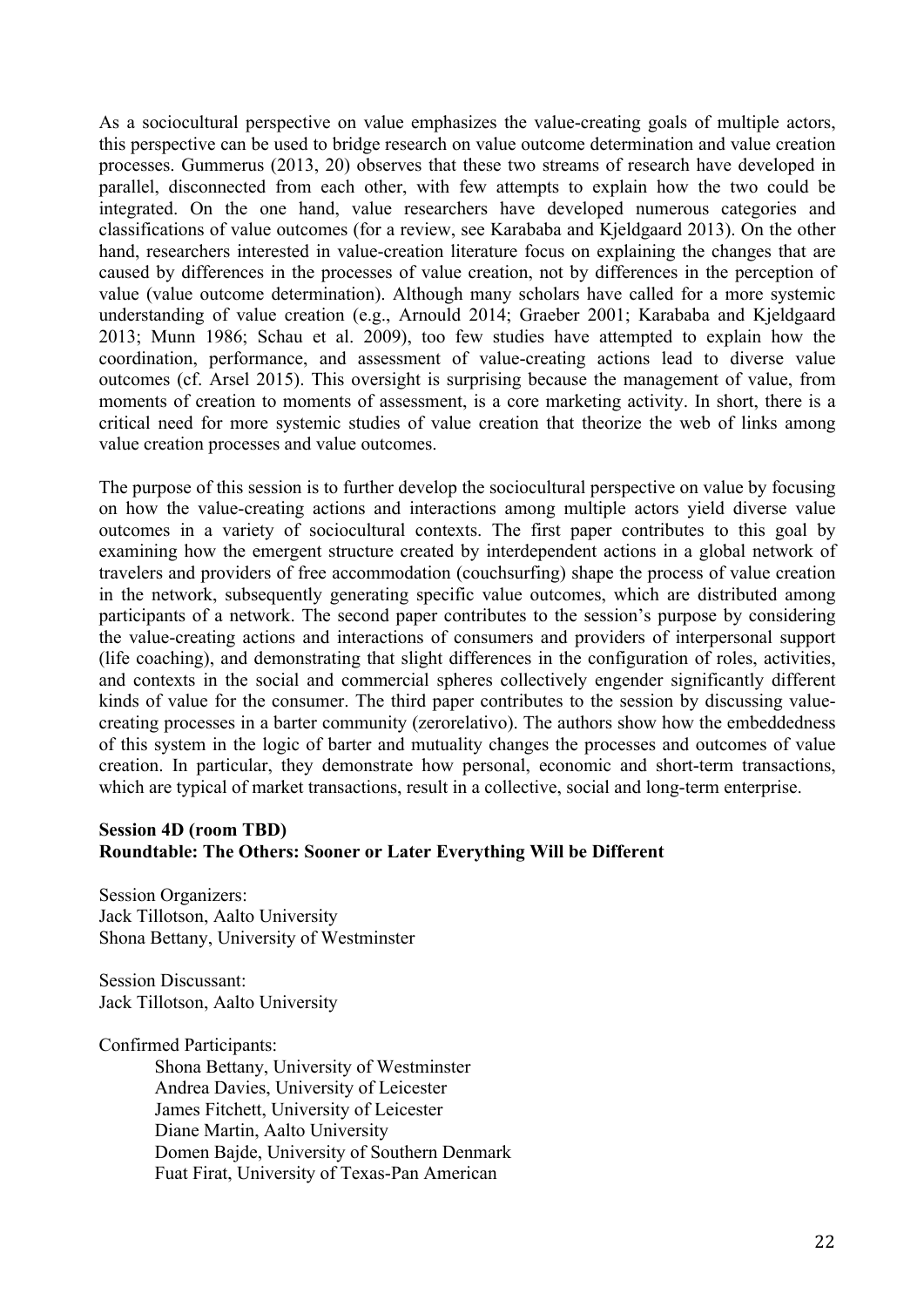Alladi Venkatesh, University of California-Irvine Marcus Klasson, Lund University Andrea Lucarelli, Stockholm University

Five years ago Askegaard and Linnet (2011, 386) called for a "break from one-sided attention to the self-realizing individual" by studying the "context of context" (389). Since we have seen a theoretical shift in consumer culture research aimed at expanding the horizons or theory into the broader political and social contexts of consumption (Dolbec and Fischer 2015; Giesler and Veresiu 2014; Humphreys and Thompson 2014; Kristensen, Boye, and Askegaard 2011; Scaraboto and Fischer 2013). We argue that otherness is a tool for expanding the horizons of meaning and complexity of CCT research.

Otherness is necessary to define self (Bettany and Belk 2011). It is central to the sociological, philosophical and political analysis of how individual and collective identities are constructed, maintained, institutionalized and controlled. The Other needs a critical eye. We must understand meaning making. Identity construction and conceptualizations of difference and normality and duality formation all become important. Rather than overtly focusing on individual experience and identity work, we urge a reflection on social and material identities. How do individuals and groups internalize established categories such as consumer, culture, gender and class? How does ontological localism and duality alienate various others as we anchor our sensemaking in a seemingly determinate thing?

Mead (1934) shows that identities are produced through negotiation with other people. We adjust our behavior and our self-image as we interact with others. This holds as the very foundation for understanding work on extended self (Belk 1988, 2013; Tian and Belk 2005), the projected self (Schouten 1991) and identity negotiation in small collectives (Schouten and McAlexander 1995; Muniz, Jr and O'Guinn 2001).

Bauman (1991, 8, italics added) writes "abnormality is the other of the norm…woman the other of man, stranger the other of the native, enemy the other of friend, "them" the other of "us." The Other highlights how meaning, belonging and identity are contingent on society's construction of binary opposites (Hall 1997). This is clear in recent theorizations on consumer responsibilization (Giesler and Veresiu 2014) and the Fatshionistas fight against mainstream fashion (Scaraboto and Fischer 2013). The social construction of gender in Western societies shows how two identities are set up as opposites (Bettany et al. 2010; Üstüner and Holt 2010). Further, we have seen research that aims to understand human in opposition to the non-human (Bettany 2008; Canniford and Shankar 2013; Martin and Schouten 2014). We ask, who are the shadowy figures in unmarked positions? How do we identify the inappropriated others (the people we don't talk about but are present absences in the text)?

Dichotomies of otherness are often naturalized into mythic structures (Barthes 1957). These structures organize social identities into hierarchies. Pecking orders establish superiority for some. Others are left subjugated. Still we believed that consumer subjects have control. They have agency to build their identity through the mediation of the marketplace (Arnould and Thompson 2005). Institutional, ideological, historical and mythological resources are used maintain as well as contest stigmatized identities (Crocket and Wallendorf 2004; Karababa and Ger 2010; Holt and Thompson 2004; Kjelgaard and Askegaard 2006; Thompson 2004; Üstüner and Holt 2010). What are the institutional others– other journals, other validating structures and, what is CCT the other of?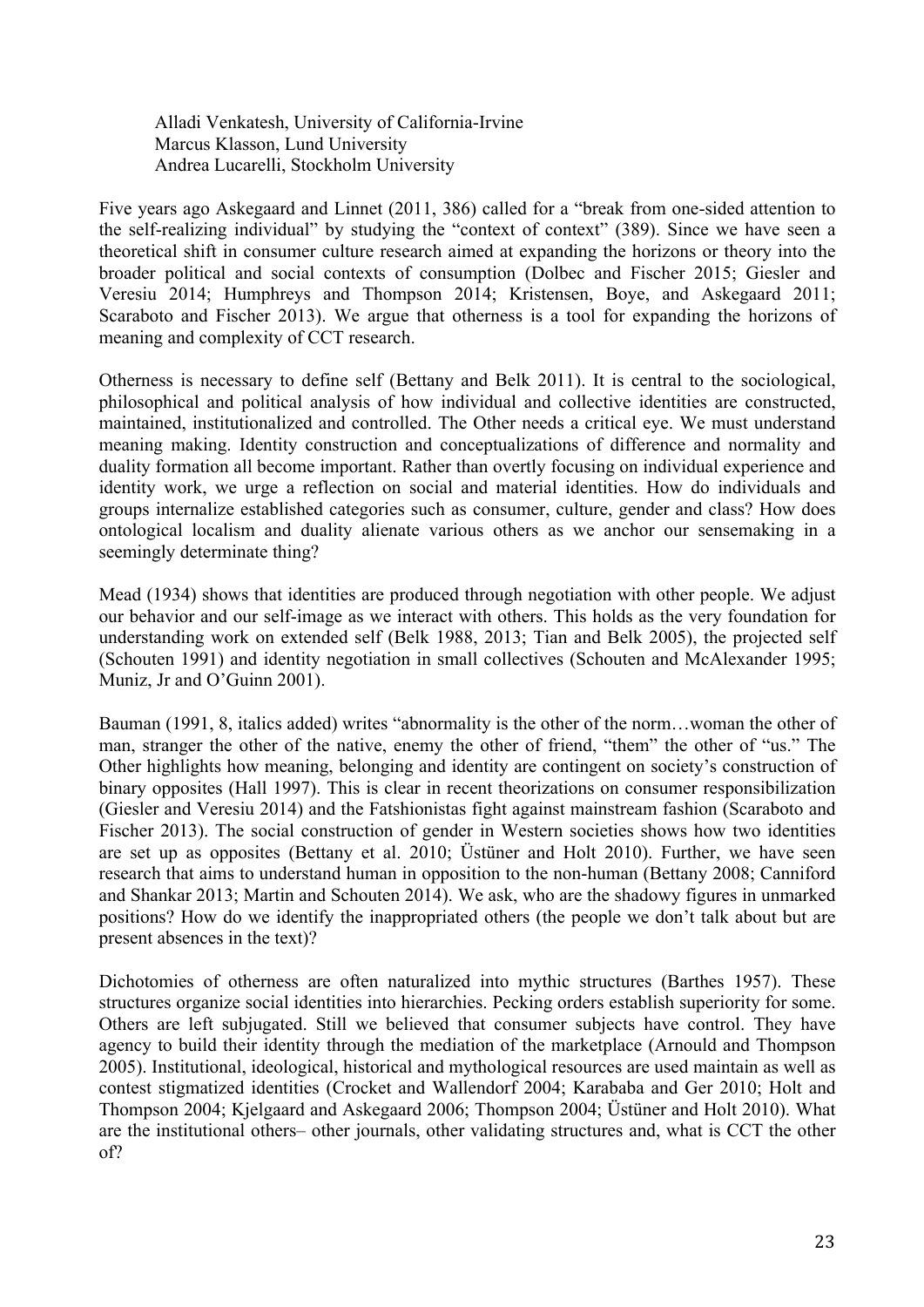Aligned with the theme of the conference, understanding political otherness is an integral part French life. We ask, what are the non-neoliberal perspectives on consumption? What do they look like? For example, there is a dominance of neoliberal politics in the bending of socio-material approaches – socio material approaches that are bent to the idea of the individual, free, autonomous, human subject of choice to the extent that the question asked is "how can we see objects as having agency?"

Building on current research that demonstrates the complex negotiation of otherness (e.g., extended self, Belk 1988, 2013; micro-collectives like subcultures, Schouten and McAlexander 1995) within social categories (e.g. gender, Bettany et al. 2010; class, Üstüner and Holt 2010, the body, Thompson and Hirschman 1995) and between the power relationships (The natural health food marketplace, Thompson 2004; development of the consumer subject, Karababa and Ger 2010 and racial stigma, Crocket and Wallendorf 2004), this roundtable grapples with otherness by questioning its oppositional nature to demonstrate how two seemingly mutually exclusive domains are in fact entangled and entwined.

In the spirit of this year's conference theme, Vive la Révolution!, we present a roundtable organized around the notion of otherness to recall key concepts in our field such as identity, consumption, and institutions and politics. We invoke Merleau-Ponty's (1968) notion of the other as a pregnancy of possibilities. The other becomes a "wondering double,"(112) an "extreme divergence of the same something" (Merleau-Ponty 1968, 84), a pregnancy. The aim is to discuss the ways otherness could have revolutionary impact, impregnating new possibilities for our research.

*Session 5 – 11-12:30*

# **Session 5A (room TBD) Competitive Track: Consumer Celebrity**

Session Chair: TBD

# **A new look at cooking: It's not about eating! Prepare and exhibit food as identity representation**

Rossella Gambetti, Università Cattolica del Sacro Cuore, Milan Silvia Biraghi, Università Cattolica del Sacro Cuore, Milan Daniele Dalli, University of Pisa

Food preparation is moving from a functional activity (usually considered as a job or a profession) to a new way to represent individuals' abilities, creativity, and even status. With varying degrees of specialization and skills, today consumers show a growing commitment toward food preparation as a means to represent themselves. We see contemporary food preparation and related multiple practices at the crossroad of three different dimensions that overlap and integrate: production, consumption, and identity representation. Scholars from various fields acknowledged consumers for creating, distributing, and communicating value. While value creation, even in the material production domain (as cooking), is usually considered functional and instrumental to actual consumption (as eating), we will demonstrate that it can be directly a source of value to be represented and distributed. The paper is based on a multisite ethnography conducted in the period April 2014 – December 2015 in Italy. We employed online and offline methods as well as archival data from five different settings: social networks, blogs, videos, events, TV programs.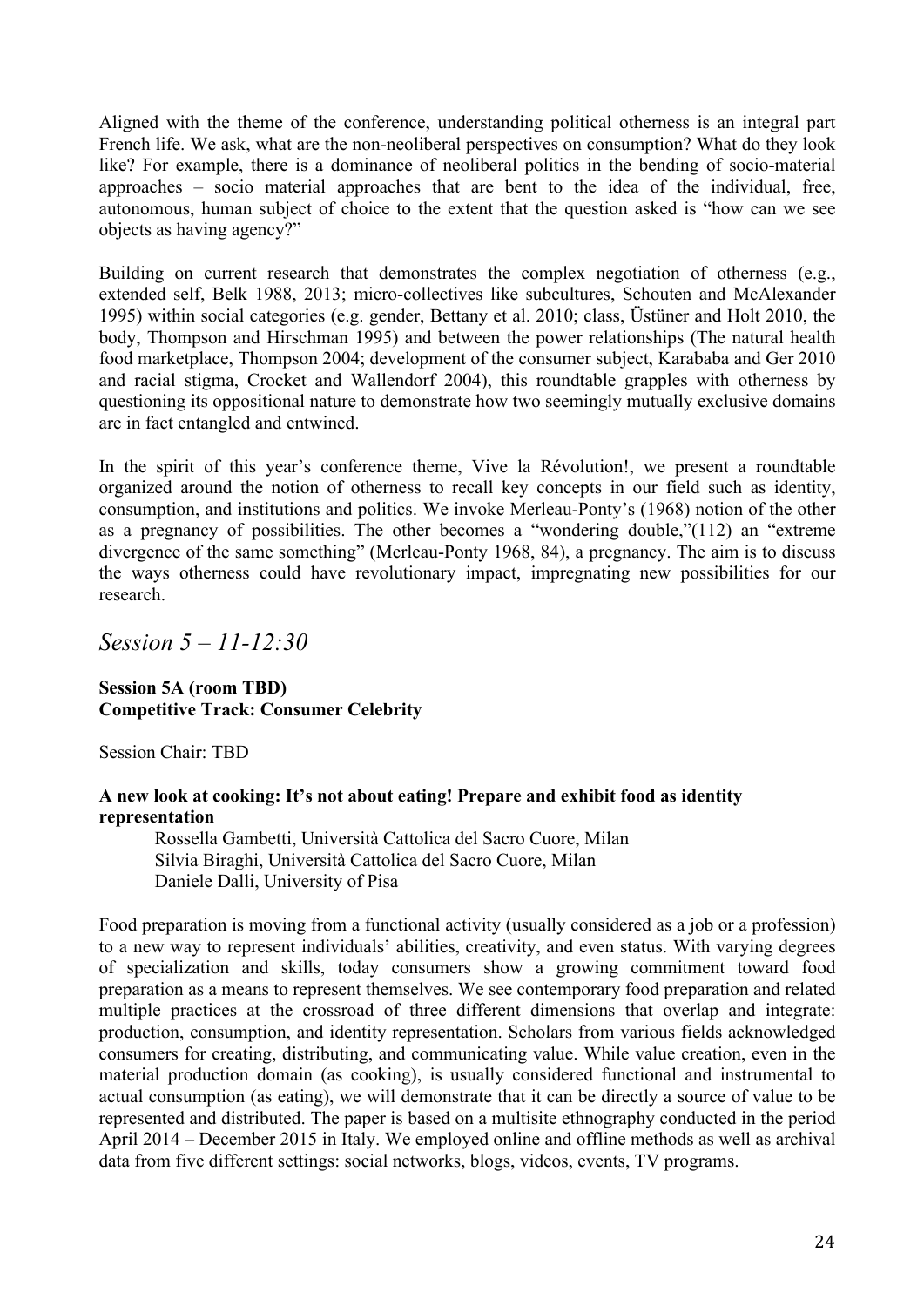# **New Cults of Personality: The Charismatic authority of Consumer-Celebrities in The Era of Consent**

Hayley Cocker, Lancaster University James Cronin, Lancaster University

In this paper we draw upon Weber's concept of charismatic authority to unpack the appeal of YouTube video-bloggers to their fan communities. In doing so, we theorize how consumers can galvanize interest amongst other consumers and establish peer-based 'new cults of personality'. By analyzing the content of 7 of Britain's most popular 'YouTubers' and engaging in a sustained non-participant netnography of responses to these videos, we argue new cults of personality differ from their traditional counterparts through collaborative, co-constructive and communal interdependence between culted figure and follower. While Weber maintained authority has its source in the innate and exceptional qualities of an individual's personality, we submit that in consumer culture's current era of consent, the 'culting' of social actors becomes a collaborative venture. Our work sheds light on the fading and routinization of charisma and the dissipation of the relationship between the culted figure – or object of consumption – and followers.

# **#selfie: Genre categories in human branding**

Toni Eagar, Australian National University Stephen Dann, Australian National University

This paper explores how individuals use selfies as the material for human brand narrative creation. We assert that the creation of the selfie is a deliberate act of human branding that aids individuals in presenting their self as a visual, complex, multifaceted public identity that is composed of their intrinsic and extrinsic attributes and is communicated through agentic self-narrating processes. Using a random sample of 1,000 selfies from Instagram, we analysed the images and accompanying posts to develop an understanding of the types of narratives selfies are used to communicate. We have identified seven primary genres of selfie meta-narratives, autobiography, parody, propaganda, romance, self-help, travel diary and the coffee-table book. Our findings suggest that the #selfie represents a deliberate bundle of symbolic meaning which is used to construct an over-arching and on-going presentation of self to a wider audience.

# **Session 5B (room TBD) Competitive Track: Place/Space 2**

Session Chair: TBD

# **Place Performance: The Use of Space To Shape Emotions**

Marcus Phipps, University of Melbourne

This paper explores how a place, a physical location, shapes an emotional experience. Viewing places as containers of meanings, this study examines how the performance of a ghost tour infuses meaning into an assemblage of spatial relations. Using ethnographic data on six ghost tour sites in Australia and Scotland, five aspect of space are investigated in architecture, spatial relationship, topography, shape and gesture. The findings explore the importance of place as an actor in the consumption experience; demonstrates how alternative meanings are evoked through performance; and illustrates how emotions can be shaped within a container of meanings.

# **"Tears are no strangers to Lourdes": Therapeutic Landscapes and Extraordinary Consumer Experience**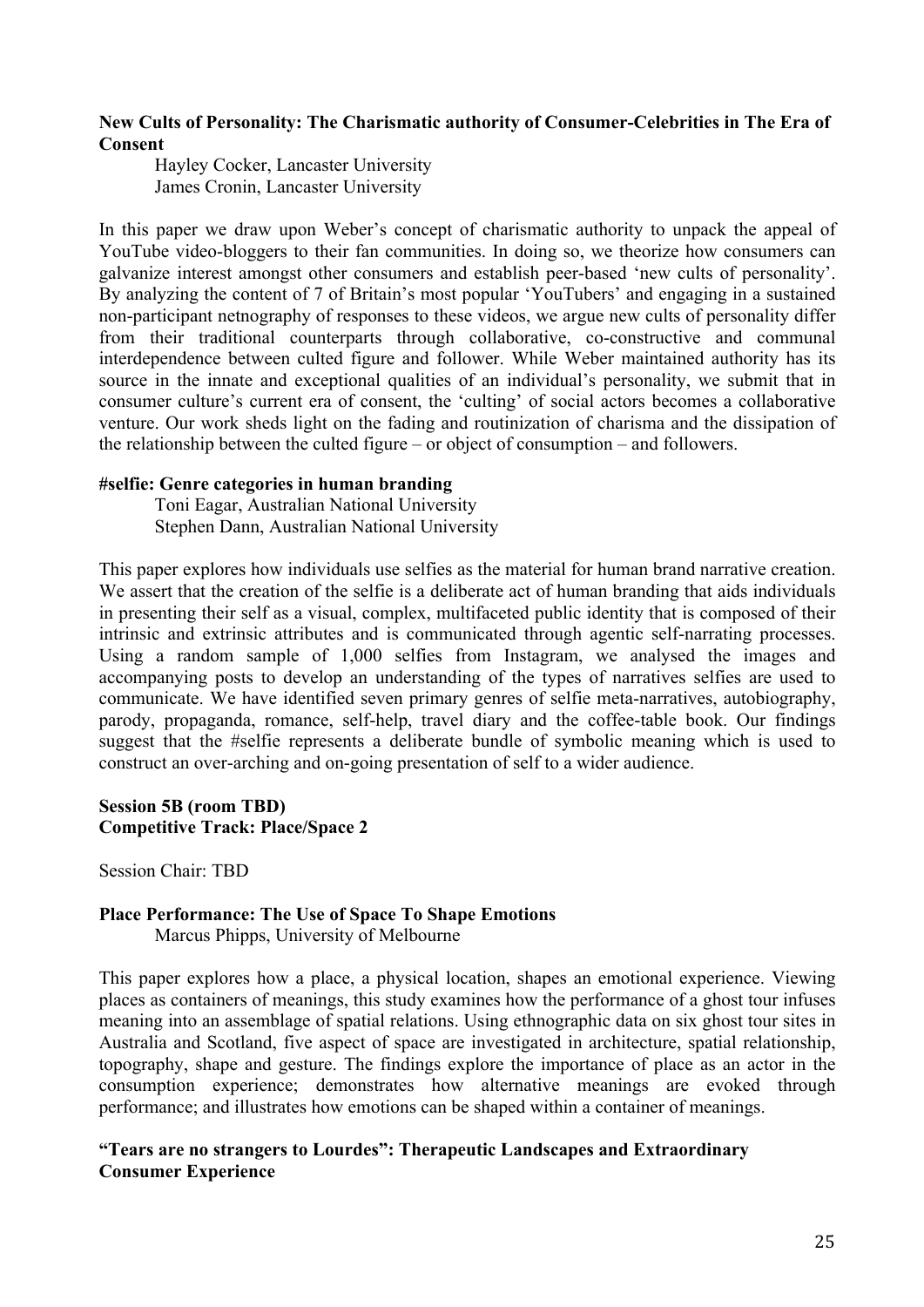Leighanne Higgins, Lancaster University Kathy Hamilton, University of Strathclyde

Emotional intensity within extraordinary consumption experiences is most often associated with pleasurable feelings of joy, euphoria, happiness and contentment. Our central goal in this paper is to understand the emotional release associated with experiential consumption paying particular attention to painful, upsetting or distressing emotions. Drawing on a three-year ethnographic study of Lourdes pilgrimage consumption, we use the concept of therapeutic landscapes (Gesler, 2003) as a framework to explore the restorative and beneficial outcomes stemming from self-landscape interaction. In doing so we offer two contributions. First, we introduce the concept of therapeutic landscapes to consumer research and demonstrate its relevance to commercial settings. Second, we use this framework to extend the range of emotions associated with extraordinary consumption experiences.

# **Revolution on our Streets: Re- claiming Space for Bicycling**

Philipp K. Wegerer, University of Innsbruck

Space has become a key analytical concept in social sciences. While in consumer research much emphasis has been placed upon studying how consumption practices evolve in space, as yet there has been little attention paid onto how consumption transforms space. Drawing on the French theorists Henry Lefebvre (1991) and his notions of 'domination' and '(re-) appropriation' I study how bicycling transforms urban space in the Austrian city of Innsbruck. The findings reveal a number of spatial practices and processes by which cyclists negotiate space with other users. I theorize my findings using theoretical resources from Process Philosophy (Deleuze and Guattari 1987) as collective consumption practice that creates a space that is characterised by intensity, fluidity and the way it is occupied.

# **Session 5C (room TBD) Special Session: The Negotiation and Evolution of Identities and Practices within Families**

Session Chairs: Paul M. Connell, Stony Brook University Tandy Chalmers Thomas, Queen's University

Session Discussant: Sidney Levy, University of Arizona

### **The Evolution of a Family Identity**

Sheldon Koufman, Queen's University Tandy Chalmers Thomas, Queen's University Linda L. Price, University of Arizona

# **The Mother Daughter Wedding Dance: Coming Together While Pulling Apart**

Mariana B. N. Cupolillo, Federal University of Rio de Janeiro (COPPEAD) Leticia M. Casotti, Federal University of Rio de Janeiro (COPPEAD)

# **Practice Interrupted: The Role of Breaches and Breach Repair Strategies in Practice Replication within Families**

Paul M. Connell, Stony Brook University Hope Jensen Schau, University of Arizona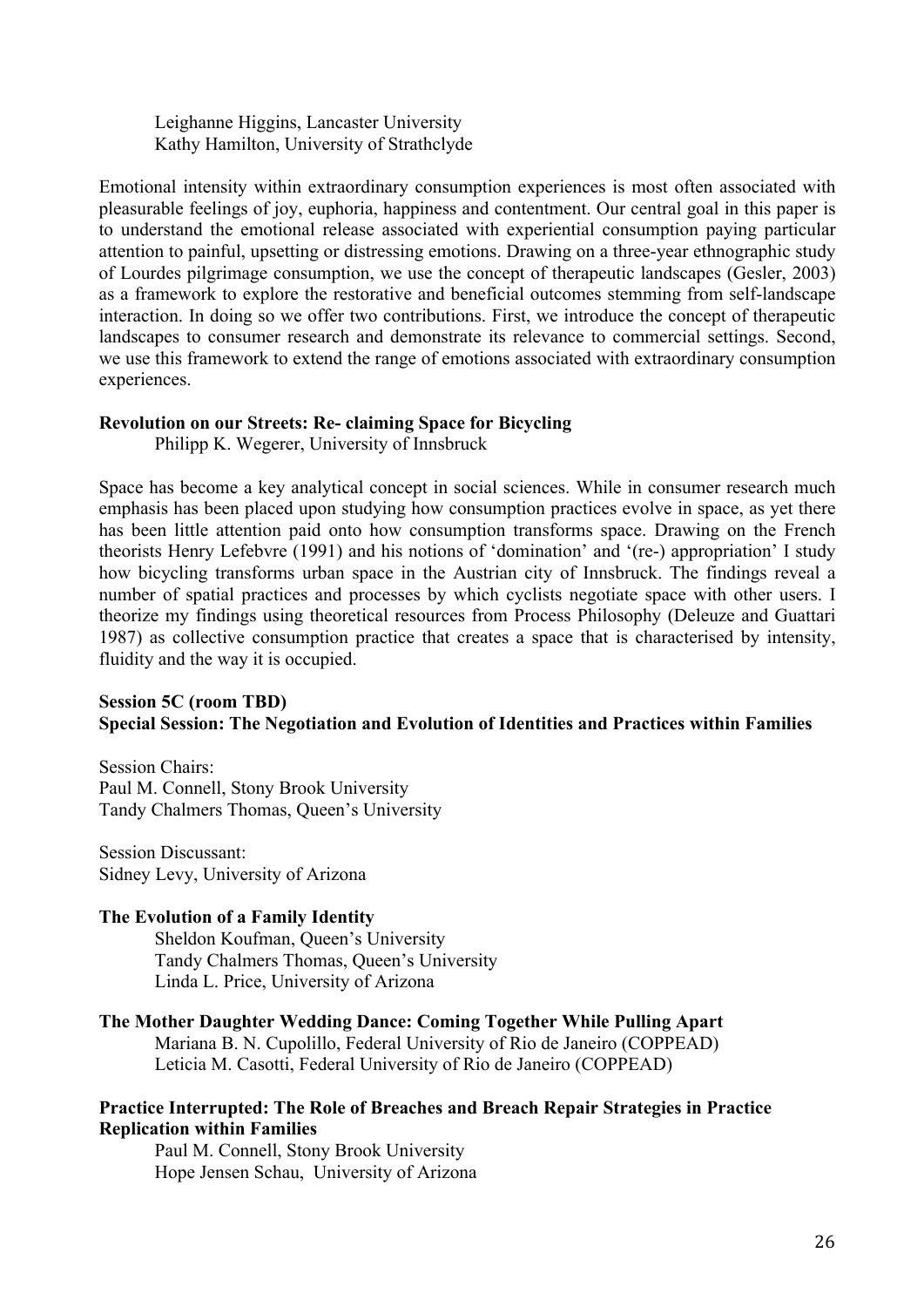Research on families and how they consume has recently enjoyed a renaissance. Epp and Price (2008) conceptualize families as a gestalt of attributes and qualities that make a family unique. Building on this view, more recent research conceptualizes families as assemblages of heterogeneous components—actors, materialities, capacities, and practices—that evolve over time (e.g., Price and Epp 2015). Family identity emerges and is maintained (and challenged) through several different communication forms: rituals, narratives, social dramas, everyday interactions, and intergenerational transfers (Epp and Price 2008; Levy 1981). Each of these communication forms, however, is wrought with nuances, much of which is yet to be explored, that challenge and reinforce family, offering the potential to both stabilize and destabilize the family assemblage (Price and Epp 2015). In this session, we explore the stabilizing and destabilizing nature of various communication forms in families. Throughout, we focus on consumption practices and how they become powerful mobilizing elements that bond, or disrupt, family dynamics and impact family identity (e.g., Price and Epp 2015; Epp and Velagaleti 2014). We also focus on the intergenerational aspects of family practices, examining how practices and identities are shared, not shared, and transformed within and between generations.

Paper 1 explores the evolution of family identity, chronicling how, through engagement with the marketplace, families adopt a particular identity and how this identity evolves over time. The tensions, challenges, and joys associated with this process are explored using an assemblage theoretic approach that chronicles the stabilizing and destabilizing nature of the consumption activity as well as how collective identity works with, and against, individual and relational identities within the family assemblage. Paper 2 investigates how mothers and daughters build, preserve, and balance family identity as they plan and navigate the wedding celebration, revealing ambivalence of the "past" of mothers and the "present" of daughters as they balance love, tradition and letting go while holding tight. Interactions of adjustment, opposition, emulation and accommodation, along with expressive elements: love, altruism, and sacrifice play a part in the mother-daughter practices surrounding this consumption, and family, ritual. Paper 3 examines the replication of practices within families, demonstrating that it can be interrupted by breaches rooted in procedures, understandings, or engagements within practices. Family members might choose to let practices fade away, leading to non-replication. Alternatively, family members can manage these interruptions by engaging in breach repair work that can lead to either the practice replicating in toto or a reimagining that leads to modified replication.

The discussant will tie the papers together using a unique analysis that adopts the perspective of aging consumers who are looking back at how families are formed, dissolved, and reformed throughout life. As a whole, this session answers important questions related to family and consumption: How are practices transferred between generations? What happens to family identity and practices when intergenerational transfers do not occur as intended? How is family identity affected when a particular consumption practice gains increased importance within a family assemblage? And what are the costs when other practices, or assemblage elements, are displaced by new consumption practices? Overall, this session address how consumption is implicated in the building and sustaining of families over time and across generations.

# **Session 5D (room TBD) Roundtable: From Fish Tank to the Open Ocean: Navigating the Institutional Field of CCT**

Session Organizers: The Scrutinizers Group Meriam Belkhir, Faculty of Economics and Management of Sfax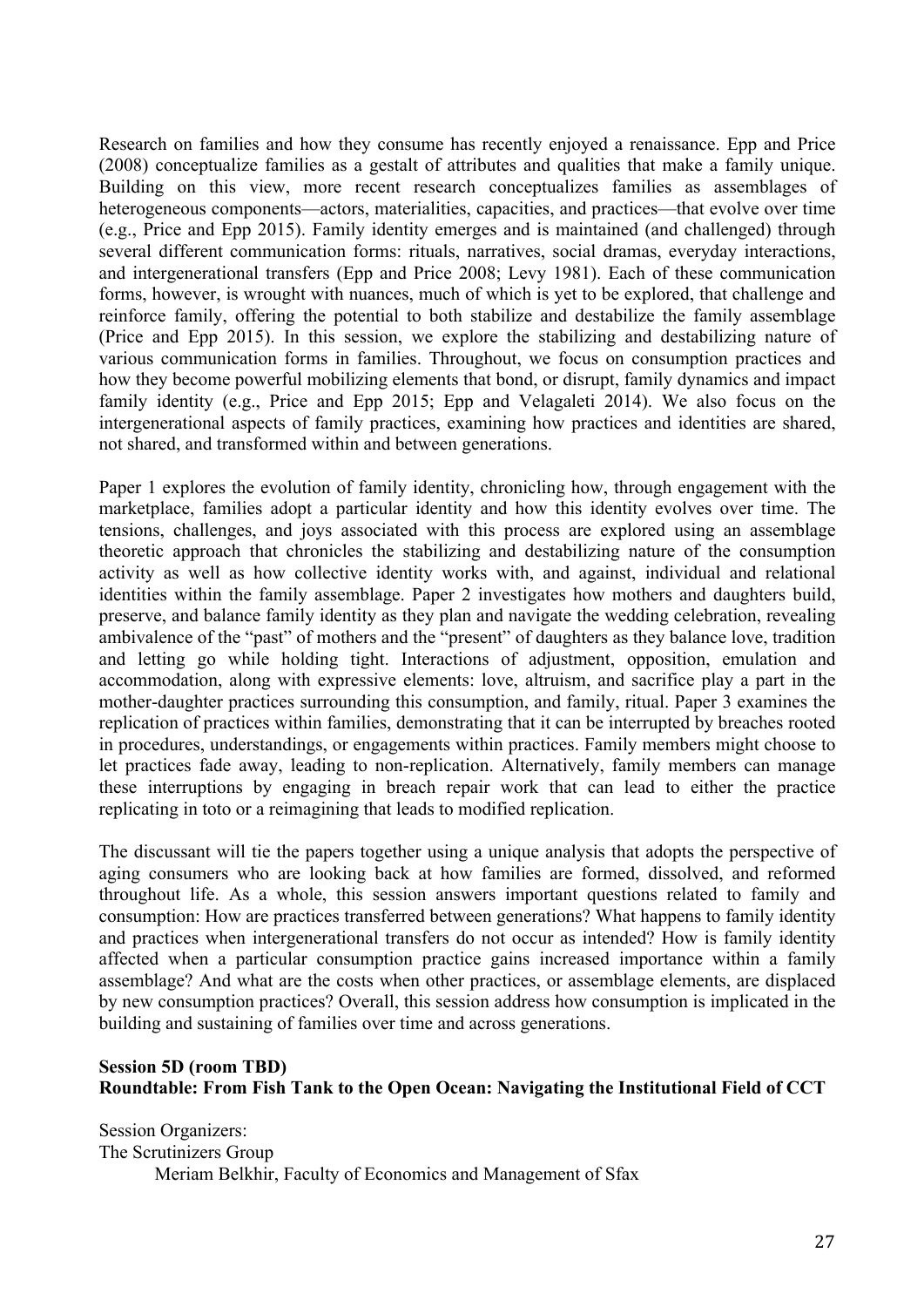Myriam Brouard, HEC Montréal Katja Brunk, European University Viadrina Mario Campana, Goldsmiths University of London, Marlon Dalmoro, UNIVATES, Brazil Aimee Dinnin Huff, Oregon State University Marcia Christina Ferreira, Liverpool John Moores University Bernardo Figueiredo, RMIT University Daiane Scaraboto, Pontificia Universidad Católica de Chile, Olivier Sibai, Birkbeck University of London Andrew Smith, Merrimack College

Confirmed Participants:

Soren Askegaard, University of Southern Denmark Domen Bajde, University of Southern Denmark David Crockett, University of South Carolina Burçak Ertimur, Fairleigh Dickinson University Eileen Fischer, York University Markus Giesler, York University Ashlee Humphreys, Northwestern University Olga Kravetz, Royal Holloway University of London Marius Luedicke, City University of London Pauline MacLaran, Royal Holloway University of London Diane Martin, Aalto University, Finland Diego Rinallo, Kedge Business School Carlos Alberto Vargas Rossi, Universidade Federal do Rio Grande do Sul Bige Saatcioglu, Ozyegin University Ozlem Sandicki, Istanbul Sehir University Craig Thompson, University of Wisconsin-Madison Ekant Veer, University of Canterbury Luca Visconti, ESCP Europe Melanie Wallendorf, University of Arizona

We propose this roundtable with the goal of mapping and discussing the field of CCT through the lenses of institutional theory. An institutional theoretical approach will allow participants to reflect on the logics guiding CCT, to analyze the pervasiveness of its institutions, and to consider the multiple actors that compose the field. The debate may inspire participants to reflect on the current status quo and help to shape future developments in the CCT community. Ultimately, our goal is to promote inclusiveness and to support and give voice to actors who are searching for legitimacy in the field. We draw from our experience with the CCT Scrutinizers Group, which was founded in 2013 to support junior Consumer Culture Researchers in understanding how to turn their promising projects, messy data, and insightful perspectives into well-crafted papers that are suitable for publication in top marketing journals. Scrutinizers seek to create a repository of knowledge by looking into recently published articles and analyzing their structure, positioning, strategies, rhetorical moves, and unstated agendas. We invite various scholars to advance knowledge on how to navigate the institutional field of CCT

*Session 6 – 2-3:30*

# **Session 6A (room TBD) Competitive Track: Digital interactions and collections**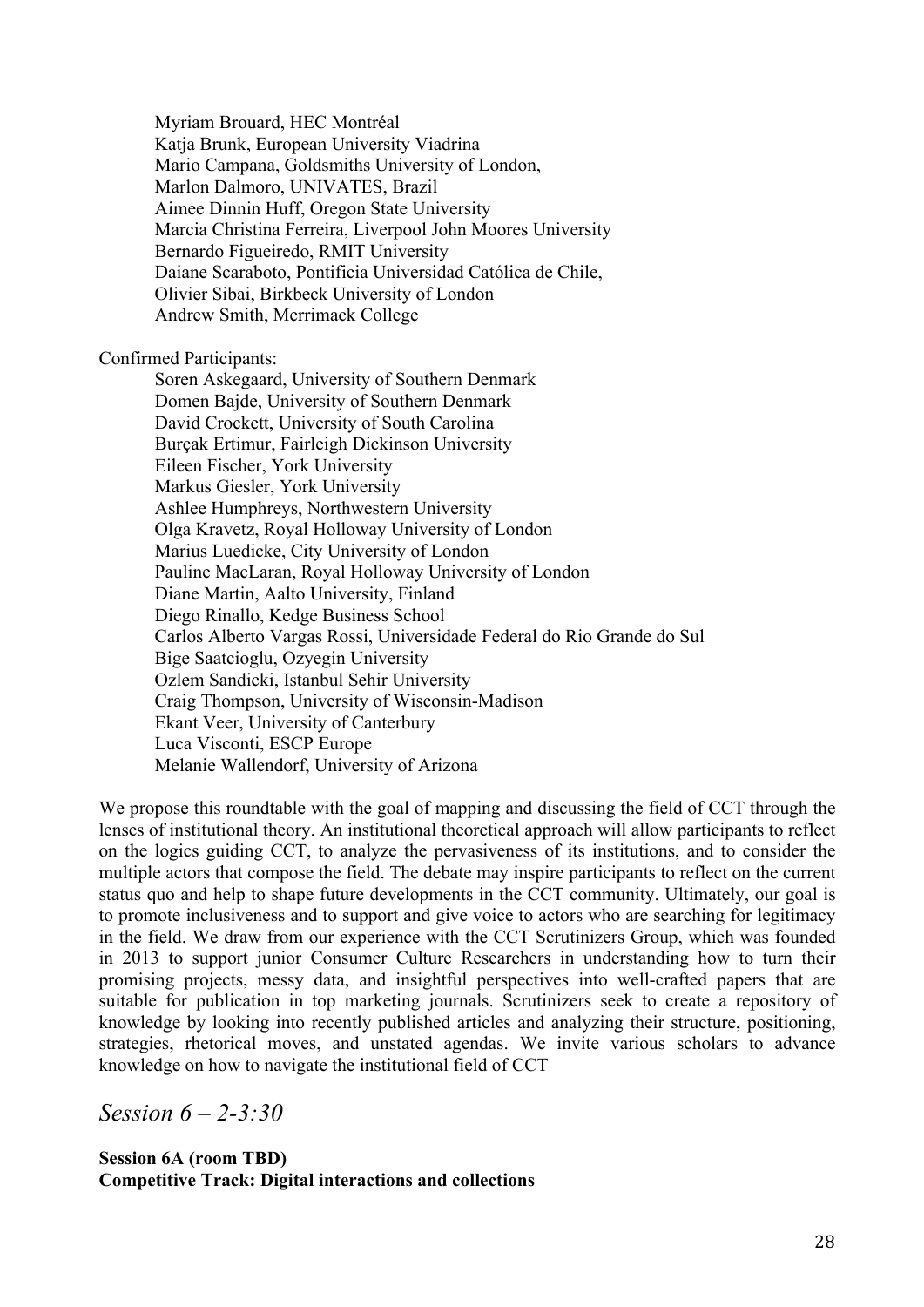Session Chair: TBD

### **Beauty Bloggers and Youtubers as Community: Practices and Sense of Community**

Valerie Gannon, Dublin Institute of Technology Andrea Prothero, University College Dublin

While online communities have long been part of CCT literature, there is debate as to whether newer online forums such as blogs and wider social media platforms can be defined as community. The context for the current study is groupings of beauty bloggers and YouTubers. Here a practice theory approach is taken to examine whether social interactions, exchange of support, learning and creating identities, and the development of norms are enacted between bloggers and between YouTubers and whether these carry a sense of community or virtual community (SOC/SOVC). Bloggers and YouTubers are found to engage in all four categories of practice, all of which contribute to the development of a collective sense of belonging. Many social interactions are found to be face-to-face however, leading to the conclusion that SOC and SOVC should be theorised as a unitary concept.

### **The materiality of consumer collections**

Daiane Scaraboto, Pontificia Universidad Católica de Chile Márcia Christina Ferreira, John Moores University Emily Chung, RMIT University

A general theory of collecting has developed since Belk et al.'s (1988) seminal study. Nevertheless, research attention on the curatorial aspects of collecting is still limited. Taking advantage of the publicization of once-private collections on social media, we collect and analyze netnographic data on the curatorial practices of consumers of plastic shoes. We draw from theorizations of materiality as an extended process of objectification to analyze consumer interactions with the objects they collect. Our findings point to consumers' interactions with the material substances, designer intentions, and marketing efforts embedded in the objects they collect, and demonstrate how these interactions shape the ways in which consumers curate their collections, including how they care for, catalog, and display the collected items. We discuss our findings and their implications for theorizing consumer collections, the extended self, cherished objects, and consumers' participation in brand communities.

### **Collections and Collecting in a Digital Age**

Rebecca Watkins, Cardiff Business School Russell Belk, York University

Research within the consumer culture theory tradition has examined material collections, the processes involved in collecting, and collectors themselves. As many consumer possessions shift from material to digital form, we ask whether digital collections are different. In this conceptual paper we review literature across a broad spectrum of disciplines in order to examine how digital consumption objects may challenge traditional practices and experiences of collecting. We then consider the potential for these items to facilitate new forms of collecting that may better suit the needs of contemporary consumers. In doing so we demonstrate the limitations of existing theories of collecting, rooted in the context of material possessions. While we find that digital collections lack certain elements of material collections, including the quest, the aura, and the provenance of their material counterparts, we also find that digital collecting offers new possibilities such as access-based collecting, broadened assemblages of epistemic collectibles, and new modes of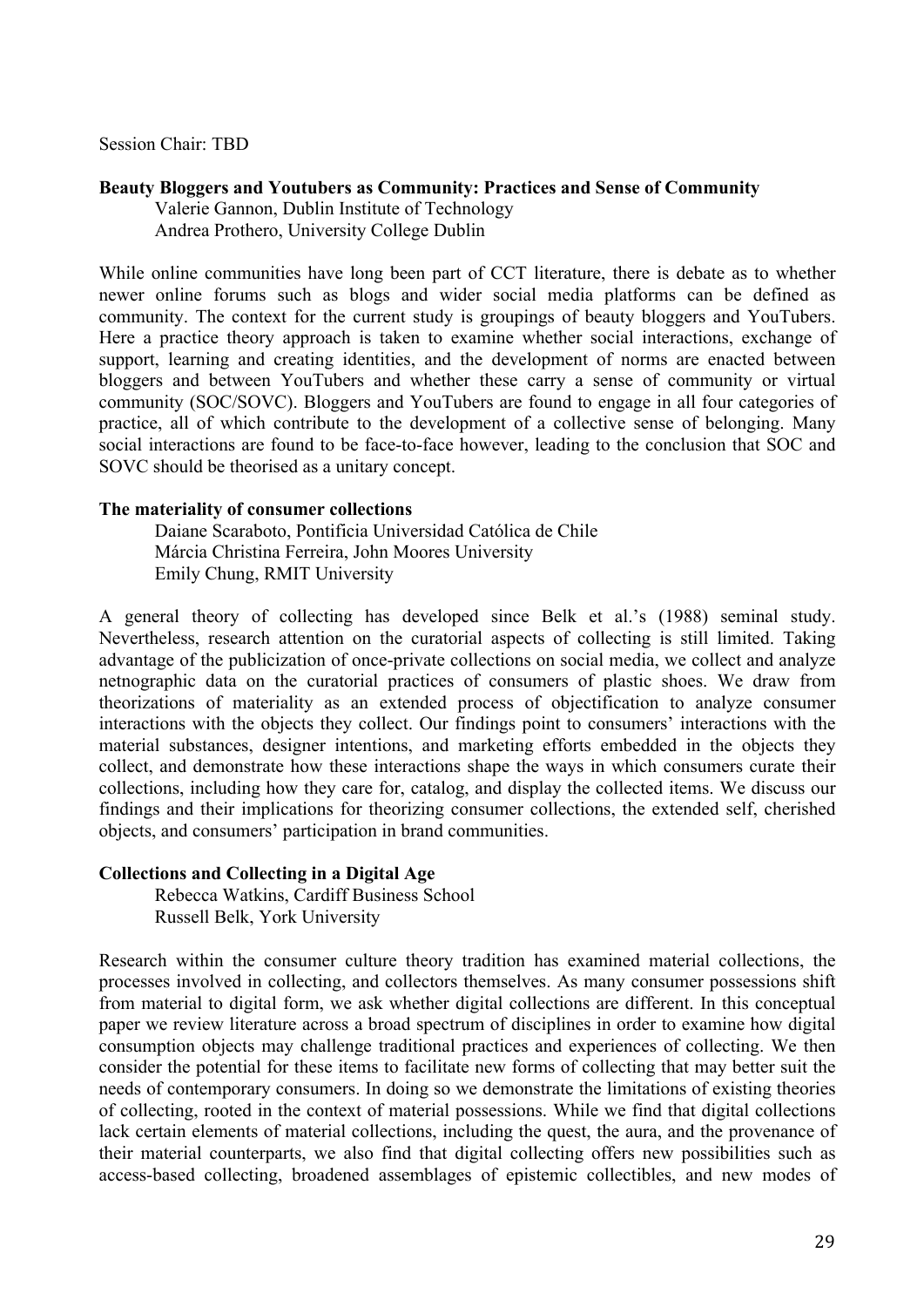displaying digital or digitized collections.

# **Session 6B (room TBD) Competitive Track: Explorations in Imagination, Social Critique, and Object Agency**

Session Chair: TBD

# **Beyond the Critical Imagination: Towards a Framework for Consumer Creativity in Political Consumption**

Henri Weijo, Bentley University Diane Martin, Aalto University Eric Arnould, University of Southern Denmark

Creativity is often evoked in consumer research and usually in highly positive light. But a fundamental unpacking into creativity has been lacking, particularly from a consumer culture perspective. This paper puts forth a preliminary framing for understanding consumer creativity. We argue that creativity is fundamentally different from imagination, is often political in nature, and relates to political consumer action that leads to new lines of thinking. We build on assemblage theory in developing our framework. We illustrate potential uses of creative inquiry through a brief reinquiry into Sandicki and Ger's (2010) study of Turkish veiling.

### **Raiding the lost object of the critique: Reclaiming the social from social capitalism**

Ahmet K. Süerdem, Istanbul Bilgi University M. Baskın, Yeniciolu, Istanbul Bilgi University

Social entrepreneurship is now becoming a hot topic in business schools as well as in the public agenda. While the qualifier social is increasingly more visible, so called "French Theory" long before declared the "end of the social". 'Artistic critique' fuelled by the 'French Theory' has run out of steam producing a fanfare of cultural impact at the expense of social impact. This paper, aims to reclaim the lost social back from social capitalists through a critical reading of two big ideas: 'End of the social' and 'social entreprise.' Hence, it will raid the territories of 'French Theory' and 'social capital' to reclaim the lost object of critique.

### **Object agency of a living/non-living entity: The case of horse/horsemeat**

Henna Syrjälä, University of Vaasa Minna-Maarit Jaskari, University of Vaasa Hanna Leipämaa-Leskinen, University of Vaasa

The current study sheds light on object agency by examining the case of horse/horsemeat, and thereby captures the ways in which living and non-living entities have shifting effects and/or intentions in relation to human subjects within heterogeneous networks of cultural resources and practices. The illustrative examples highlight how by looking through the lenses of agency one can go beyond the prevailing binary view of manifesting companion animals, such as horses, as subjects or objects. Similarly, by configuring the object agency enacted by horsemeat as part of cultural eating practices and moral discourses, the study showcases the multiple effects of horsemeat in relation to human subjects. The paper argues that by contemplating both the living horse and non-living horsemeat as ontologically shifting and co-constructive entities in relation to human subjects, we are able to elaborate the contradictions and convergences of object agency that appear in living and/or non-living co-consuming units.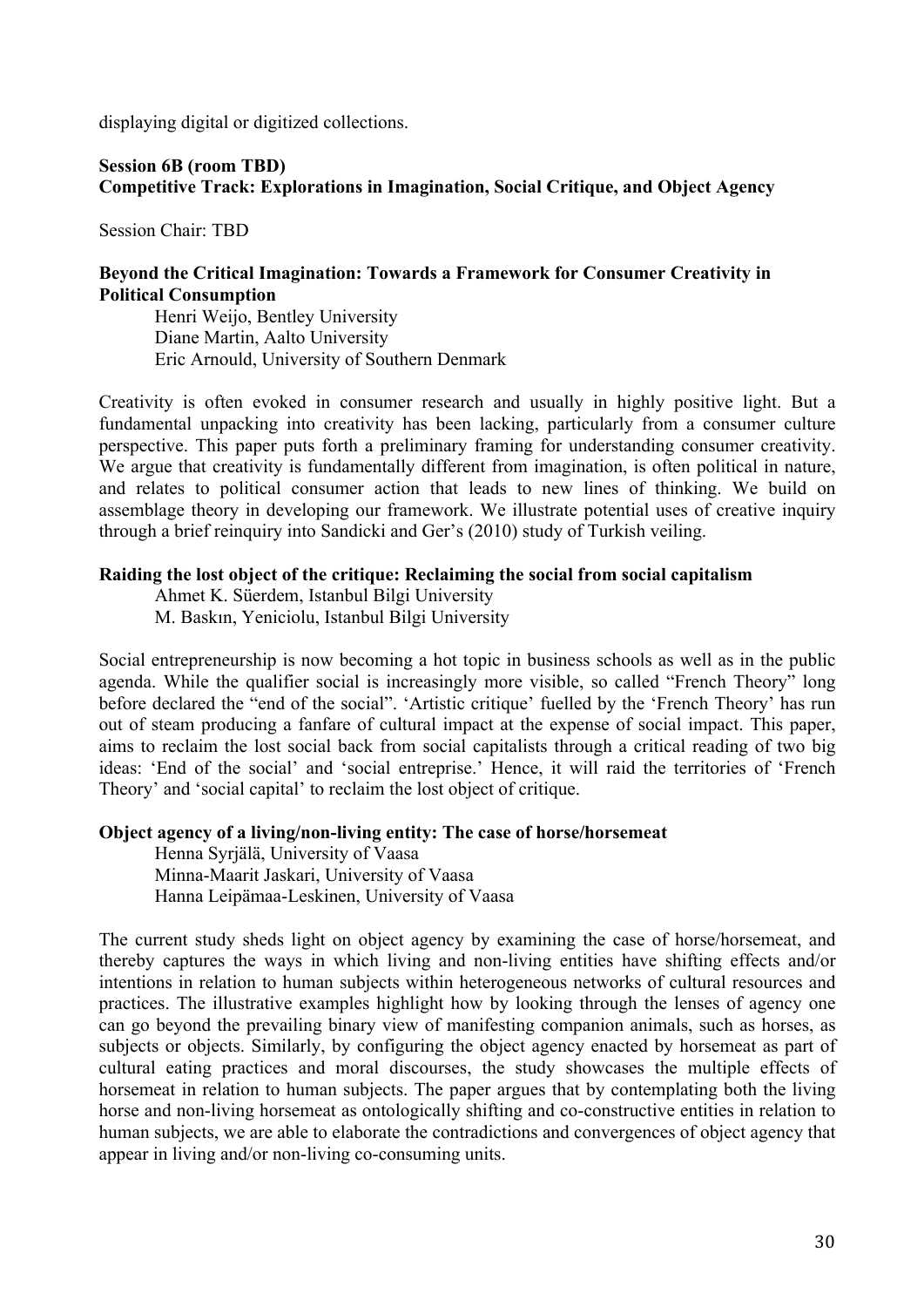# **Session 6C (room TBD) Special Session: Narrative Theory in Consumer Research: Stages, Players, and Transformative Effects**

Session Chair: Stephanie Feiereisen, Cass Business School

Session Discussant: Tom van Laer, Cass Business School

**Stories Are Waiting, Managers Are Not: Comprehensive Guidance for Brand Story-making**  Luca M. Visconti, ESCP Europe

# **Sewing Patterns: How Institutional Work Contributes to Brand Narrative Stability in the Ever Changing Field of High Fashion**

Marie-Agnès Parmentier, HEC Montreal Eileen Fischer, York University

# **Narrative Navigational Practices in the Digital Age**

Stephanie Feiereisen, Cass Business School Dina Rasolofoarison, Aston University Cristel Russell, American University Hope Schau, University of Arizona

La naissance du lecteur doit se payer de la mort de l'auteur" (Roland Barthes) [Translation: The reader's birth must be at the cost of the author's death]

Since the early days of humanity, stories have been a central part of social life and cultural production. Storytelling is increasingly put to use in the marketing domain, including market research and strategy, new product development, retailing, and branding (Cayla and Arnould, 2013; Borghini et al., 2009; Holt, 2004). Scholars have dived deep into the cultural relevance of stories for consumption experiences (Shankar, Elliott and Goulding, 2001) but less research has focused on developing a comprehensive understanding of the complex dynamics at stake in the three stages of the narrative process: story-making, storytelling and narrative reception. In this session, each presentation explores one of these three stages, thereby providing an all-embracing overview of the narrative process. Further, the final presentation acknowledges the active role played by the story receiver in the interpretation, but also the transformation, of the story. With all three presentations building on the French literary critic tradition, including work by Roland Barthes and Gérard Genette, the session is particularly well-suited to the conference theme "Vive la Révolution!"

The first presentation delves into the story-making stage, defined as the design of a story preceding storytelling and story-receiving. The author shows that this stage has received scant attention in prior literature. Using a structural approach to narratology to develop a better understanding of story-making, the author puts forward a set of comprehensive guidelines to aid brand managers understand how stories work and how they should be conceived. The focus of the session then shifts to storytelling, defined as the communicational provision of a story from the storyteller to the story receiver. The second presentation addresses an essential challenge faced by brands that compete in very dynamic fields and co-brand with highly visible person brands, that is, narrative continuity. The authors study brands in the field of high fashion, and draw on field level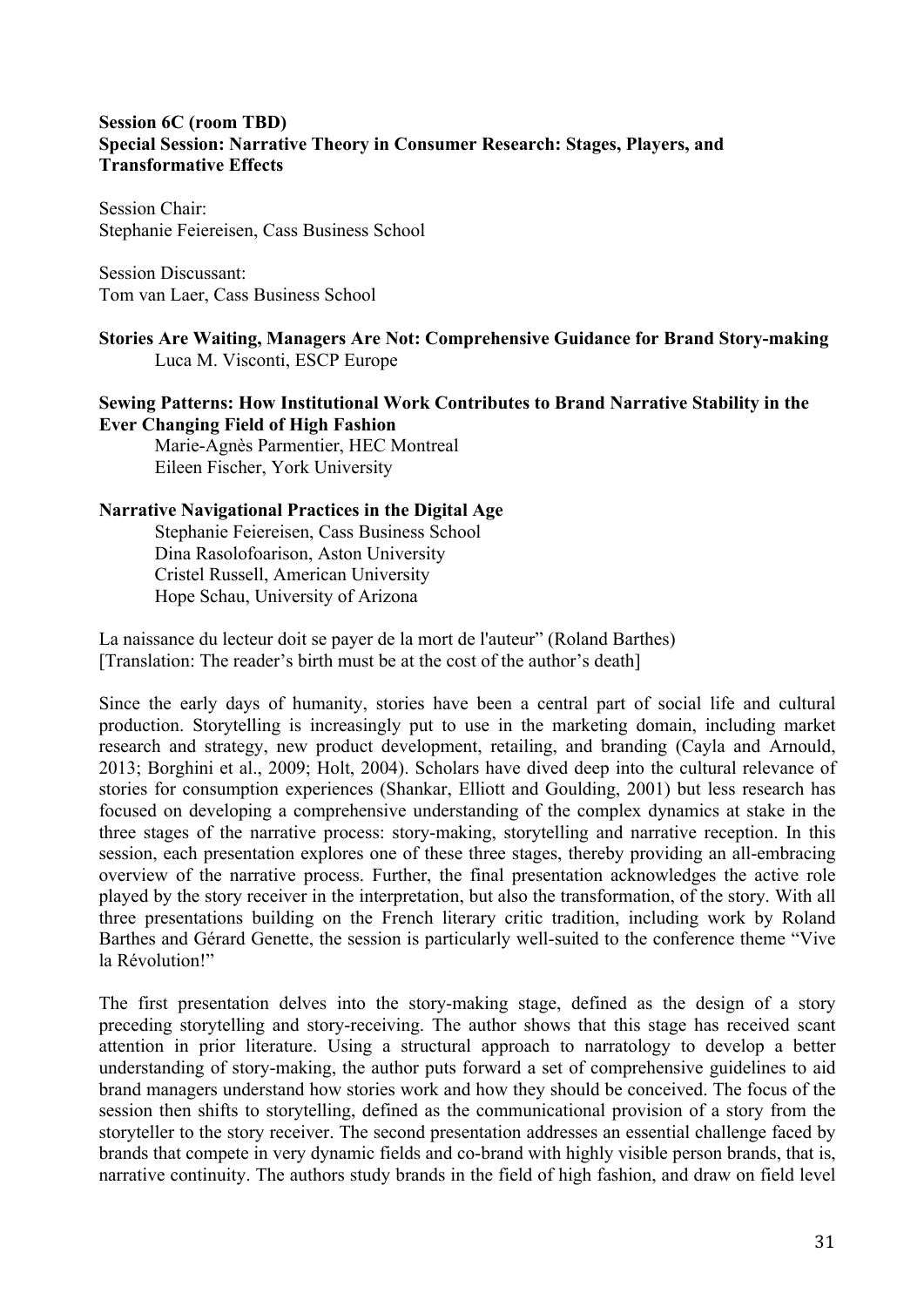theories to identify the institutional work performed by three categories of actors: newly hired creative directors, representatives of the corporation and the fashion press. Finally, the third presentation explores narrative reception, defined in prior work as the interpretation of a story by its audience and the transformative effects exerted on that audience (Gerrig, 1993). The authors argue for a broader definition acknowledging narrativizing, that is, the action the story receiver undertakes. This is an essential distinction as, in the digital era, story receivers actively transform the narrative using digital devices. In this context, the authors aim to understand narrative navigational consumption practices for serial narratives and subsequent outcomes.

The session, with its presentations drawing from a diverse range of narrative stages and contexts, should attract a significant amount of CCT attendees, and should be of particular interest to researchers interested in storytelling and narrative reception. With a discussant who has significant works on storytelling and narrative transportation, we expect the session to nurture a stimulating and fruitful discussion environment.

# **Session 6D (room TBD) Interactive Workshop: New Adoption Methods of Traditional Crafts: Mastery and Gender of Knitting**

Session Organizers: Toni Eagar, Australian National University Johanie Bernard, University of Quebec in Montreal Máire O Sullivan, University College Cork

Knitting is an important cultural marker in many countries. "It signifies connection, skill, tradition and history while clothing produced are practical, useful and unique" (Mortensen, 2012). Knitting, however, has experienced a particular renaissance, as well as an image rehabilitation. Knitting has been repositioned as "cool, as well as quiet, comforting and communal" (Parkins, 2004). Online participation and exchange of knowledge through knitting websites and blogs is playing a big role in the resurgence of knitting. The purpose of this workshop is to engage participants in a true learning experience of this traditional craft. Knitters tend to learn techniques from various sources of information. While books represent a translation of the handcraft practice into written and visual form, the web magnifies the learning experience with videos, interactive classes and access to a worldwide community of knitters (for example the Ravelry website who now has more than 4 million active subscribers, www.ravelry.com).

In our salon, participants will be immersed in a real time learning experience; the goal will be to produce a knitted swatch; a piece of knitting of a small size. At the end of the workshop, we plan to sew together the swatches of all participants and make a large piece that we would display in the CCT Gallery. The salon would be divided in three different sections in the same room. While visiting sections, participants will engage in a learning experience of various ways to learn the technique. All materials will be provided by the organizers.

• Section 1: "Learn from a knitter" – One of the organizer will act as a knitting teacher and provide simple steps for the participants to learn how to knit.

• Section 2: "Learn by yourself" – There will be instruction books and written knitting tutorials for the participants to learn by themselves.

• Section 3: "Who needs grandma when you have Youtube" – Tablets will feature tutorials and online videos to learn knitting techniques exclusively by male teachers to get people to acknowledge the importance of gender in knitting activities.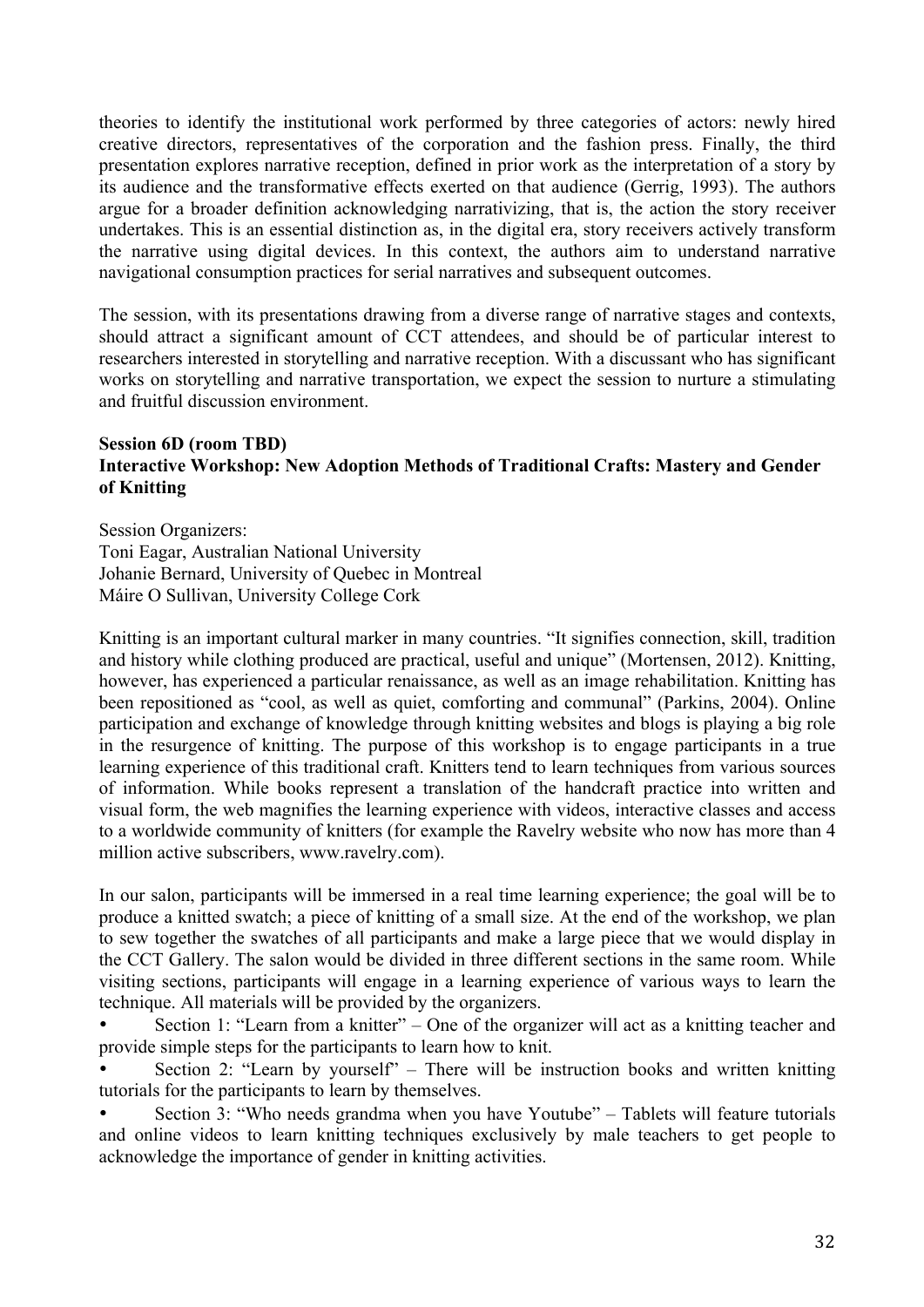After participants have experienced all three sections, participants will engage in a discussion about their learning experience, their past knowledge of knitting, the way they view this activity, stereotypes and gender associated with knitting, etc.

There is no pre-workshop activity needed, participants only have to come with two hands and appetite to learn to knit! People who already know the technique are also welcome to participate in any way they find interesting and valuable for the activity. The activity will start with a succinct presentation of the stations. Then the participants will have 45 minutes to an hour to try the three stations. The last 45 minutes will be allocated to the discussion of their experience and to present their piece of art!

*Session 7 – 4-6:00*

# **Session 7A (room TBD) Competitive Track: Sustainability**

Session Chair: TBD

# **Enrollment of space into the network of sustainability**

Soonkwan Hong, Michigan Technological University Handan Vicdan, EMLyon Business School

This ethnographic study at the Ecovillage at Ithaca (EVI) elucidates how spatial design and configurations, as well as topological textures of the community, intervene and influence the ongoing project of sustainable living. In order to better discuss and analyze complex power relations and ideological transformations of the community, we employ actor-network theory (ANT) as our theoretical framework that enables us to comprehend the sociomateriality of space and the roles spatiality play as an actant in the network of sustainability. Soja's (1989, 1996) spatial theory fortifies this analysis, which ultimately helps analyze the data with a focus on the agencing feature of space. Our analysis shows how spatial design principles create challenges as well as opportunities for the community members as they (a) prescribe and proscribe privacy issues; (b) responsibilize the residents; and (c) segregate individuals and the community as a whole. Amid this dynamic process for achieving the collective goal of sustainability, we observed and subsequently documented more specific actions and effects of space in the actor-network.

# **Dying to Consume – A Conceptual Paper on Sustainability and the Nature of Marketing**

Thomas Derek Robinson, University of Southern Denmark Jessica Andrea Chelekis, University of Southern Denmark

Addressing the unsustainable consumption of environmental resources is a complex issue involving deeply-rooted material, structural, and politico-economic systems, as well as consumerist ideologies. Questions concerning sustainable uses of resources are inherently questions about scale, time, and projections into the future, and some debate has emerged over whether more precise temporal projections and definitions in sustainability issues are necessary. In this conceptual paper we argue that a different kind of temporal perspective is needed to understand and subsequently address consumer orientations and values. This approach hinges on mortality as a human universal and therefore fundamental structure informing orientations toward sustainable consumption as an obligation toward future generations. We use Heidegger's philosophy of the imagined future to demonstrate the fundamental differences characterizing imaginations of pre-dying and post-death futures and the implications that follow. This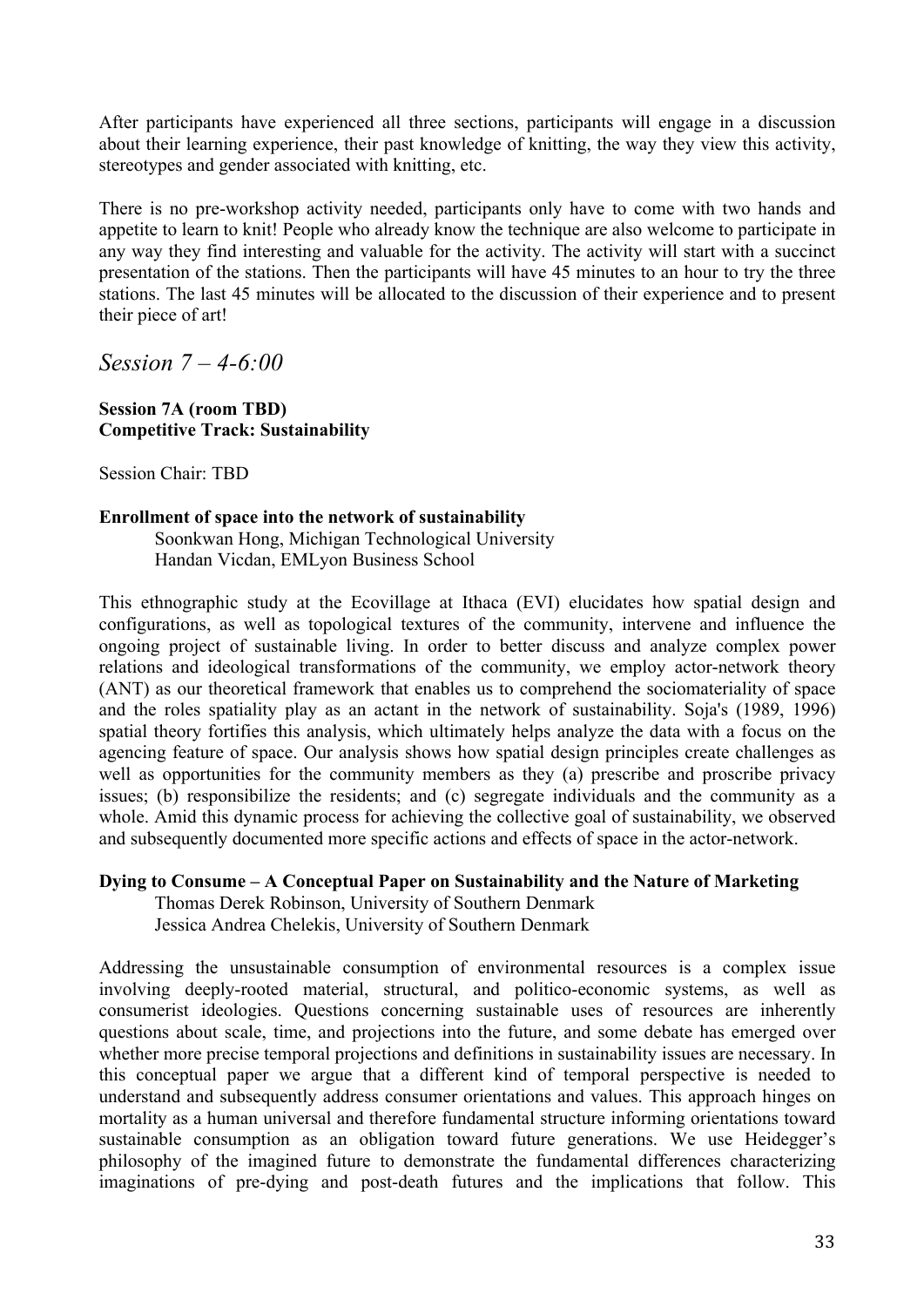perspective helps us better understand fundamental features and structures of human abilities to imagine the future and thus to act sustainably in the present.

# **Free Lunch, Structural Violence, and the Normalization of Food Waste**

Andreas Plank, University of Innsbruck

This article examines the consumption practice dumpster diving and its conditio sine qua non food waste applying the theoretical lens of structural violence (Galtung 1969). Data and interpretations derive from phenomenological interviews with dumpster divers as well as non-diving consumers and a critical discourse analysis of reports on food waste by international organizations. On the agentic level of analysis this article shows that dumpster diver's environmental ideological motivation supersedes an emancipatory anticapitalistic ideological motivation and that non-diving consumers contest some of dumpster divers' motivations. On the structural level of analysis this article shows how international organizations frame food waste as an environmental rather than a social justice issue and how international organizations reproduce the hegemonic neoliberal discourses on food and food waste. To further a debate on inequality and the systemic injustice of the current neoliberal economic order this article develops a conceptual model of food waste.

# **Critical approach to sustainable fashion: An empirical study of clothing designers and seamstresses in Kallio, Helsinki**

Olga Gurova, University of Helsinki

This paper takes the idea of a critical approach to sustainable fashion and applies it to the practices of clothing designers and seamstresses in the Kallio neighborhood in Helsinki, Finland. The main questions are how and why clothing designers and seamstresses practice what they call sustainable fashion, what challenges they face, and how they negotiate contradictory values of sustainable fashion with the logic of a market economy. The research is based on in-depth interviews with designers and seamstresses based in Kallio, Helsinki. The article offers an empirical definition of "sustainable fashion," discusses innovative practices of sustainable fashion design, considers the inner tensions within this concept of production, and examines ways in which designers interpret and resolve such tensions. The article contributes to the discussion of a critical approach to fashion, sustainability, and entrepreneurialism in contemporary urban culture.

# **Session 7B (room TBD) Competitive Track: International Branding, Migration, and Consumption Rituals**

Session Chair: TBD

# **Naturalization and cultivation: Global routines and creative adaptation practices**

Anna Fiege, University of Southern Denmark Julie Emontspool, University of Southern Denmark

This paper investigates the disruption of individuals' mundane consumption routines and the process of reconstituting new routines. On the basis of an in-depth study of sojourners' consumption practices after migration, this paper finds that mundane consumption routines are subject to an alternation of cultivation and naturalization processes, which build on specific adaptation practices such as maintenance, avoidance, creative re-combination and cultural learning. These practices allow migrant consumers to restabilize their consumption habits after their disruption through migration. These findings offer insights in the field of consumer acculturation by providing an in-depth understanding of the practices involved during adaptation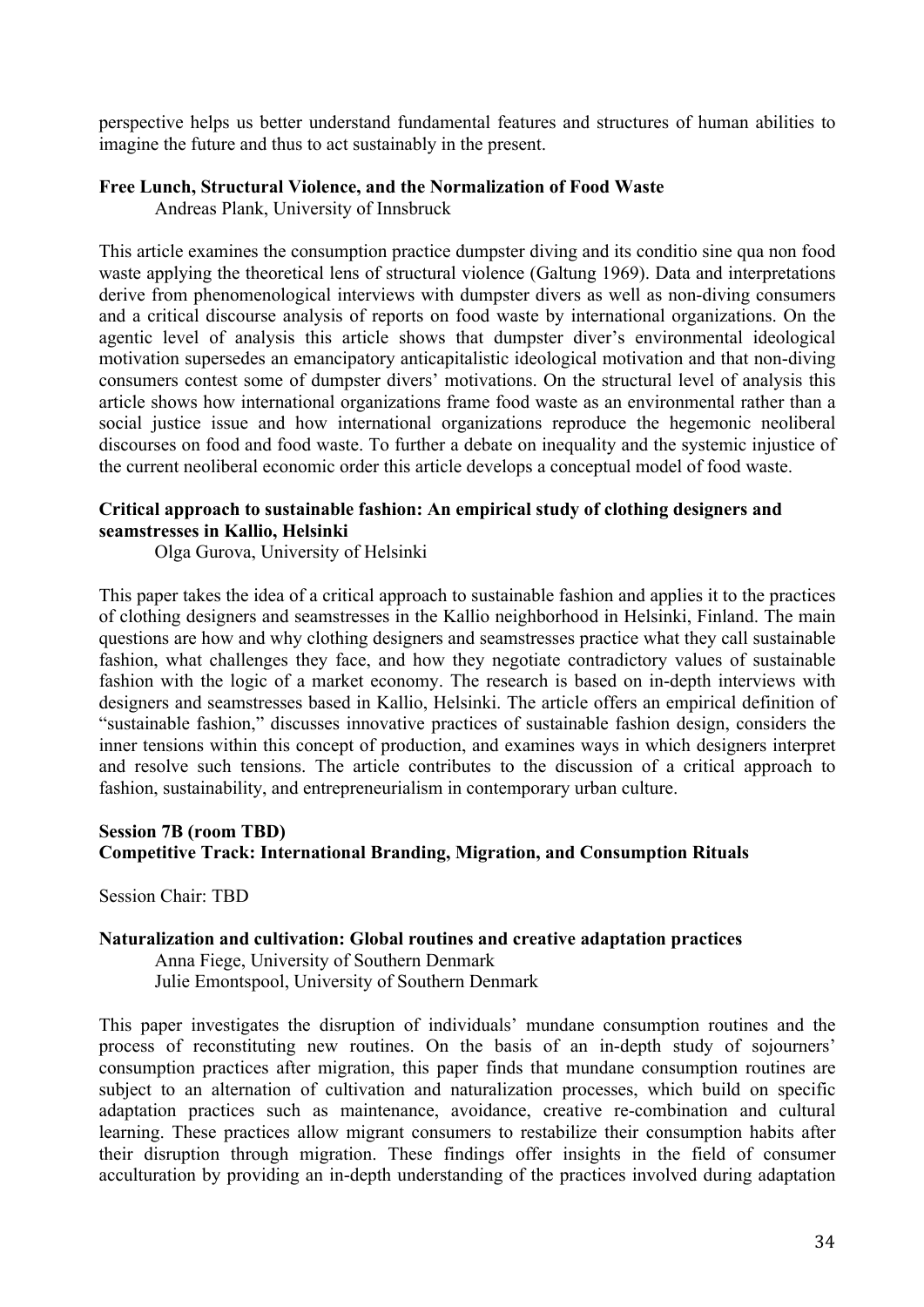to a new environment. The contribution of these findings however goes beyond consumer acculturation, by providing a deeper understanding of the practices that allow consumers to maintain stability in their life by addressing disruptions in consumption routines.

### **Contemporary Branding in Africa: The Guinness Story**

Samuel K. Bonsu, Ghana Institute of Management & Public Administration Delphine Godefroit-Winkel, OPI Morocco

Contemporary branding relies on the immaterial and affective labor of stakeholders as resource to create competitive advantage for the brand. This research outlines a recent conceptualization of branding and illustrates with a social reading of two pan-African advertisements by Guinness: Michael Power and Made-of-Black. We find that branding in Africa depends on immaterial labor to create affect and shared meanings. This approach to branding in Africa tends to over-promise emancipatory possibilities as it maintains emblems of colonialism.

### **The Role of Marketing in the Evolution of Thanksgiving**

Samantha Cross, Iowa State University Robert Harrison, Western Michigan University Mary Gilly, University of California, Irvine

Thanksgiving in the U.S. is a ritual with shared meanings. This paper evaluates the meanings of symbolic representations in marketing to understand the role of the media in the construction, maintenance, and evolution of ritual celebration. Thanksgiving advertisements published over a 99-year period are analyzed using a methodological mixture of semiotic analysis, historical analysis and context-driven periodization. The result is a multi-layered understanding of interrelated aspects of advertising history and the role of the media in the evolution of consumption ritual-making. Media are seen as agents for creating and legitimizing cultural norms, adding to our appreciation of normative and cultural-cognitive practices in supporting evolving social institutions. Findings show that marketers create and maintain the norms associated with Thanksgiving celebrations and also gradually shift them, preparing us for the next stage in the evolutionary process. This research also highlights how cultural mythmaking strategies are employed and develop into historical brand narratives.

# **Session 7C (room TBD) Special Session: Inquiries on the conceptualization of taste in consumer research**

Session Chair Pierre-Yann Dolbec, Concordia University

Session Discussant Jonathan Bean, Bucknell University

# **Consumer-driven Dynamics of Taste in Taste Regimes**

Pierre-Yann Dolbec, Concordia University Andre F. Maciel, University of Arizona

# **There is Disputing about Taste: Genealogy of a Contested Concept**

Anissa Pomiès, Concordia University Zeynep Arsel, Concordia University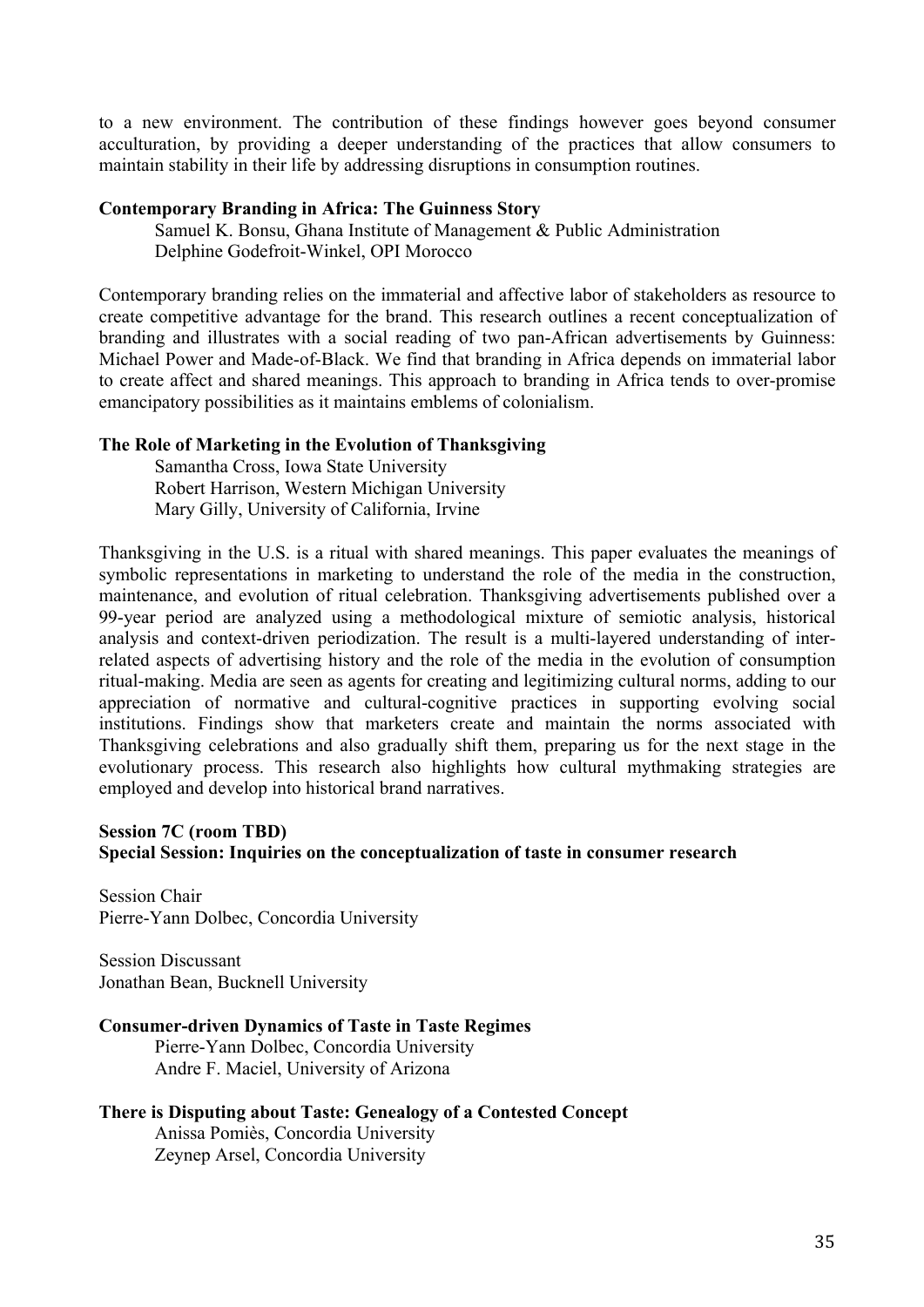# **Craving Identity: Towards a Reflexive Sociology of Taste**

Craig J. Thompson, University of Wisconsin-Madison Tuba Üstüner, Colorado State University

Taste has been a central element in analyses of consumption phenomena by marketing academics for at least the past three decades (Holbrook and Schindler 1989; Holt 1998; Arsel and Bean 2013). Existing research is typically grounded in problematized assumptions about taste as mostly a means for status competition (see Graeber 2011; Hennion 2004). Recently, Arsel and Bean (2013) have offered an insightful conceptualization of taste as a discursively organized system of objects, doings, and meanings. Yet, this practice-based conceptualization is only one of several possible approaches available to researchers to theorize on aesthetic consumption.

This session aims at exemplifying, extending, problematizing, and contesting our current understanding of taste and taste-based consumption phenomena. Although we show how we can leverage current conceptualizations to provide a complex and constructive analysis of an aesthetic phenomenon, we also argue for a critical examination of both the theoretical possibilities for the study of taste in consumption and the ontological assumptions at the very core of our understanding of consumption.

Our objectives for this session are three-fold. First, we offer an empirically-grounded extension of Arsel and Bean's (2013) conceptualization of taste showing how taste regimes change. Second, we historically contextualize current theorizations of taste and present theoretical alternatives. Third, we problematize the very ontological assumption that has governed our analysis of aesthetic consumption.

In details, our first presentation extends the work of Arsel and Bean (2013) by looking at the consumer-to-consumer dynamics that lead to changes in a decentralized taste regime. We find that dynamics associated with the accumulation, abandonment, and disruption of the objects, doings, and meanings triads lead to the expansion, contraction, and translation of a field's taste regime.

The second presentation provides an overview of theories of taste focusing on three points of inquiries: objects and their characteristics, subjects' characteristics, and the relation between objects and subjects. It problematizes taste as controversial construct, underlining matters of (dis)agreement on these points of inquiry. It presents three traditions in the study of taste through the work of Kant, Bourdieu, and Hennion.

The third presentation problematizes taste as a consumptive, class reproductive, status-based activity. Building upon an analysis of the alternative gender performances undertaken in the field of roller derby and combined with Graber's (2011) critique of 'consumption,' it offers an alternate view of taste as a pleasure-centered, unalienated practice expressed through the performance of shared pleasures and the social, peer-to-peer recognitions that accrue from collective experiences.

This session is envisioned as a theoretical and empirical examination of taste that should appeal to both neophytes and experienced researchers in this central area of research. It will provide novice researchers with a broad presentation of the state of the affairs in research on aesthetic phenomena. It will offer experienced ones with insights and extensions that will add arrows to their theoretical quiver. Our discussant's experience in the study of taste will lead to productive debates on the insights generated by the intersection of these three presentations.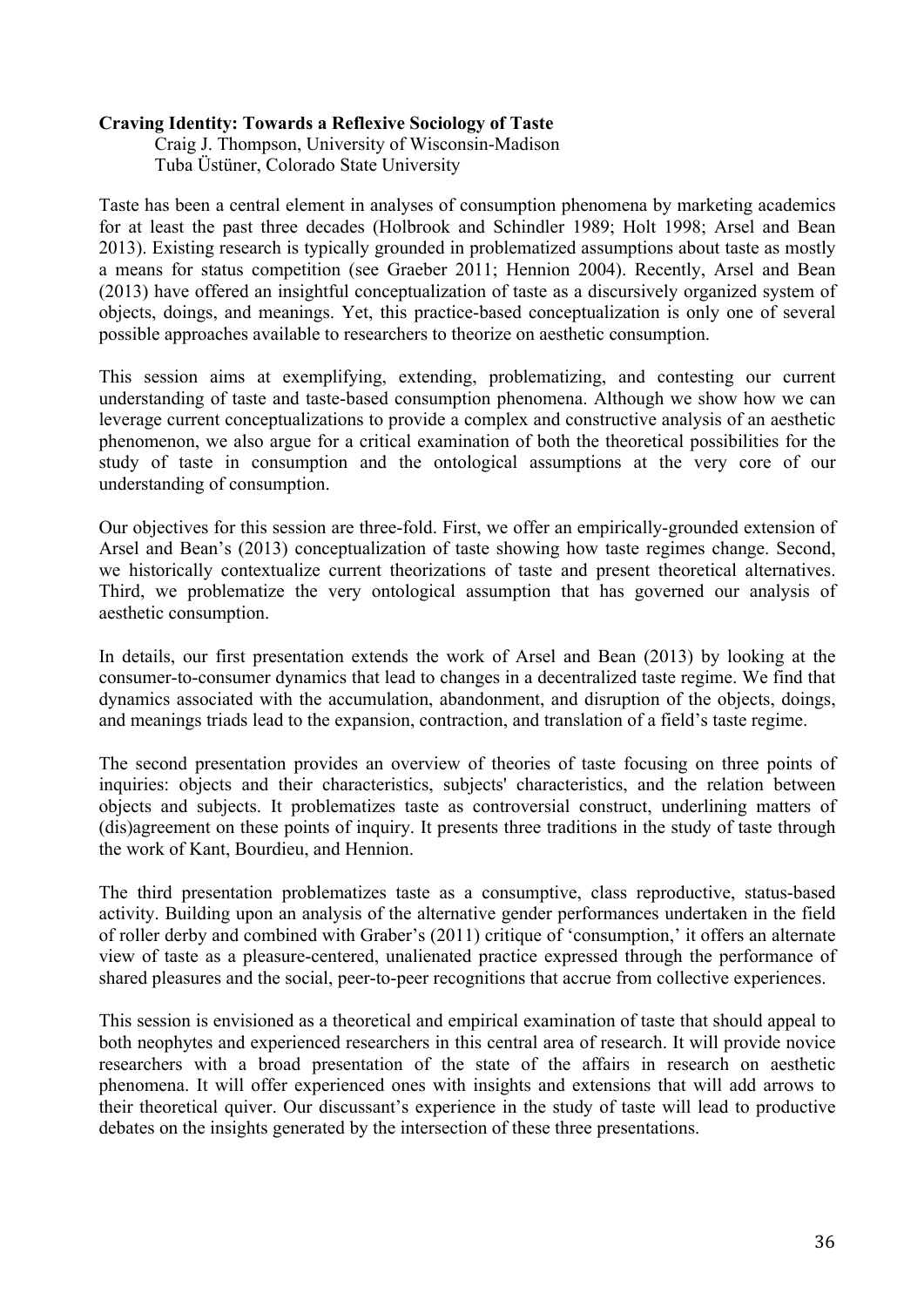# **Session 7D (room TBD) Roundtable: Postmodernism: Is It Still Useful? What Is Next?**

Session Organizers: Fleura Bardhi, City University Giana M. Eckhardt, Royal Holloway, University of London

Confirmed Participants:

Eric J. Arnould, University of Southern Denmark Bernard Cova, Kedge Business School Alain Decrop, University of Namur Amanda Earley, University of Leicester Fuat Firat, University of Texas Robert Kozinets, York University Pauline MacLaran, Royal Holloway Zahra Sharifonnasabi, City University John F. Sherry, University of Notre Dame Alladi Venkatesh, University of California, Irwin

Postmodern theory and debate dominated the interpretivist agenda in consumer research since the early 1990s, and has had a major impact in re-conceptualizing notions of the consumer, consumption and consumer culture (Brown 1993; Cova 1997; Featherstone 1995; Firat and Venkatesh 1995; Sherry 1991). In fact, one could argue that the entire CCT project has been a postmodern one (Arnould and Thompson 2005), as postmodernity emerged as a critique of modernism and its foundational domination over established constructs in consumer research. The postmodern critique challenged mainstream consumer research in highlighting the importance of locating phenomena in their wider social, political and historic contexts to expose embedded power relationships and ideologies (Cova, Maclaran and Bradshaw 2013). Postmodernism represents a fragmented body of knowledge and within interpretivist research, we observe two distinct schools of thoughts. The North American approach, known as liberatory postmodernism, focused on the idea that postmodernity highlights the increasingly individualized consumerist values understood as freedom from traditional status markers, such as class, nationality and race (Arnould and Price 2000; Featherstone 1995; Firat and Venkatesh, 1995). The second school of thought is the Latin School of Societing (Aubert-Gamet and Cova 1999; Cova 1997; Cova and Cova 2002; Kozinets 2001; Maffesoli 1996), where the emphasis has been on the search for maintenance and recreation of social links and communities via marketplace resources. However, the postmodern dialogue has slowly faded away over the last decade (Cova et al 2013). There is a sense that the liberatory aspect of postmodernism has not come to pass, and that postmodernism is not offering CCT scholars new ways forward in terms of theorizing.

The 2012 CCT special session on post post-modernism, as well as Cova et al (2013)'s ensuring article, started the conversation as to the causes of postmodernism's fading influence, as well as what's next, arguing for a saturation and acceptance of postmodernist ideas in mainstream marketing, and that a more radical critique is now needed. We aim to contribute to this line of inquiry, reflecting the broader social science debate on the issue, by discussing what happened to the postmodern project in CCT, and examining alternative theoretical perspectives that might serve to guide the CCT project in the future. Some alternatives include liquid modernity (Bauman 2000; Bardhi, Eckhardt and Arnould 2012), communism (Cova et al 2013), and others. Scholars who have contributed significantly to the postmodern debate in CCT will be participating as well as the roundtable attendees. The roundtable will discuss the contributions of postmodern theory in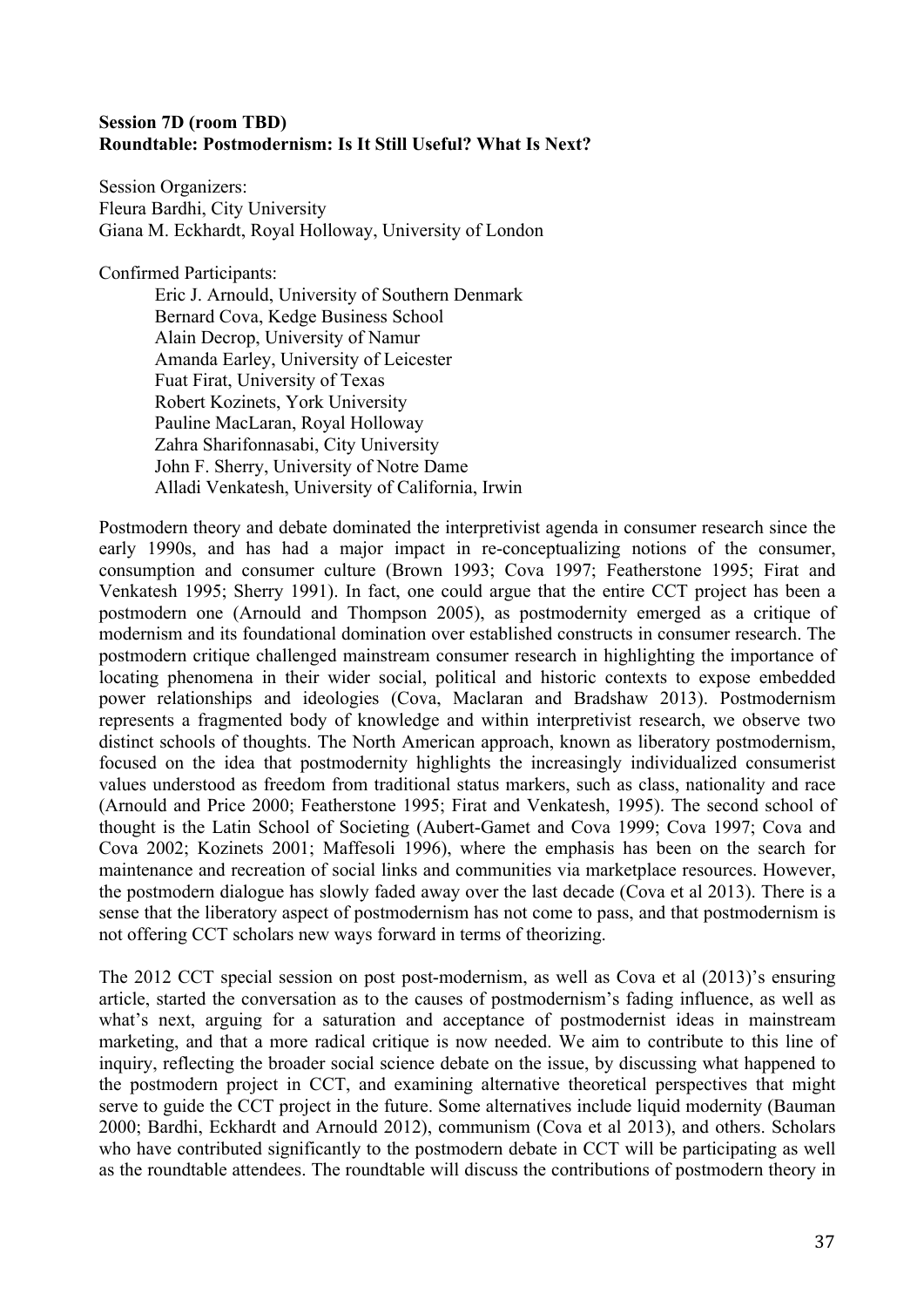consumer research, why it's not useful anymore, and potential alternatives. Due to the recent rise of interest in liquid modernity, as well as the critical scholarship that postmodernity inspired, we believe this session will be of interest to a wide audience of CCT scholars, and expect a robust turnout.

# **Session 7E (room TBD) Alternative Modes of Investigation and Representation**

Session Chair: Joonas Rokka, EMLYON Business School

Discussant: Baptiste Cleret, IAE Rouen

# **Need for Narrative** (25')

Tom van Laer, Cass Business School Luca M. Visconti, ESCP Paris Stephanie Feiereisen, Cass Business School

Through semi-structured interviews with 55 Eurostar passengers from 14 countries, this film documents how consumers define stories, distinguish between different reasons to need narrative, and experience the effects of need for narrative. We show that from an emic perspective, story consumers, though hesitant to define "story", are creative and comprehensive in their categorisation (e.g., they include paintings, music, and other preferred media). To them, a story always has considerable instrumental importance. Yet, in order to serve its instrumental purpose, a story has to be entertaining. We show that story consumption can result from reliance on need for narrative or from careful evaluation of the level of emotional risk-taking that certain stories require. In conclusion, not only do story consumers know which narrative they like, but they also know which narrative they need in order to escape from reality as well as transform it.

# **Dialectical Dildo: Why Women's Erotic Consumption is not a Threat to Men** (20')

Luciana Walther, Federal University of Sao Joao Del Rei

The ethnographic study portrayed in this film investigates women's erotic consumption in Brazil, focusing on gender relations with a dialectical approach. Thirty-five in-depth interviews were conducted with female consumers, sex shop sales staff and store owners. Observation sessions took place in sex shops and trade events. Data were interpreted under the CCT lens, with a neomaterialist theoretical framework. Resistance and contradictions appeared during fieldwork as inductive categories. The film discusses reasons for masculine and feminine resistance to women's erotic consumption. It also taps into marketing practices that try to counteract resistance. From the comparison between the extremes of the particular and the universal, a counterintuitive finding emerges. Aspects of this particular phenomenon suggest the refutation of a prevalent assumption, primary source of resistance to women's erotic consumption in Brazil reflecting the country's patriarchal roots: that erotic products might replace men and threaten their role in conjugal dynamics.

# **Sunday morning at a car boot sale: A perilous and awkward exploration of the world of second-hand item consumption** (20')

Aurelie Dehling, SKEMA Business School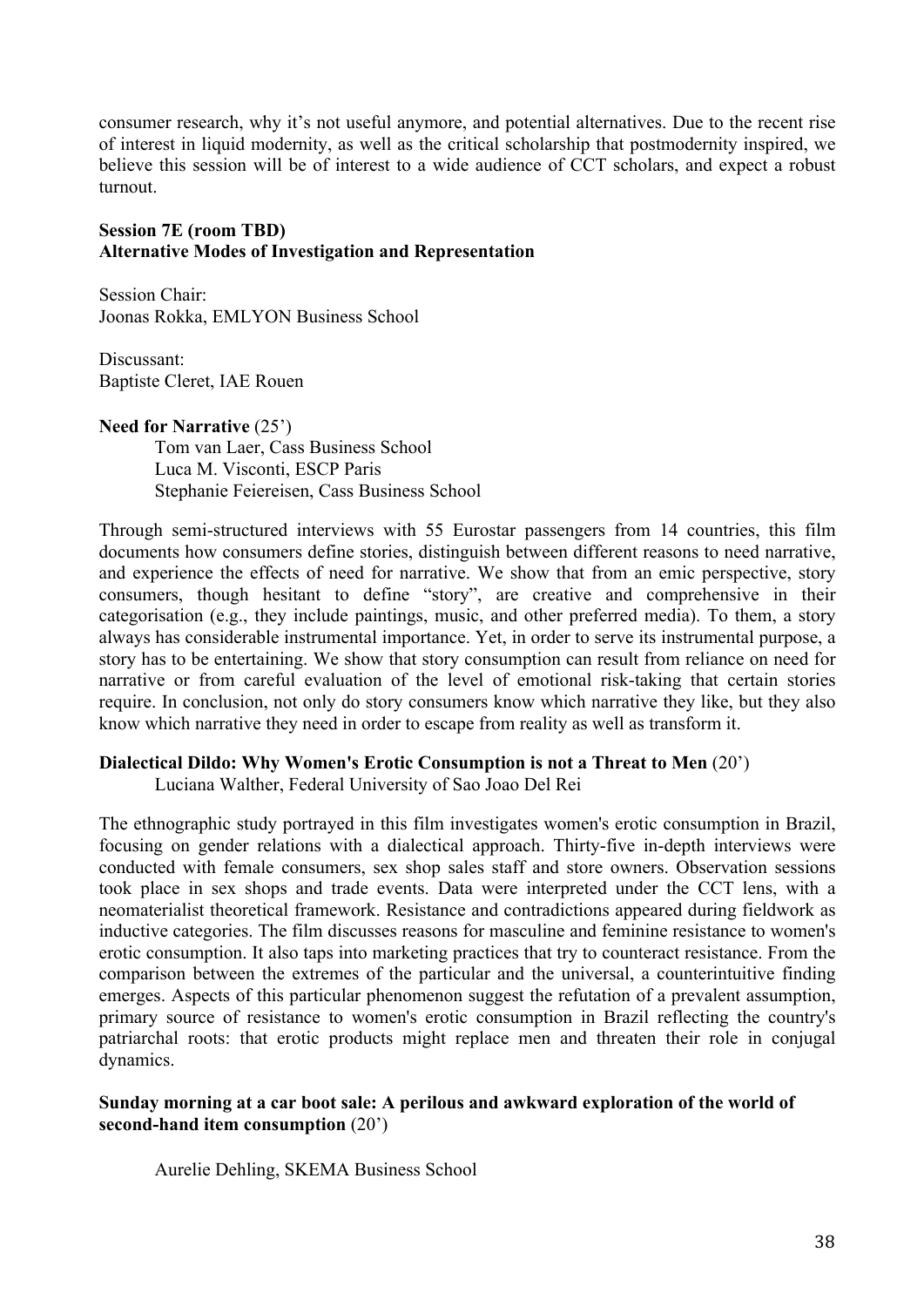### Baptiste, Cléret, IAE Rouen

The research objective was to explore the second-hand realm through the eyes of used item consumers. Six consumers have revealed to us their motivations, practices, and know-how. One element above all nevertheless attracted our attention: the presence of an underlying tension between discourse and practice that is more divergent than convergent.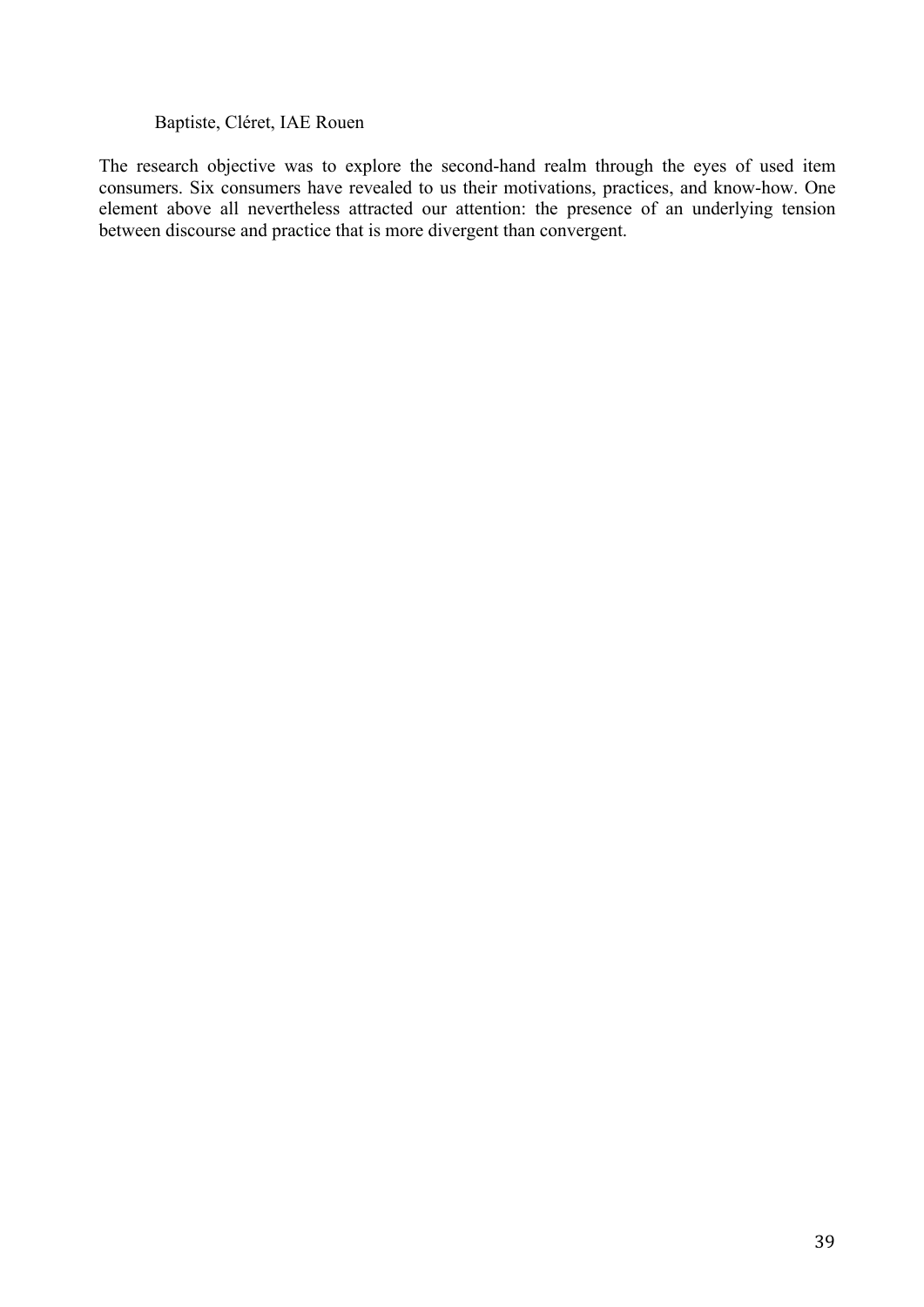# **PROGRAM FOR SATURDAY, JULY 9TH**

*Session 8 – 9-10:30*

# **Session 8A (room TBD) Competitive Track: Epistemology/Methodology**

Session Chair: TBD

# **Cognitive Literary Analysis: A new bridge in advertising research**

Astrid Van Den Bossche, University of Oxford

Cognitive literary criticism is introduced as a potential bridge between cognitive approaches to the study of persuasion, and literary traditions in consumer research. As a successor to readerresponse theory, cognitive literary theory focuses on the cognitive processes of interpretation, whilst keeping an eye on the aesthetic properties of the text. By doing so, this approach attempts to marry cognitive science to literary studies; the epistemic consequences are briefly discussed. An exemplifying close reading of a LEGO advertisement illustrates how two crucial cognitive skills, theory of mind and conceptual blending, are both required for and constitutive of the ad's persuasive power.

# **The influence and potential of pragmatism in consumer research: making a revolution using "old ways of thinking"**

Adrien Bailly,Université de Lorraine Loïc Comino, Université de Lorraine

Pragmatism is a philosophical school of thought that has emerged in the USA in the late nineteenth century. It is based on a central principle: knowledge has value only in practice. Thanks to sociology, this philosophical tradition greatly influenced management science, including marketing research. This genealogy and its methodological implications are yet insufficiently acknowledged. Consequently, this communication primarily aims to clarify the epistemological principles of pragmatism. We analyse them as potential resources for supporting constructivist research in marketing. On this basis, we build a critical analysis of the mobilization in marketing of various sociological theories which stem from pragmatism. Finally, the concept of trust will be used to present the conceptual and methodological implications of a pragmatic perspective in consumer research. In doing so, this communication seeks to reaffirm the possibility for marketing researchers to opt for pragmatic perspectives that do not exclusively rely on the traditionally used sociological theories.

### **Methodological insights to analyze practices through primary visual data**

Anissa Pomiès, Concordia University

This paper addresses a paradox: while a growing number of consumer research papers focus on practices, their methods do not always match with their theoretical choices. Indeed, they mainly build on interviews, and when they include observations in situ, they provide few details about data collection and analysis. The goal of this paper is to offer a method to explore practices through observations in situ. More particularly, the field work is mainly based on primary visual data collection and analysis: pictures and videos. By doing so, this paper provides adequate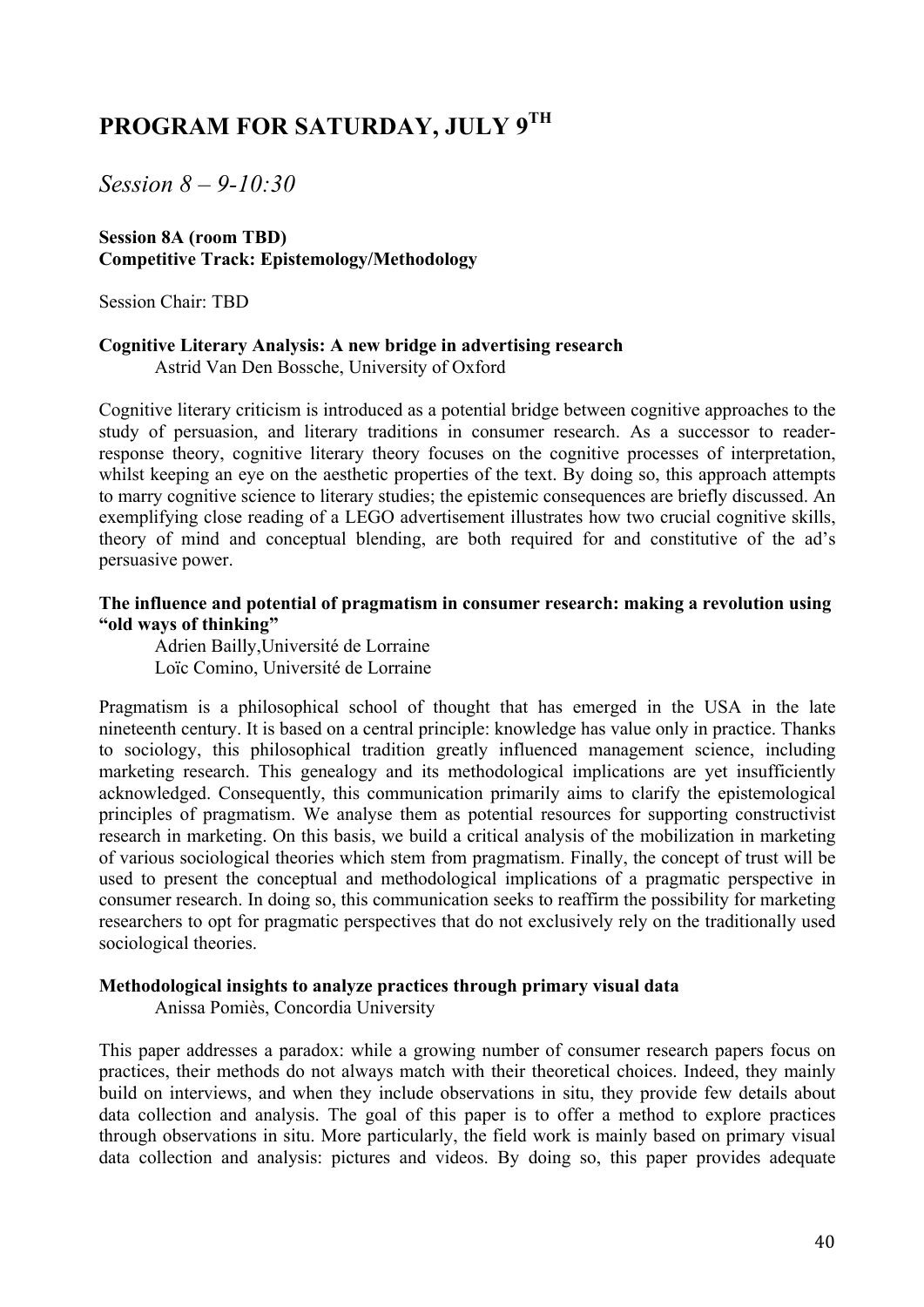methodological tools to study practices themselves rather than consumers' discourses about their practices.

# **Session 8B (room TBD) Competitive Track: Globalization and postcolonial issues**

Session Chair: TBD

### **The cultural commodification of Nordic welfare in a global market order: The case of Danish welfare exports to China**

Stine Bjerregaard, University of Southern Denmark Dannie Kjeldgaard, University of Southern Denmark

In the present study we set out to explore the process of cultural commodification in a domain not commonly associated with commercial motives, namely public welfare services. While consumer culture theory (CCT) has been increasingly concerned with market level dynamics, little research has been done to understand the relationship between state and market in a global social and economic order. The study addresses this gap by exploring how particular public services are articulated as market offerings in an export context. To do so we take an outset in globalization literature while theoretically framing cultural commodification as myth marketing. We finally situate our discussion in macro-social explanatory frameworks including not only social and cultural contexts but also political and institutional contexts.

# **Cultural Dimensions of Co-creation of Service Experiences: Western Medicine's Neo-Colonialization of Traditional Chinese Medicine**

Anu Helkkula, Hanken School of Economics An Chen, Aalto University Eric Arnould, University of Southern Denmark

Our study investigates the cultural aspects of co-creation of service experiences in healthcare. The scholarly community recognizes that interaction and sense-making are rooted in local cultures, and yet work on co-creation of service experiences doesn't reflect that understanding. We address patients' co-creation of service experiences at the intersection of Western Medicine (WM) and Traditional Chinese Medicine (TCM) in Southwestern China. The interaction between the WM and CCT cultures influences consumers' sense-making of the interaction itself, of resource integration, and the experienced value of healthcare service. Our analysis produced five antithetical experiential themes: holism vs. specialization; personalization vs. standardization; interaction vs. mechanization; engagement and continuity vs. short term compliance; and relaxation vs. anxiety. Our theoretical argument is that the merging of Western with TCM healthcare service cultures has induced a neo-colonial situation in which adoption of WM models undermines the experienced value of TCM. This study shows that neglecting the cultural dimensions of co-creation of service experiences in the context of globalization leads to unforeseen challenges. In the context of service globalization, a better understanding of service experiences in intra-cultural co-creation is imperative.

### **Modern but not Western: A Foucauldian Perspective on Deconstructing the Power and Postcolonial Meanings of Lingerie in Urban India**

Lipi Begum, London College of Fashion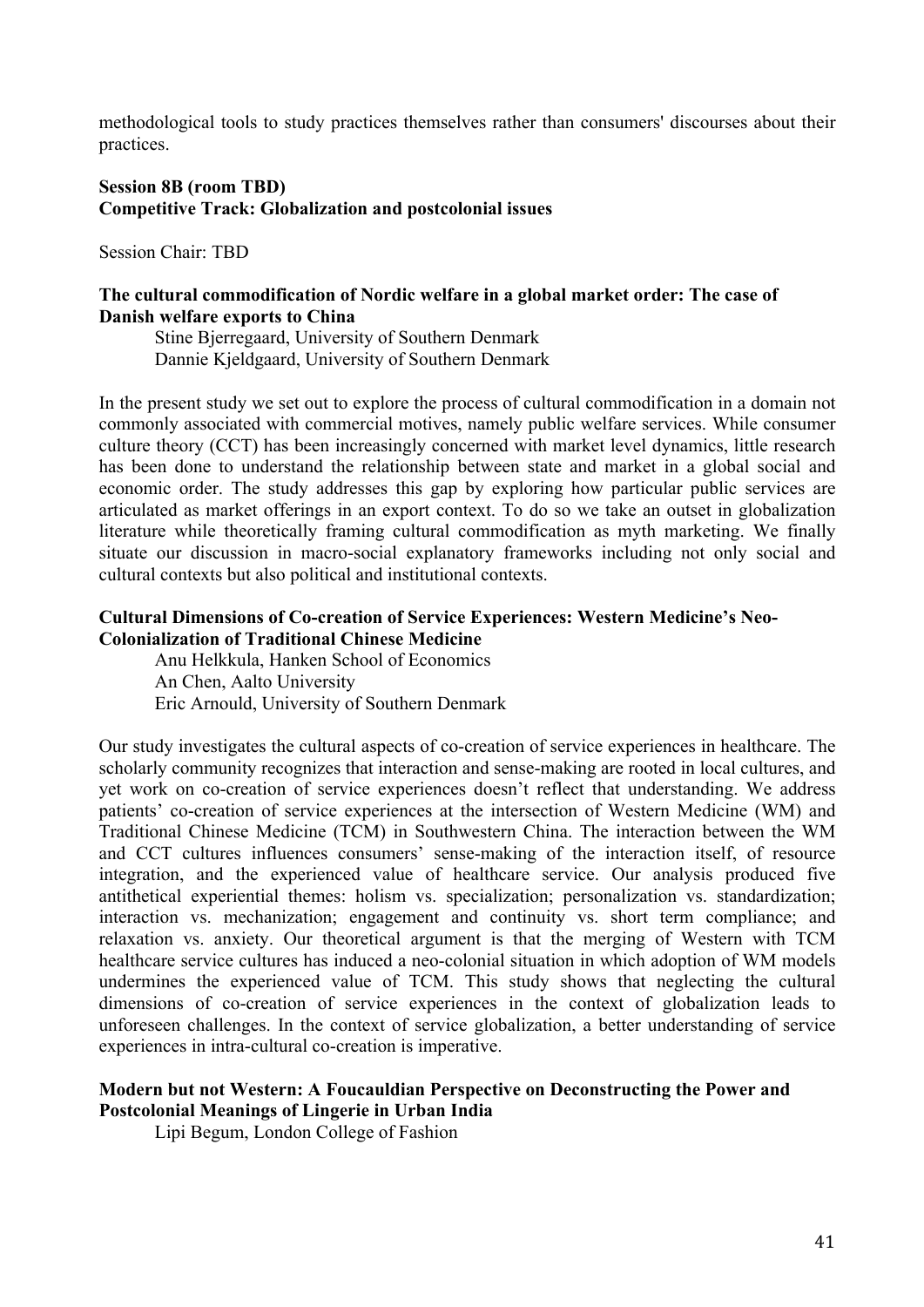This paper deconstructs the power and postcolonial meanings of lingerie for urban Indian professional women (UIPW) living in India to provide a deeper insight into lingerie consumer behaviour. By applying the French philosopher Foucault's concept of power, this paper questions the uses of postcolonial theories such as Saidian Orientalism (1978) for understanding the meanings attached to western garments in contexts previously colonised by the west. Findings are part of an interdisciplinary, qualitative, mixed methods study undertaken in the urban Indian cities of Delhi and Bombay between 2010–2014. Findings empirically reinforce that the wearing of lingerie articulates a complex network of gendered and postcolonial power relations marketing discourse has been oblivious to. It concludes by discussing the implications of Foucault for developing the discourse of consumer behaviour for gendered postcolonial contexts.

# **Session 8C (room TBD)**

# **Special Session: Service Interactions and the Struggle for Recognition**

Session Chair: Julien Cayla, Nanyang Technological University

Session Discussant: Delphine Dion, ESSEC Business School

### **Service is an inter-subjective struggle: A study of Sushi bars in Tokyo**  Yutaka Yamauchi Kyoto University

### **In darkness there is ignorance: a critical account of recognition in the restaurant "Dans le Noir?"**

Andrea Davies, University of Leicester Pauline Maclaran, Royal Holloway, University of London Elisabeth Tissier-Desbordes, ESCP Europe

# **New consumers as threats to employees' recognition: the AMDM case**

Bernard Cova, Kedge Business School Julien Cayla, Nanyang Technological University

While dominant conceptualizations of service in marketing scholarship emphasize the pursuit of consumer satisfaction and the co-creation of value by customers and providers, in this session we adopt a different perspective and look at service interactions as struggles for recognition. We build from previous work highlighting the social dimension of service interactions but we also extend such work by mobilizing recognition theory to study services as sites of struggle. Beyond the simplistic characterization of service as the optimization of customer satisfaction, this theory can help re-conceptualize service interactions as sites of struggle and conflict. All three papers in this session show that service interactions are social dramas involving expectations of recognition, deep yearnings to gain recognition, as well as denials of recognition.

In the first paper, the author builds from extensive fieldwork in Tokyo sushi bars. By using an ethnomethodological approach he shows that sushi bars are sites of self-presentation but that the social drama being played out is not simply a theater where customers and providers play roles, but an inter-subjective dynamic. These insights help go beyond the idea of service as co-creation of value to show that service delivery is about the mobilization and co-creation of selves. The second paper focuses on the unique context of a restaurant where blind waiters serve customers in the dark. While the invisibility of service workers often causes the misrecognition of their worth,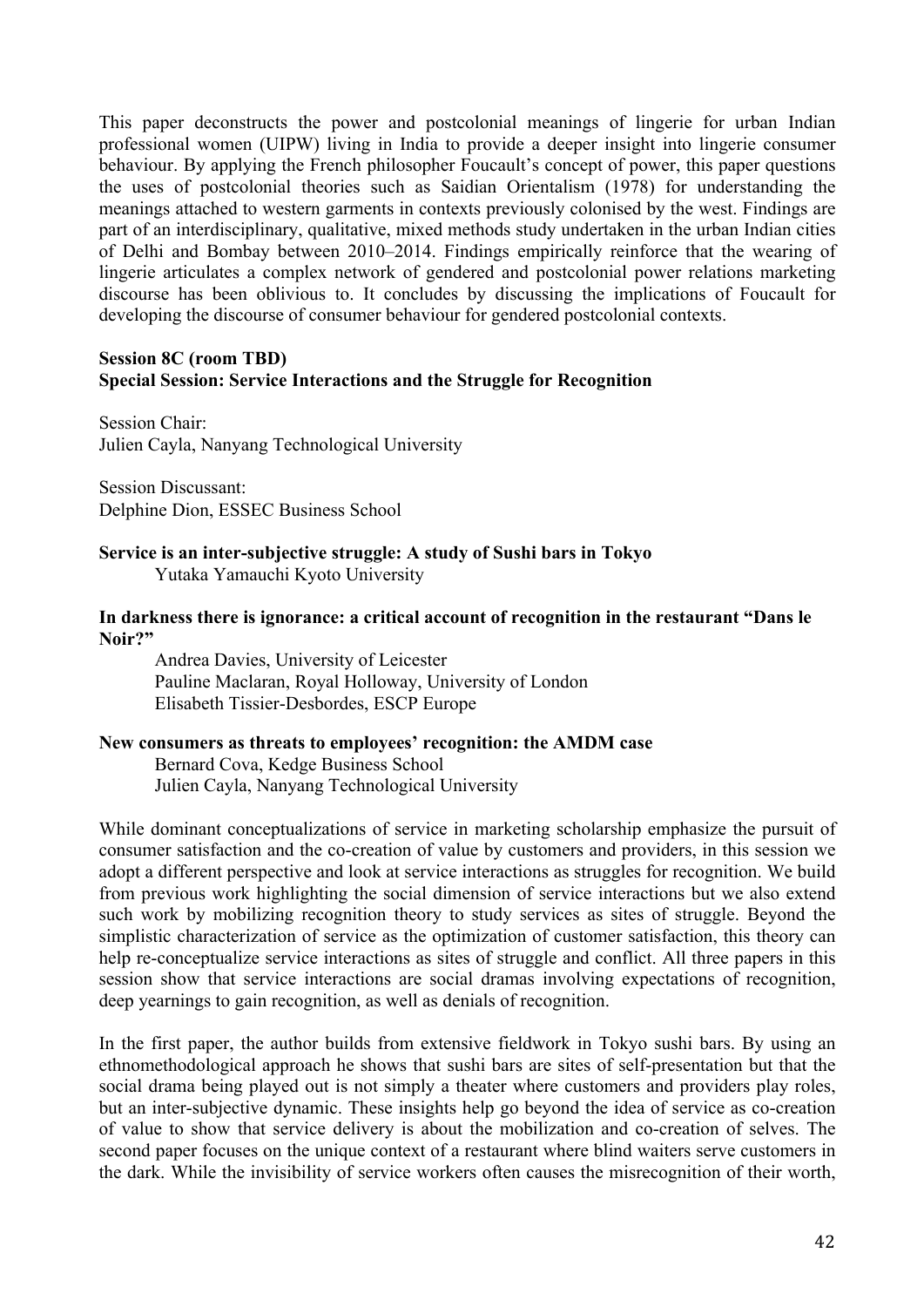in the case of the "Dans le Noir?" restaurant, the invisibility in which diners have their meals is designed to draw attention to the blind waiter's condition. Yet, drawing from Kristeva (1982), this paper demonstrates that the scripting of this servicecape produces several types of misrecognition anchored in customers' relationship to the abject. Finally, the third paper describes the dynamics of recognition by looking at front-end employees in an insurance company. Their findings describe how interaction with the insurance company's core segment of motorcyclists has become major source of employee recognition, self-esteem and organizational stability. When the insurance company they study moves to serve a completely new segment of customers, however, this equilibrium is destabilized. Interactions with these new customers fail to provide the recognition that forms the basis of their personal and organizational identity. Consequently, organizational members demonize the new customer segment as a threat to their organization. This research shows that organizational members want to maintain a personal relationship with customers so as to create the means of receiving recognition at work, and that this dynamic is essential to understand organizational inertia and the challenges of market adaptation.

Overall, this session extends past work on consumer culture and services research in three main ways. First, while extensive work has documented how servicescapes nurture place attachment and help develop brand mythologies, this session focuses more specifically on the interactive nature of service work. We demonstrate that service interactions are struggles implicating the negotiation of selves. Second, borrowing from recognition theory, this session develops new insights on the ethical dimension of service interactions. More specifically, all papers demonstrate that the scripting of service encounters dramatically impacts the respect and recognition that customers and service providers give each other. In a context where post-industrial economies are turning to service work as a main source of employment and where servicescapes have an increasing importance in people's lives, examining the ethics of service interactions is essential. In attending to this ethical dimension of service work, we answer calls to move towards more transformative service research. We also try to shift the focus of consumer culture theory from the ethics of choice to the ethics of interaction. Third, our session further establishes the promise of recognition theory as a theoretical lens to research the dynamics of social conflict in market interactions. While all three papers focus more specifically on service interactions, recognition theory can be fruitfully applied to a range of consumer culture contexts involving mundane forms of conflict, which should make this session relevant to a wide variety of scholars interested in the relational character of market interactions.

# **Session 8D (room TBD) Roundtable: Vive la sexual revolution! Liberté, égalité (and beyond) fraternité in CCT sexuality research**

Session Organizers: Shona Bettany, University of Westminster

Confirmed Participants:

Jack Coffin, University of Manchester Stephan Dahl, Hull University Susan Dobscha, Bentley University Christian Ekhart, Cass Business School Ana Noelke, University of Edinburgh Gillian Oakenfull, Miami University Nacima Ourhamoune, Kedge Business School Lisa Peñaloza, Kedge Business School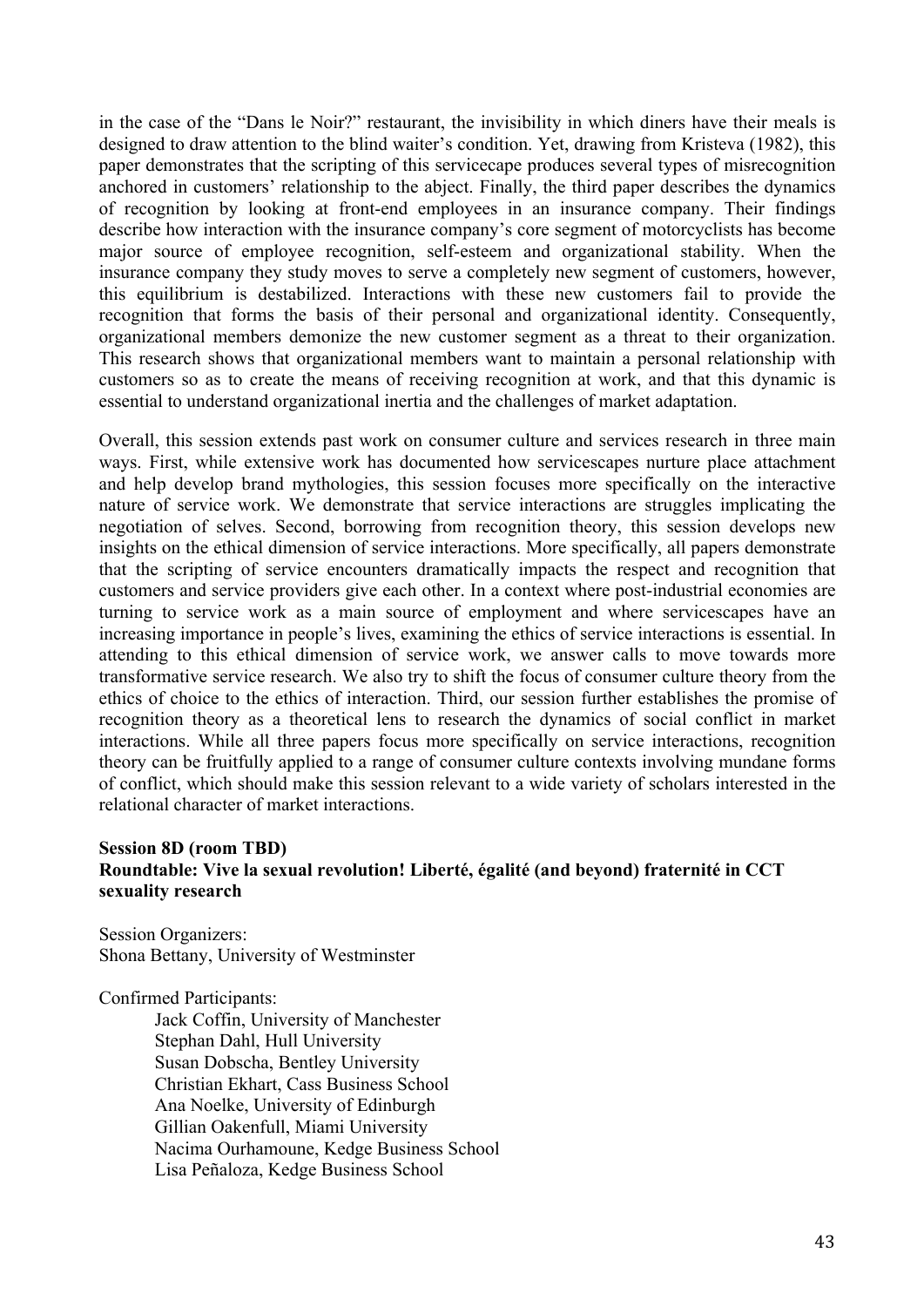Diego Rinallo, Kedge Business School Alexandra Rome, University of Edinburgh David Rowe, Open University Ozlem Sandikci, Istanbul Sehir University Katherine Sredl, Loyola University Ekant Veer, University of Canterbury Luciana Walther, Federal University of Sao Joao Del Rei

Consumer research on sexuality per se has been scant, and, with few exceptions, (e.g. Tuncay  $\&$ Otnes (2008) and Tuncay-Zayer et al (2012) work on metro/heterosexuality in male shoppers, Ourahmoune's (2013) work on female sex tourism, Walther's (2013, 2015) work on female erotic consumption, and Dahl et al (2009) work on sexual imagery in advertising), has focused on nonheterosexuality. This cultural framing of sexuality as something almost exclusively relevant to non-heterosexuals, it could be argued, signals an embedded heterosexism in the canon of consumer research. Therefore our central revolutionary salvo, in keeping with the conference theme, is how to reframe consumer cultural sexuality research as relevant to a panoply of sexual desires, pleasures, oppressions and identities (liberté et égalité). Taking the literature on sexuality in consumer research as a starting point, we then, in keeping with the non-hierarchical ethos of the roundtable call, organise our discussion around this, plus an additional three provocative questions, garnered from close reading of the extant literature, and invite participants to discuss their own research in the light of those questions.

*Session 9 – 11-12:30*

# **Session 9A (room TBD) Competitive Track: Consumer Identity**

Session Chair: TBD

# **A precarious subject?: A critical examination of consumer subjectivity through the theory of Dufour**

Aliette Lambert, University of Edinburgh Stephanie O'Donohoe, University of Edinburgh Kate Orton-Johnson, University of Edinburgh

This paper explores consumer subjectivity through the lens of contemporary French philosopher Dany-Robert Dufour's theory of the precarious subject of postmodernity, a setting in which the ideology of neoliberalism is both powerful and pervasive. Whilst consumer culture theorizations of subjectivity imagine a responsible, empowered and creatively resistant consumer, Dufour contends that the subject of postmodernity is acritical with psychotic tendencies, unmoored from symbolic markers that informed identity in modern times, and therefore experiencing a precarious symbolic field in which the market becomes the provider of symbolic meaning through commodities. We explore Dufour's theory through an interpretive study of young women and consumer culture. Our analysis suggests a consuming subject with a materialistic, appearancefocused way of being in which 'identity' is experienced as precarious and lacking agentic control, resulting in a sense of pervasive anxiety. Reflecting on the findings, we discuss the value of engaging critical perspectives in consumer identity theorizations.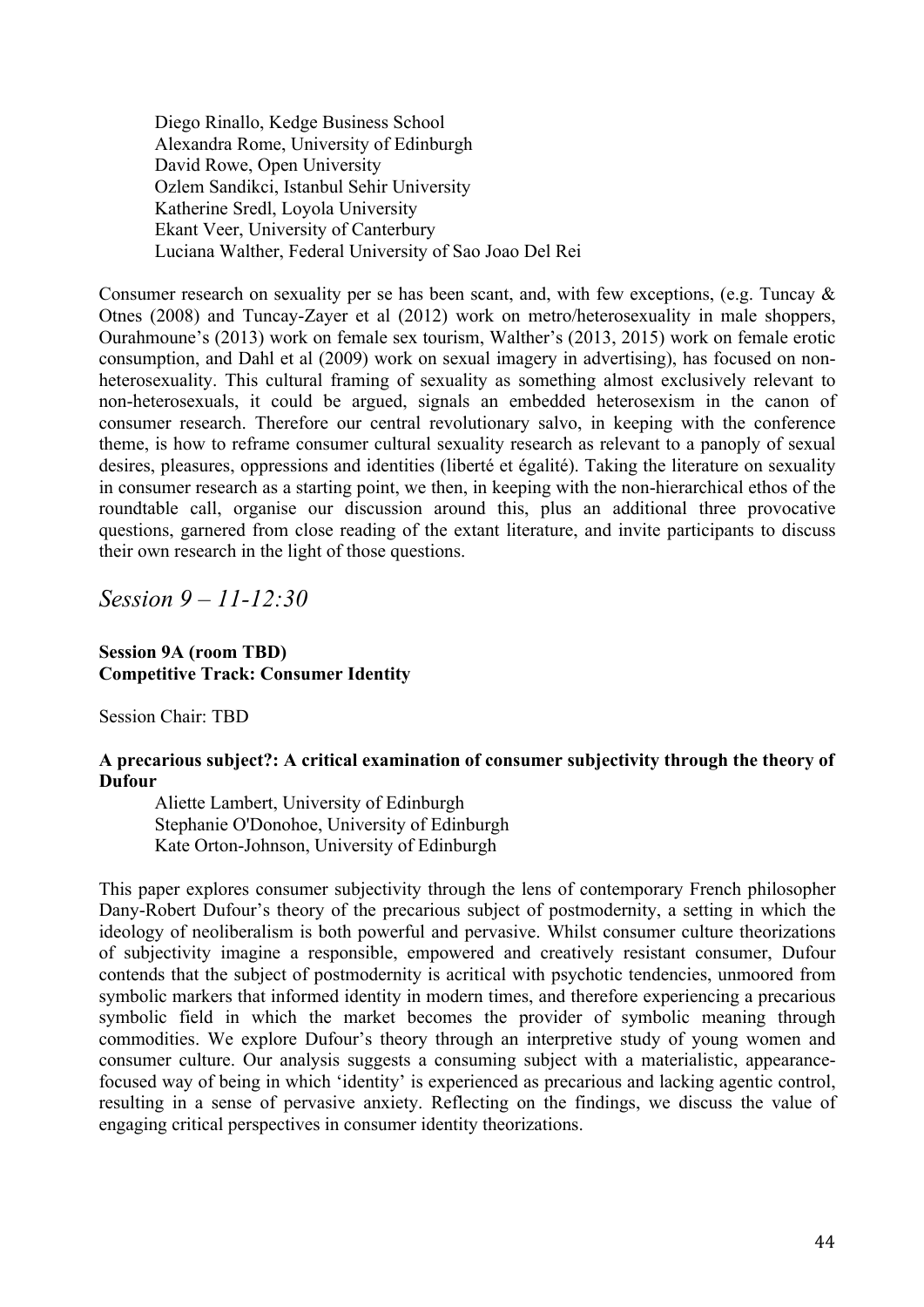# **Finding Balance: The Roles of Uncertainty and the Past in Identity Transitions**

Sheldon Koufman, Queen's University Tandy Chalmers Thomas, Queen's University Jay Handelman, Queen's University

Identity transitions are frequent in the lives of consumers. Prior literature suggests that these transitions are process oriented, wrought with uncertainty, and focused on the future. Recent research, however, suggests that this may not always be the case and shows that consumers may, in fact, value uncertainty and move forward by reconnecting to the past. In this paper, we expand our knowledge of identity transitions by incorporating a detailed understanding of the role uncertainty and the past play in these transitions. We find that individuals in transitions look for a balance between certainty and uncertainty as well as past and future-orientations. Moreover, we show that consumers use consumption to engage in exploration, to balance certainty and uncertainty, and to anchor them in the past while moving towards the future.

# **From Health Care to Self Care: Medicine Consumption of Nordic Self-Empowered Patients**

Anna Schneider-Kamp, University of Southern Denmark

Patient empowerment has become a major topic in the public and scientific debate on health policy. This article sheds light on the intrinsic connection of and parallels between patient empowerment and consumer empowerment, particularly focusing on the consumption of medicine. Drawing on ethnographic research performed in Denmark and Sweden in 2012-4 with 21 key respondents, this article further contributes to the literature on patient empowerment from an ethnographic consumer perspective. The commodification of medicine is found to lead to the emergence of a spectrum of consumption strategies regarding over-the-counter medicine, from brand commitment to global price-based purchasing. Interestingly, similar consumption patterns are also found for prescription-only drugs, which under the influence of the massive availability of health-related information also undergo a de-facto commoditisation process. On a meta level, the article hints at the potential for a synergy between the patient empowerment of consumers and the consumer empowerment of patients.

# **Session 9B (room TBD) Competitive Track: Market Change**

Session Chair: TBD

# **Stepping into strangers' homes: exploring the consumption phenomenon of home-exchange**

Andrea Tonner, University of Strathclyde Kathy Hamilton, University of Strathclyde Paul Hewer, University of Strathclyde

Our paper is centred on exploring the experiences of opening up closed doors to strangers in the context of home exchange, a phenomenon that is witnessing widespread appeal and grabbing media attention. While it is common practice to open the home in order to build friendship, it is less common for this invite to be extended to strangers. Drawing on a mix of qualitative methods, we extend the extensive theorisation of the home as a symbolic environment and reveal that the home can also be used functionally. Home exchangers treat their home as an asset to be capitalised, to allow them to travel to places and communities otherwise unreachable. Home exchangers can simultaneously engage in the symbolic creation of home in a temporary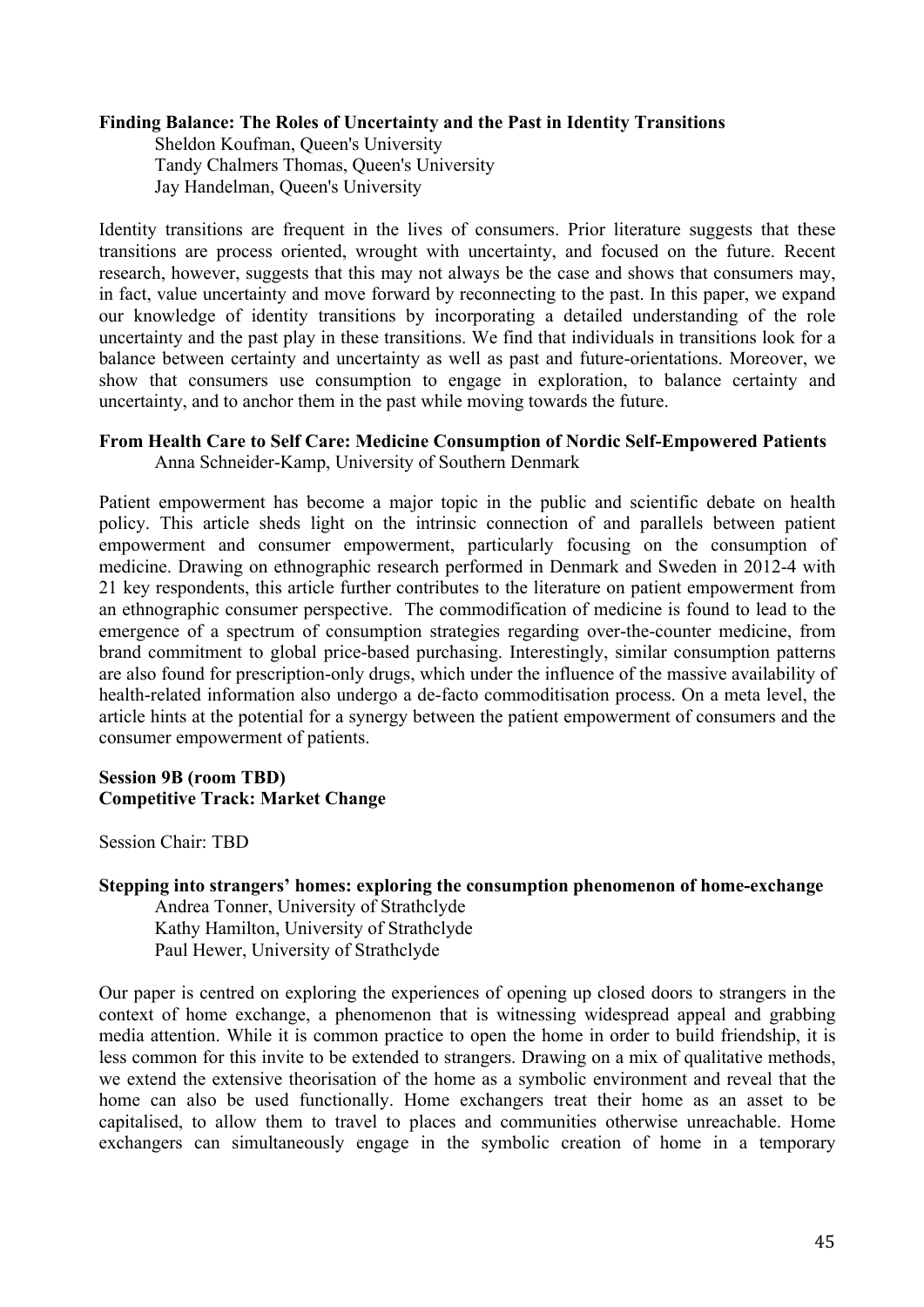environment and utilise the kinship and community networks left behind by the home exchange partner.

# **The Role of Subcultural Activism in the Reshaping of Mainstream Markets: from positive to negative associations**

Benjamin Rosenthal, EAESP FGV Flavia Silveira Cardoso, Universidad Adolfo Ibañez

This article discusses the role of subcultural activism in the reshaping of mainstream markets. It builds on existing literature on market systems and on institutional theory to analyze how subcultural activism can play a role in the delegitimation of mainstream markets. We seek to explain how the relationship that Brazilians had with the 2014 FIFA World Cup reflects how the soccer industry has entered a delegitimation process in a mutating society that has deep emotional connections with soccer, yet has started to strongly reject corruption practices, which were previously accepted as a fact of life. The authors conducted a content analysis of press articles on the subject using FactivaTM database and searching the three most read newspapers in Brazil (Humphreys 2010a, 2010b; Ertimur and Coskuner-Balli 2015). Data was collected both retrospectively and concurrently. Analysis used open and theoretical coding, moving up from the emic meanings extracted from the texts to an etic account of the phenomena (Thompson 1997; Thompson and Haytko 1997; Cherrier and Murray 2007).

# **Market change and the legacy of a consensus of legitimacy: A look at the market for prostitution in early 20th century Chicago and beyond**

Melea Press, Hanken School of Economics

This paper explores how different types of legitimacy affect market change and stability. I look at the case of the market for prostitution in early 20th century Chicago as it changed from a market that was tacitly accepted to a market that was vocally opposed. While it is understood that legitimacy contributes to market stability, this research identifies how different types of legitimacy contribute to the destabilization of markets and stabilization of markets in their new form. I find that normative, cultural-cognitive and regulatory legitimacy work together in a reinforcing pattern to destabilize the original market, and stabilize the transformed market.

# **Session 9C (room TBD) Special Session: Tracing Materialities: The Value of Explicating Ontologies and Epistemologies in Consumer Research**

Session Chair: Richard Kedzior, Bucknell University

Session Discussant: Søren Askegaard, University of Southern Denmark

**The End of Flat Ontologies: When Machines Rule the World**  Russell Belk, York University

**Actor-Network Theory, Consumer-Object Relations and Method Assemblage: Methodological Reflections from a Study of Digital Possessions** Rebecca W. Watkins, Cardiff University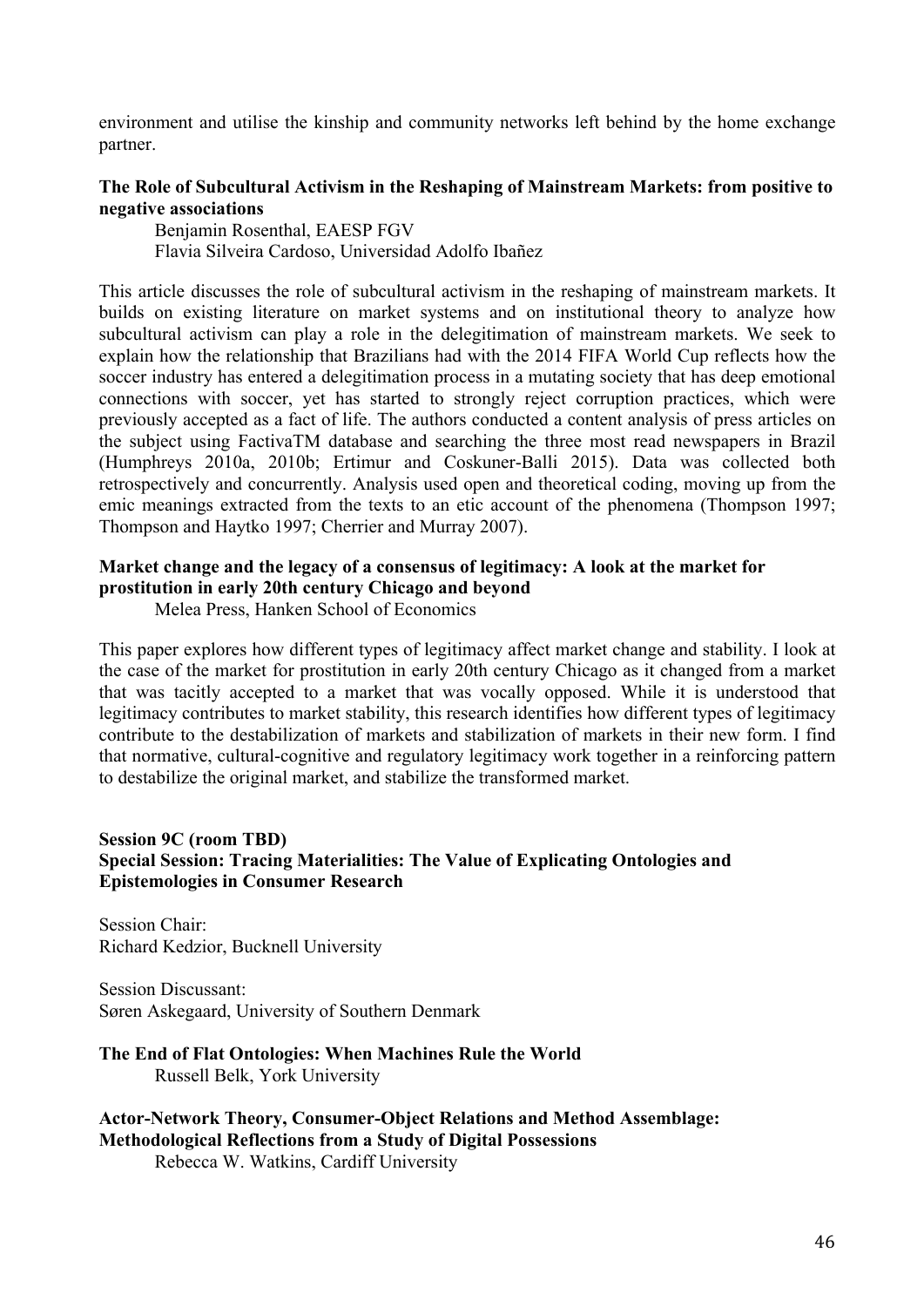# **Materiality or Materialities? – Ontological and Epistemological Challenges in the Study of Digital Consumption**

Richard Kedzior, Bucknell University

Recent intellectual exchange in the CCT community about the field's identity (e.g., Moisander et al. 2009, Askegard and Linnet 2011, Thompson et al. 2013) has underscored previously voiced calls for explicit treatments of research ontologies and epistemologies employed by CCT scholars (e.g., Borgerson 2005). Unsurprisingly, the present significance of such calls has become more apparent as the research community expanded both in its membership and the diversity of intellectual and scholarly traditions which it represents.

As some authors have argued (e.g., Tadajewski 2006, Thompson et al. 2013) the formative efforts to gain scholarly legitimacy for marketing and consumer research necessitated researchers to adopt an ontology that focused on quantifiable microeconomic phenomena and psychological processes to explain marketplace behavior. Paired with the epistemology driven by logical empiricism, such combination conformed to the era's standards for the scientific method. Despite the fact that CCT emerged in consumer research as an interpretivist departure from this methodological straitjacket and over the years embraced hermeneutic and poststructuralist epistemologies, many researchers still voice their concerns about the field's prevailing commitment to remnants of logical empiricist vernaculars present in humanistic/experientialist CCT research (Moisander et al. 2009, Askegaard and Linnet 2011, Thompson et al. 2013).

In spite of this criticism, it can be argued that increasing legitimacy of CCT research with its more flexible epistemic principles, allowed to accommodate alternative, postmodernism-driven ontology of consumption characterized by a decentered consuming subject (see Firat and Venkatesh 1995). This notion, which at its root expressed agency/structure tensions, was emblematic of CCT's gradual evolution toward a richer ontological and epistemological repertoire in line with social constructivist, poststructuralist, or actor-network inspired research (e.g., Schroeder and Borgerson 1998, Maclaran et al. 2009, Thompson 2004, Epp and Price 2010). Yet, despite its liberatory and empowering potential, multilayered character of CCT heteroglossia have posed ontological and epistemological challenges for some, especially newer members of the CCT community (Thompson et al. 2013).

In order to facilitate a discussion on this topic, the proposed session offers three papers which demonstrate the importance of explicit treatment of ontological and epistemological choices in CCT research. The first paper, kept in the spirit of a thought experiment, considers an ontology which allows for the existence of things that may increasingly set events in motion and become primary agents to humans' secondary agency. By contrasting this perspective with increasingly popular "flat ontologies" (e.g., actor-network or material agency theories where objects, humans, and other entities are given equal footing as actants) the author considers ethical and axiological implications for consumer research. The second paper addresses epistemological issues involved in the study of consumer-object relations and demonstrates the advantages of actor-network theory for considering the agency of broader networks of actants. Drawing on the author's study of digital consumption objects, this paper explicitly relates actor-networ theory's metaphysical assumptions to processes of data generation and analysis within CCT. The final paper in this session extends the discussion about the ontological and epistemological choices by presenting consumption contexts where notions of materiality need to encompass its different regimes (e.g., digital materiality vis-à-vis the materiality of physical, tangible objects) in order to provide a more complete understanding of consumer behavior. By mapping out consumer practices that link